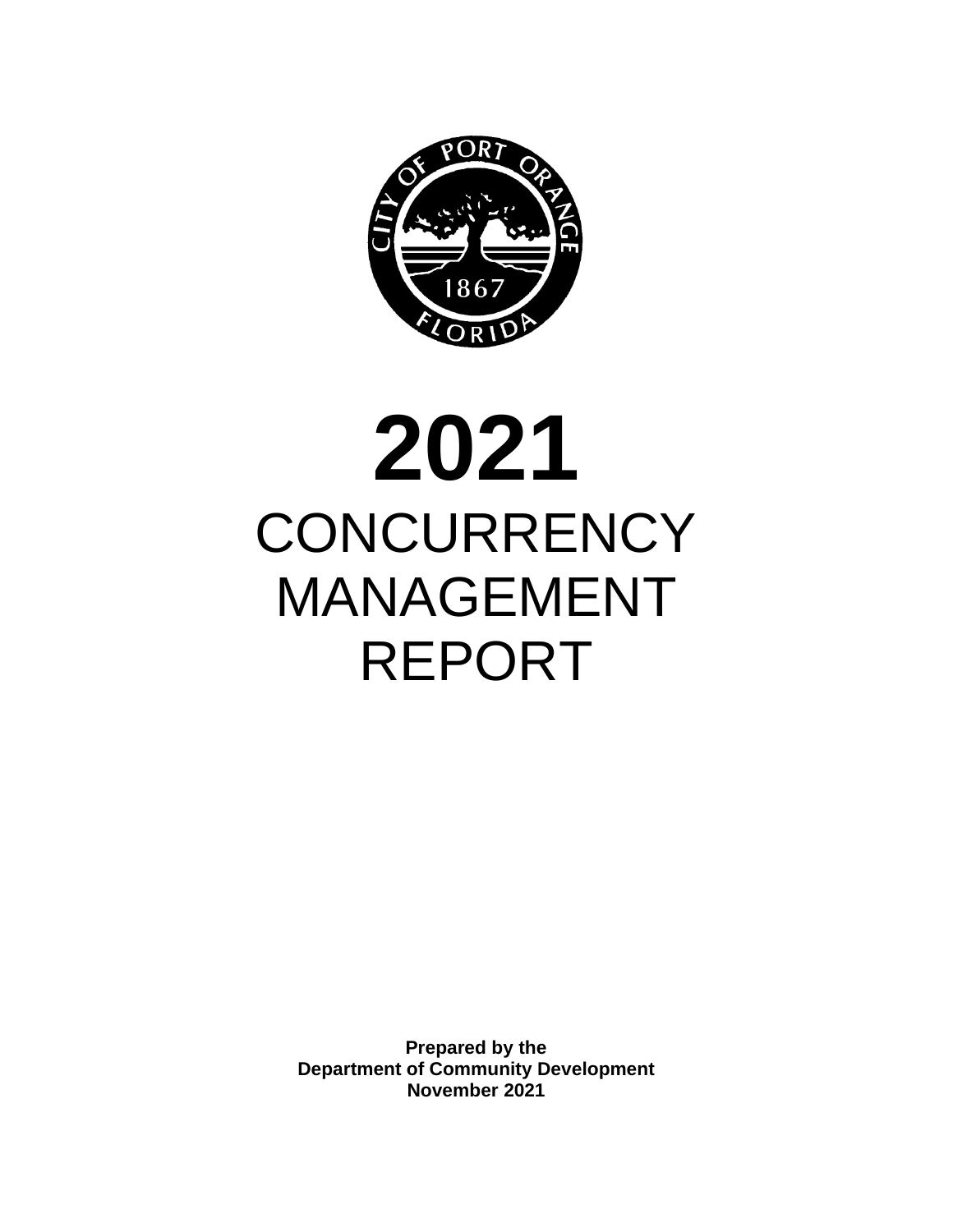# **CONTENTS**

| I.  | <b>EXECUTIVE SUMMARY</b>                        | 1              |
|-----|-------------------------------------------------|----------------|
| П.  | <b>OVERVIEW OF CONCURRENCY MANAGEMENT</b>       | 3              |
| А.  | <b>Public Facilities and Services Subject</b>   |                |
|     | to Concurrency Review                           | 3              |
| В.  | <b>Concurrency Administration</b>               | 4              |
| C.  | <b>Exemptions from Concurrency</b>              | 4              |
| D.  | <b>Vested Development</b>                       | 5              |
| Е.  | <b>Adopted Level-of-Service Standards (LOS)</b> | 7              |
| F.  | <b>Capacity Reservations</b>                    | 7              |
| G.  | <b>Development Deferrals/Moratoria</b>          | $\overline{7}$ |
| Ш.  | <b>CURRENT CAPACITIES AND LEVEL OF SERVICE</b>  | 8              |
| А.  | <b>Transportation</b>                           | 8              |
| В.  | <b>Sanitary Sewer</b>                           | 17             |
| C.  | <b>Potable Water</b>                            | 21             |
| D.  | <b>Stormwater Drainage</b>                      | 25             |
| Ε.  | <b>Solid Waste Disposal</b>                     | 30             |
| F.  | <b>Recreation and Open Space</b>                | 33             |
| G.  | <b>Schools</b>                                  | 36             |
| IV. | <b>SUMMARY AND CONCLUSIONS</b>                  | 39             |

This 2021 Concurrency Management Report was prepared by the Community Development Department, with assistance from the Finance, Parks & Recreation, Public Utilities, and Public Works Departments and Volusia County Schools.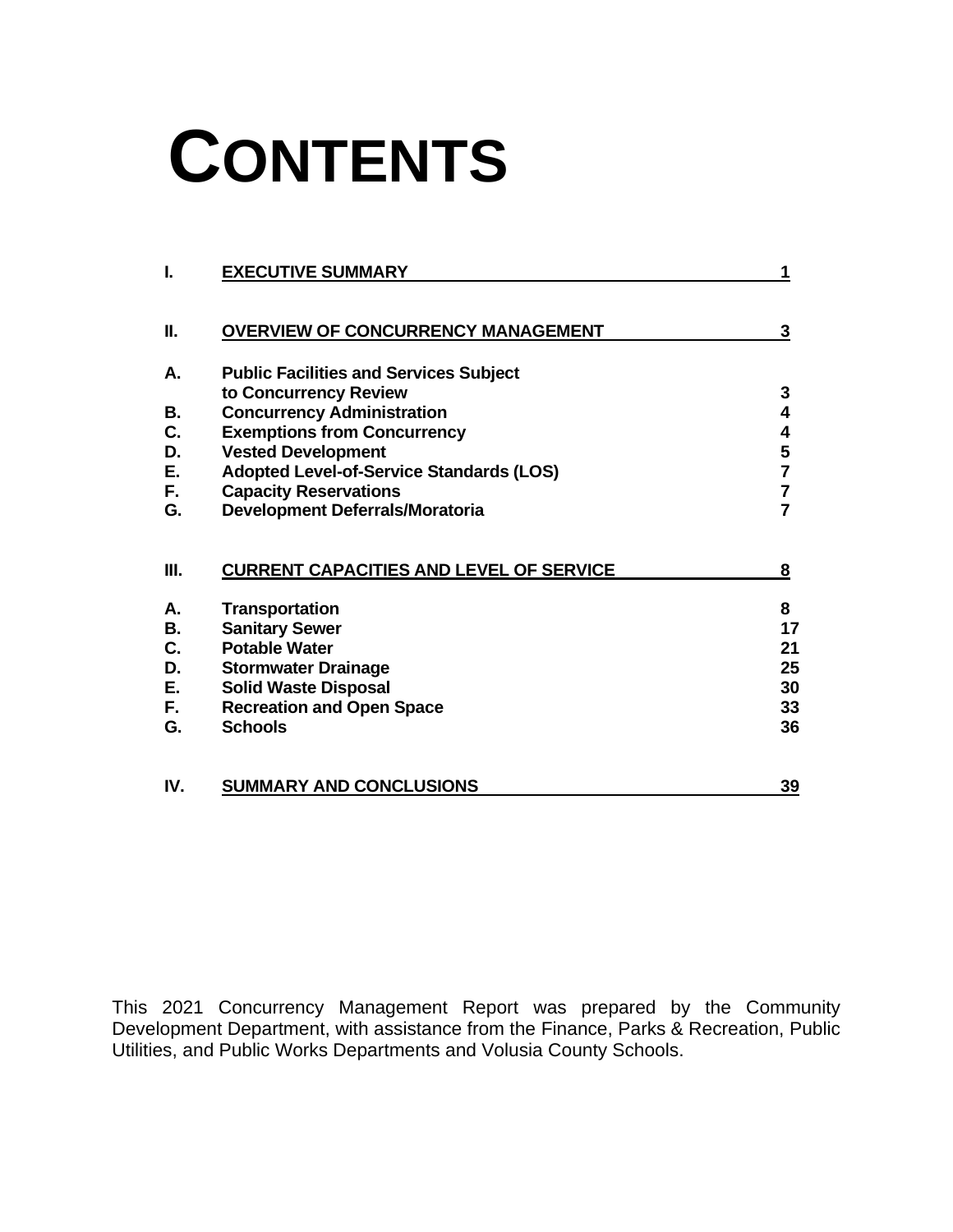# **I. EXECUTIVE SUMMARY**

Concurrency is the finding that public facilities and services necessary to support new development are available, or will be made available, by the time the impacts of development are expected to occur. As mandated by State law, all municipalities must conduct concurrency reviews on development proposals and make a finding of concurrency before any development orders or permits can be issued. Concurrency reviews evaluate a project's impact on the following seven public facilities and services:

> **Transportation Sanitary Sewer Potable Water Stormwater Drainage Solid Waste Recreation Public Schools**

The concurrency management system for the City of Port Orange is established by policy in the City's Comprehensive Plan and administered through regulations contained within the City's Land Development Code. The Community Development Department is responsible for regularly monitoring the cumulative effect of all approved Development Orders and Development Permits on the capacity of public facilities. In addition to the individual concurrency reviews for current development proposals, this report, prepared annually, is intended to meet this obligation.

From October 1, 2020, through September 30, 2021, the Community Development Department issued Development Orders that secured capacity reservations for 113,141 square feet of new non-residential space and 9 residential units.

In review of the City's position with respect to concurrency, the public facilities and services subject to concurrency review are at sufficient levels for FY 21/22.

- Traffic: Traffic volumes within the City have increased on some segments and decreased on other segments over the past year. Roads on the west side of I-95 will continue to experience the most traffic growth in the future. The capacity on Williamson Boulevard north of the Pavilion, and Taylor Road between Dunlawton Avenue and Clyde Morris Boulevard, will need to continue to be monitored as these segments are slightly above the Level of Service (LOS) standard established by Volusia County. Throughout the City, roadway capacity improvements are planned or being planned for the next several years to keep pace with anticipated development.
- Sanitary Sewer and Potable Water: These systems continue to have capacity to support additional growth within the City. The LOS for potable water will be monitored to ensure that permitted ground water withdrawal capacity per the Consumptive Use Permit, issued to the City by St. Johns River Water Management District, is not exceeded.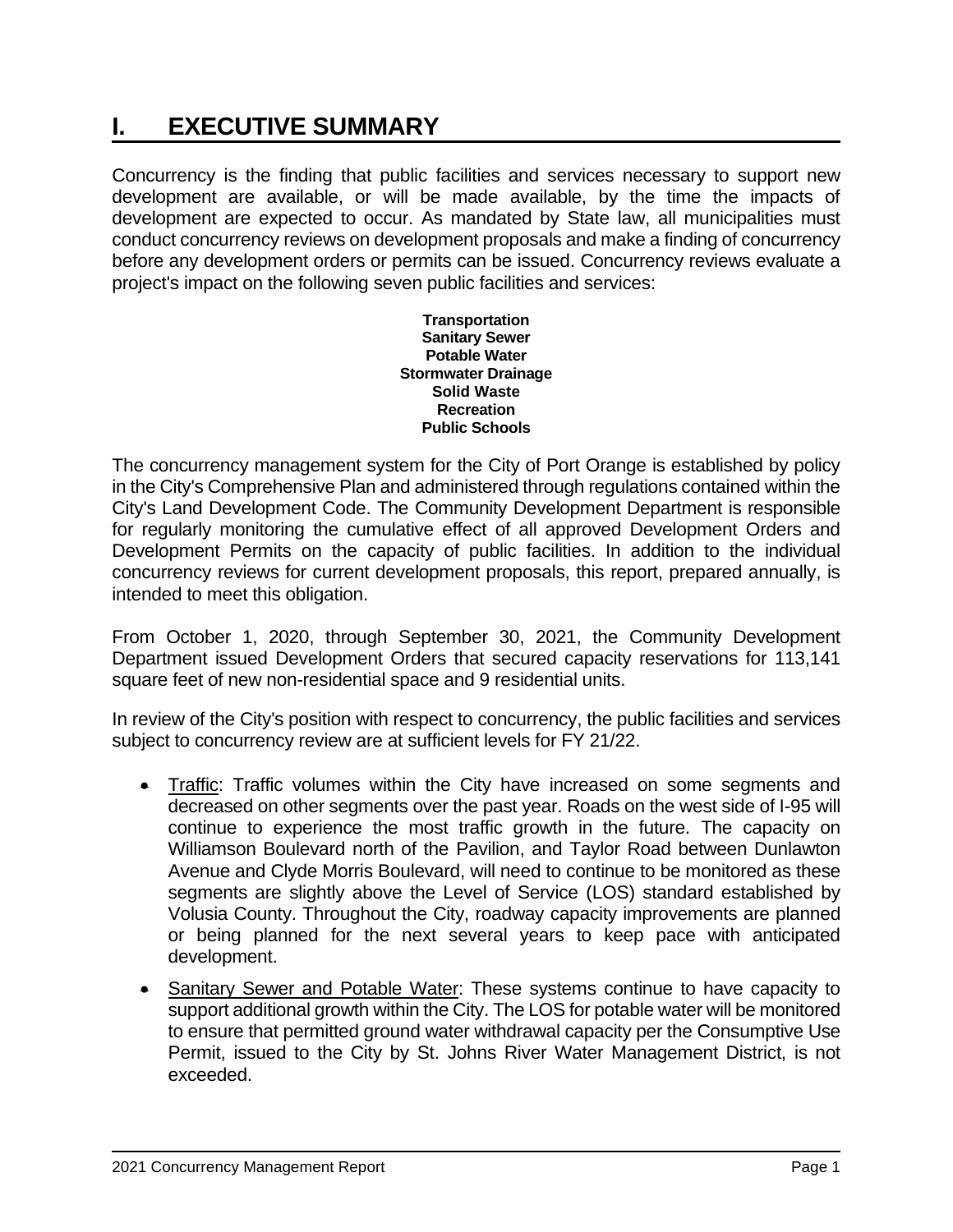- Stormwater Drainage: The stormwater LOS requirement is being met for all drainage facilities constructed after the 1970's (when the City's stormwater regulations were adopted) with respect to being able to treat the runoff from the 25-year, 24-hour storm without causing flooding or polluting the receiving water bodies. The City continues to identify long-term solutions and implement drainage improvement and maintenance programs to enhance the function of the full stormwater system including those areas developed prior to the adoption of the stormwater regulations.
- Solid Waste: Solid waste generation rates are below the adopted LOS standard. There is no concurrency review for trash collection; however, the City's ability to collect and dispose of this waste is subject to concurrency review. As long as the City has sufficient financial resources to pay for private waste collection and space is available at the landfill, the City will have fulfilled its obligation to ensure that its waste is collected and disposed, regardless of the LOS standard. The amount of solid waste generated by individuals is not something that the City can directly control; however, the City can promote recycling programs to inform residents and businesses about the benefits of reducing the amount of waste generated.
- Recreation and Open Space: There are surpluses for each recreation facility that will meet the adopted LOS through the planning horizon (2025).
- Public Schools: The LOS is being met for all of the public schools located in the Port Orange area.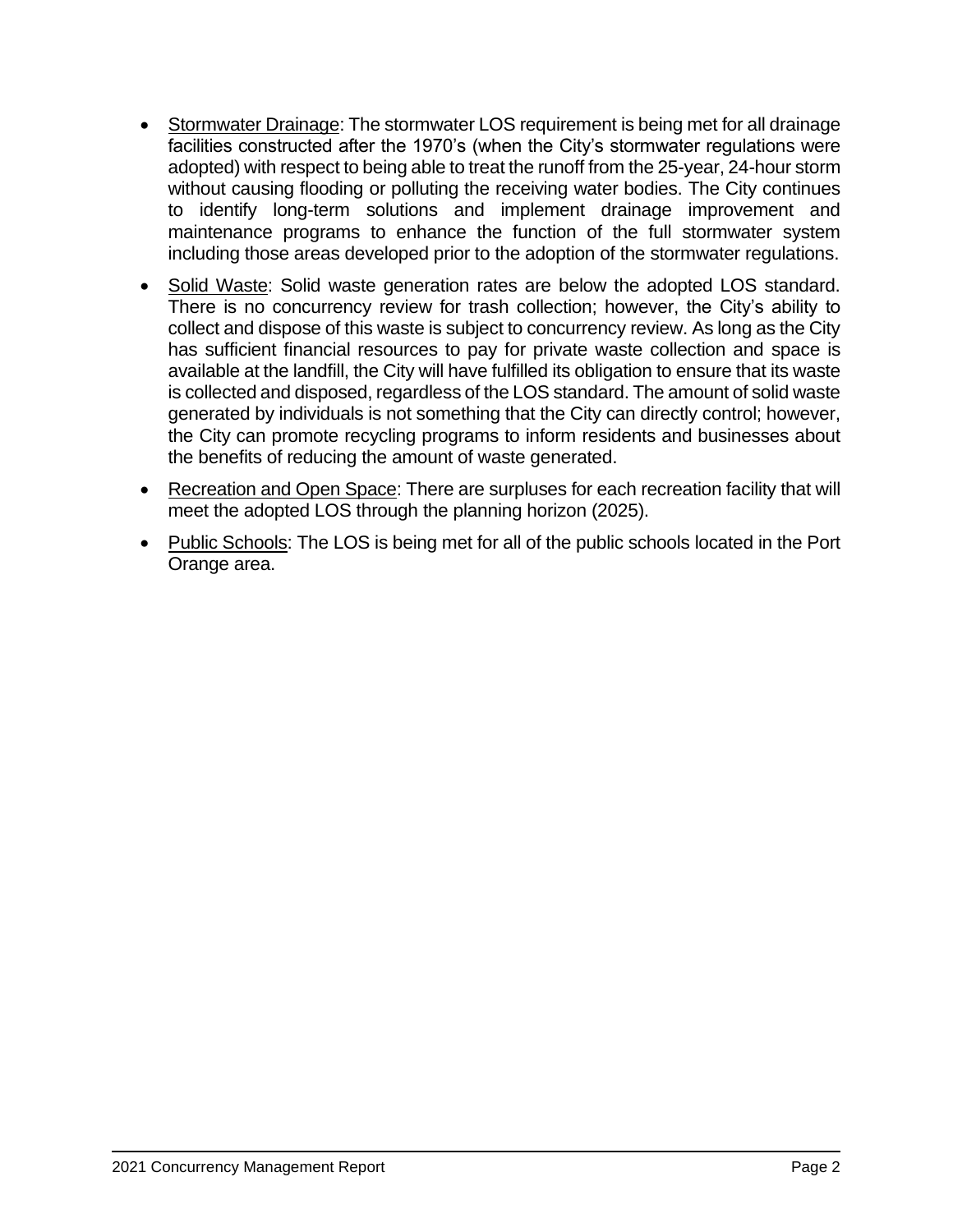# **II. OVERVIEW OF CONCURRENCY MANAGEMENT**

Concurrency is the finding that public facilities and services necessary to support a proposed development are available or will be made available concurrently with the impacts of a development. All Florida municipalities are required to adopt and implement concurrency management systems in accordance with State law.

The concurrency management system for the City of Port Orange is established by policy in the City's Comprehensive Plan and administered through regulations contained within the City's Land Development Code (LDC). Local level-of-service standards (LOS) for seven types of public facilities and services have been adopted as part of the Comprehensive Plan. During the subdivision or site plan review process, the City evaluates each proposed development for its anticipated impact on these facilities and services and makes a finding of whether approval of the project would cause these facilities or services to drop below their adopted LOS.

In general, no final Development Orders or permits may be issued for development until there is a finding that all public facilities and services included in the City's Concurrency Management System have sufficient capacity to accommodate the impacts of the development, or that improvements necessary to bring facilities up to their adopted LOS will be in place at the same time the impacts occur. Development Orders and permits include subdivision approval, site development plan approval, and the issuance of building permits.

## **Public Facilities and Services Subject to Concurrency Review**

Concurrency review evaluates impacts on seven types of public facilities and services:

**Transportation Sanitary Sewer Potable Water Stormwater Drainage Solid Waste Recreation Public Schools**

If the City's concurrency review reveals a proposed development will generate impacts that exceed available capacity, the City must secure a financial, or other legally binding commitment, to ensure that improvements necessary to correct the anticipated deficiency will be in place concurrent with the impacts of the proposed development. Should the City and/or the developer be unable to provide such assurances, the project must be denied. Projects denied due to a failure to meet concurrency requirements, but for which all other LDC requirements have been met, can be placed on a prioritized list for approval of Development Orders once facility improvements have been made.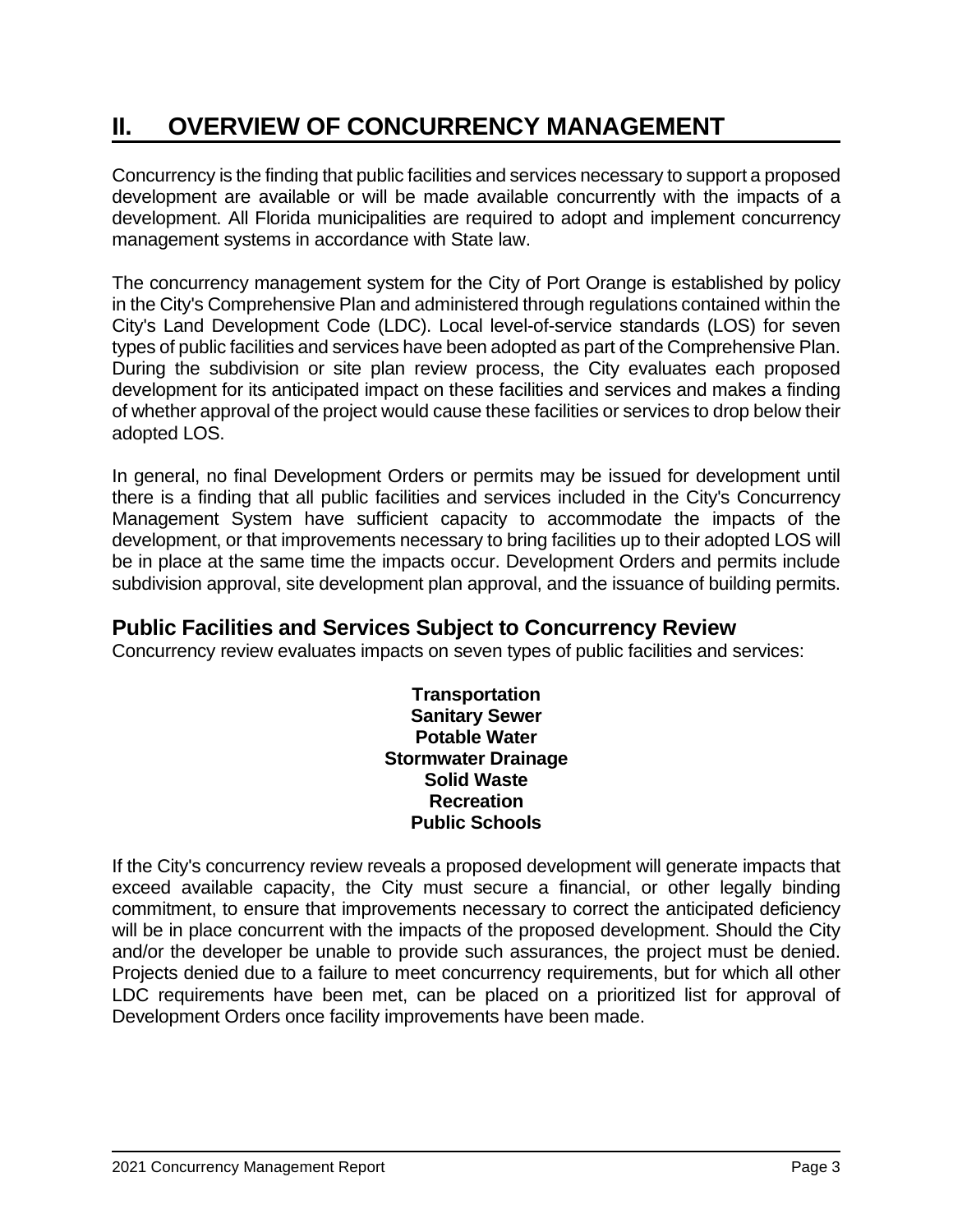## **Concurrency Administration**

The Community Development (CD) Department is responsible for coordinating all concurrency reviews by City departments. Concurrency reviews are conducted as part of the development review process for site plans and residential subdivisions. The CD Department may also conduct non-binding concurrency reviews for developments in the pre-application or conceptual plan stage.

The CD Department is also responsible for monitoring the cumulative effect of all approved Development Orders and development permits on the capacity of public facilities. The annual Concurrency Management Report is intended to meet this obligation.

From October 1, 2020 through September 30, 2021, the CD Department conducted concurrency reviews for 7 non-residential projects and 1 residential project. During this period, Development Orders were issued (or extended) and capacity reservations were secured for a total of 113,141 square feet of new non-residential space and 9 residential units. As of September 30, 2021, there is 776,216 square feet of non-residential space and 899 residential units that remain vested but un-built from previous years (see Exhibit 1).

## **Exemptions from Concurrency**

Three types of development are exempt from concurrency review.

- 1. Vested projects with valid development orders or permits issued prior to November 1, 1990;
- 2. Public facilities; and
- 3. De minimus projects.

Development Orders for projects which meet these criteria may be issued without a finding of concurrency. However, if the proposed development will impact a public facility for which a deferral or moratorium on development has been placed, then no Development Orders may be issued until the deficiency is corrected.

Public facilities necessary to ensure the protection of the health, safety and general welfare of the citizens of Port Orange are exempt from concurrency review. This includes all public facility construction projects in the City's Capital Improvements Program required to maintain adopted LOS standards. This means that new public facilities, such as fire stations, are not reviewed to determine whether they will generate impacts that may negatively affect the City's level of service standards.

A de minimus development has very minimal impact, if any, on the City's adopted level of service standards set forth in the Comprehensive Plan. The following criteria are used to determine if a development is de minimus:

- ➢ Development of a single-family or two-family (duplexes) dwellings on a lot of record or un-platted parcel created before April 10, 1990 is deemed to be de minimus from all Concurrency reviews.
- $\triangleright$  Development with a daily trip generation rate of less than one percent of the maximum trip volume at the adopted level-of-service on an adjacent roadway and, on non-hurricane evacuation routes, would not cause the maximum volume to be exceeded by 110 percent is deemed de minimus for purposes of assessing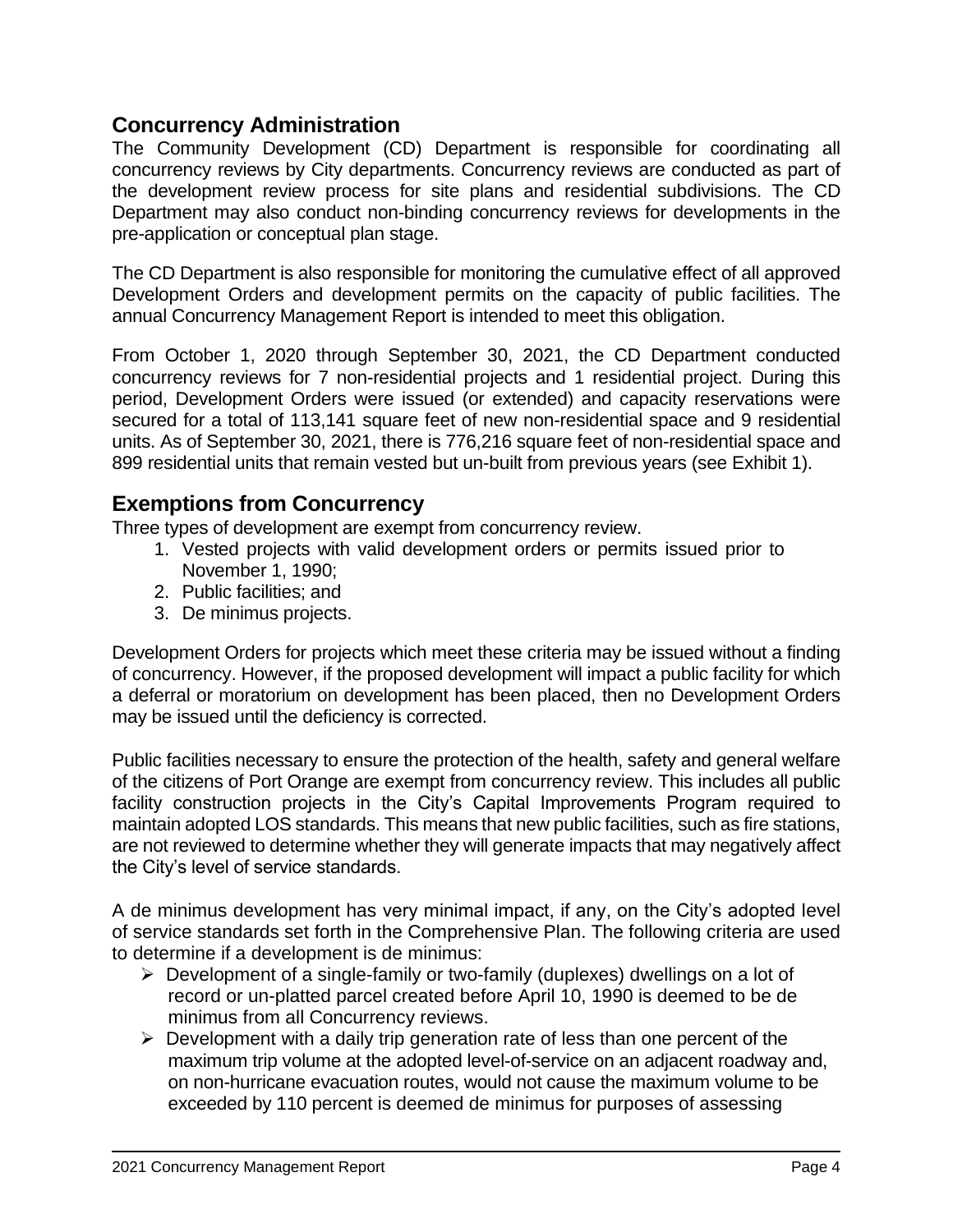transportation LOS.

 $\triangleright$  Development that does not increase the number of school-age residents beyond the district-wide LOS standards established by the Volusia County School Board is deemed de minimus for purposes of assessing school levels of service.

In addition, developments in the Port Orange Town Center Transportation Concurrency Exception Area (TCEA) are exempt from the standard vehicular transportation concurrency review requirements of the LDC. The TCEA is intended to support the redevelopment objectives of the City by providing a multi-faceted strategy for maintaining acceptable overall mobility, while minimizing the need for major road improvements that would potentially alter the desired character of the Town Center. Development within the TCEA is required to comply with the mobility strategies identified by the City to ensure continued safety and efficiency of the transportation system and to mitigate the impacts of the proposed development. While there has been an increase in development within the Port Orange Town Center CRA over the past 5 years, there are no transportation concurrency issues in the area.

## **Vested Development**

Development projects which had valid Development Orders or permits prior to the commencement of the City's concurrency regulations on November 1, 1990 are considered vested. This also includes all vacant single-family and two-family residential lots in subdivisions platted before that time. Lots and parcels which are vested for concurrency but have not yet been constructed or built out are considered reserved, meaning that the capacity has been reserved in the concurrency system to support their eventual construction.

When completed and occupied, the vested and reserved residential development will add approximately 2,149 new citizens to Port Orange<sup>1</sup>. The current list of remaining vested development, as of September 30, 2021, is listed in Exhibit 1, along with the developments that have current Development Orders and capacity reservations.

<sup>1</sup> Average household size is 2.39, per the 2020 Census. Previous census provided average household size by housing unit type (i.e. single-family, multi-family, mobile home). As of the 2010 Census, this data is no longer provided.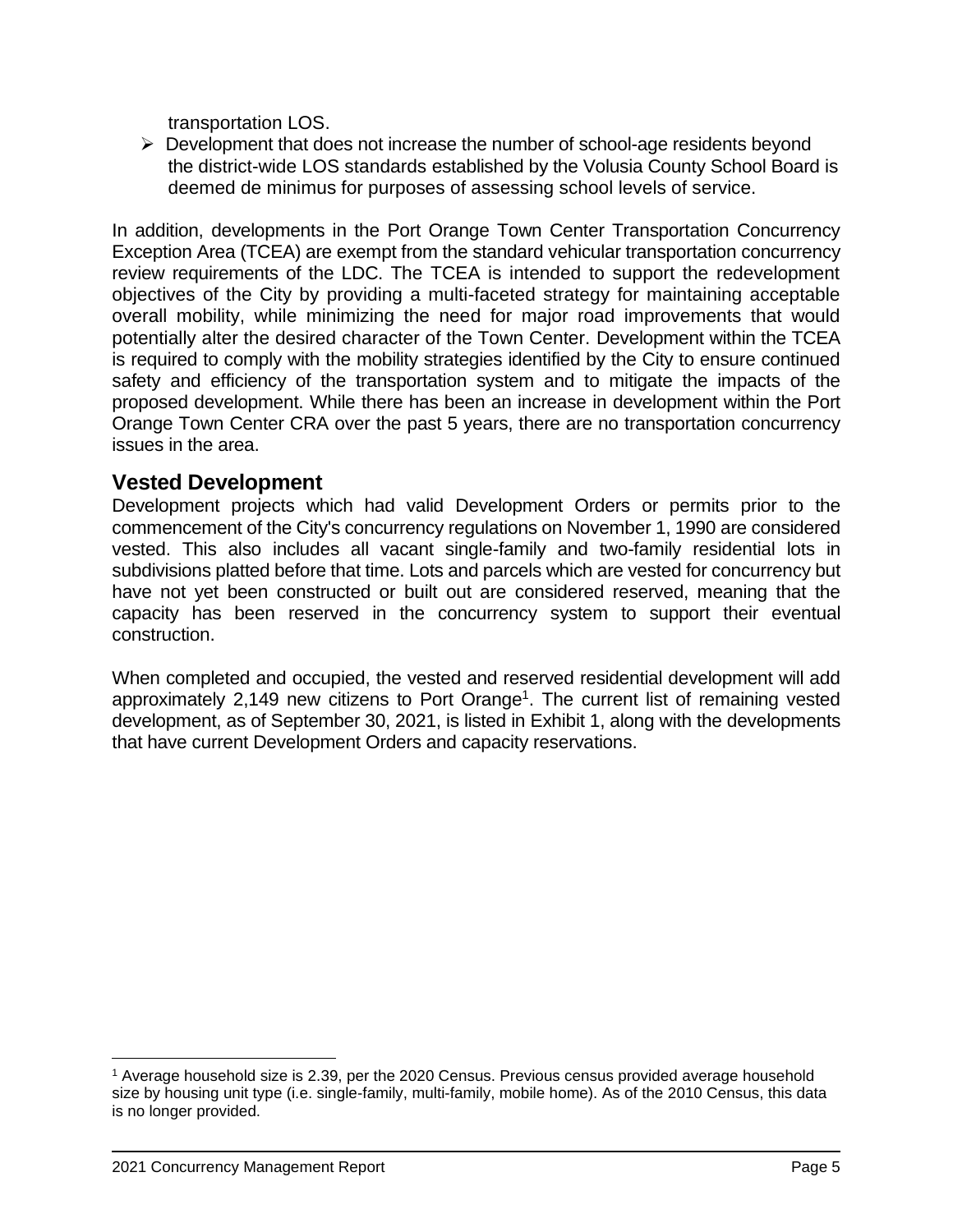## **EXHIBIT 1: VESTED & RESERVED DEVELOPMENT (September 30, 2021)**

| <b>SINGLE FAMILY SUBDIVISION LOTS</b>         |                | <b>NON-RESIDENTIAL DEVELOPMENT</b>                              |                  |
|-----------------------------------------------|----------------|-----------------------------------------------------------------|------------------|
| <b>SUBDIVISION</b>                            | <b>NUMBER</b>  | <b>DEVELOPMENT</b>                                              | SQUARE           |
|                                               | <u>LOTS</u>    | <b>FEET</b>                                                     |                  |
| <b>Angler's Cove</b><br>Cambridge Acres       | 4<br>2         | Advent Health Medical Office Building<br>Clean Machine Car Wash | 32,000           |
| <b>Carter Woods</b>                           | 2              | Halifax Health at Oakwater                                      | 3,683            |
| Countryside I-XII                             | 2              |                                                                 | 29,736           |
| <b>Golden Pond Estates</b>                    | 1              | Halifax Health Port Orange (Lot 3)                              | 19,567           |
| Hidden Oaks at Spruce Creek                   | 2              | Holiday Inn Express                                             | 51,504           |
| Ken Bern                                      | $\mathbf{1}$   | Madeline Williamson Property                                    | 29,600           |
| Kings Landing                                 | 24             | Montessori Magic<br>Newport Lot 3 (2 buildings)                 | 2,818<br>7,982   |
| Kings Landing II                              | 45             | Oak Street Industrial Park                                      | 17,730           |
| Kingswood I-III                               | 1              | Palmer College, Building 4                                      | 47,572           |
| Northern Lites                                | 3              | Palms at Ashton Lakes ALF                                       | 136,554          |
| Oakland Park I-III                            | 1              | * Pavilion at Port Orange (Lot 5)                               | 124,903          |
| Palms Del Mar                                 | 1              |                                                                 |                  |
| <b>Pheasant Run West</b>                      | 1              | Paytas Office Building<br>* Raydon, Phase II                    | 11,032<br>66,557 |
| Pinnacle II                                   | 4              |                                                                 |                  |
|                                               | 1              | Riverwalk Fysh Bar and Grill                                    | 19,937           |
| <b>Reedy Creek Acres</b><br>Reedy Creek North | $\overline{2}$ | Splash Express Car Wash<br>* Thompson Pump                      | 4,600            |
|                                               | 2              | * Unatin Office Bldg.                                           | 162,141          |
| <b>Riverbank Properties</b>                   |                |                                                                 | 8,300            |
| The Sanctuary on Spruce Creek I-III           | 2              |                                                                 |                  |
| Sawgrass Point I-III                          | 1              | <b>GRAND TOTAL</b>                                              | 776,216          |
| Skylake II-III                                | 2              |                                                                 |                  |
| Sleepy Hollow II                              | 1              | *Square footage approved as part of previously                  |                  |
| Spruce Creek Woods                            | 1              | approved site plans. There are no current plans in FY           |                  |
| Sugar Forest III                              | 1              | 21/22 to construct these projects.                              |                  |
| Summertrees South I-III                       | 2              |                                                                 |                  |
| <b>Sweetwater Estates</b>                     | 8              |                                                                 |                  |
| <b>Syford Acres</b>                           | 2              |                                                                 |                  |
| Viking I-II                                   | 1              |                                                                 |                  |
| Westport Reserve 4                            | 48             |                                                                 |                  |
| Woodhaven I                                   | 58             |                                                                 |                  |
| Woodlake                                      | 2              |                                                                 |                  |
| <b>TOTAL</b>                                  | 228            |                                                                 |                  |
| <b>MOBILE HOME LOTS / SPACES</b>              |                |                                                                 |                  |
| <b>Bayview</b>                                | 3              |                                                                 |                  |
| Colony In The Wood                            | 8              |                                                                 |                  |
| Crane Lakes                                   | 8              |                                                                 |                  |
| <b>Halifax Estates</b>                        | 8              |                                                                 |                  |
| Laurelwood I-V                                | 1              |                                                                 |                  |
| Pickwick Village                              | 10             |                                                                 |                  |
| Spruce Creek Village                          | 5              |                                                                 |                  |
| <b>Twin Gates</b>                             | 3              |                                                                 |                  |
| <b>TOTAL</b>                                  | 46             |                                                                 |                  |
| MULTI-FAMILY/TOWNHOUSE/DUPLEX UNITS           |                |                                                                 |                  |
| Bella Oaks                                    | 80             |                                                                 |                  |
| <b>Canalview Place</b>                        | 20             |                                                                 |                  |
| <b>Eden Apartments</b>                        | 288            |                                                                 |                  |
| Hidden Village                                | 1              |                                                                 |                  |
| New Port Apartments                           | 184            |                                                                 |                  |
| Oak Cove Villas                               | 12             |                                                                 |                  |
| Potato Patch                                  | 1              |                                                                 |                  |
| Southern Oaks                                 | 6              |                                                                 |                  |
| Trailwood I                                   | 8              |                                                                 |                  |
| Woodhaven I                                   | 25             |                                                                 |                  |
| <b>TOTAL</b>                                  | 625            |                                                                 |                  |
| <b>GRAND TOTAL</b>                            | 899            |                                                                 |                  |

| <b>NON-RESIDENTIAL DEVELOPMENT</b>              |
|-------------------------------------------------|
| SQUARE<br>FEET                                  |
| Advent Health Medical Office Building<br>32,000 |
| Clean Machine Car Wash<br>3,683                 |
| Halifax Health at Oakwater<br>29,736            |
| Halifax Health Port Orange (Lot 3)<br>19,567    |
| 51,504                                          |
| Madeline Williamson Property<br>29,600          |
| 2,818                                           |
| Newport Lot 3 (2 buildings)<br>7,982            |
| Oak Street Industrial Park<br>17,730            |
| Palmer College, Building 4<br>47,572            |
| Palms at Ashton Lakes ALF<br>136,554            |
| * Pavilion at Port Orange (Lot 5)<br>124,903    |
| 11,032                                          |
| 66,557                                          |
| Riverwalk Fysh Bar and Grill<br>19,937          |
| Splash Express Car Wash<br>4,600                |
| 162,141                                         |
| 8,300                                           |
|                                                 |
| 776,216                                         |
|                                                 |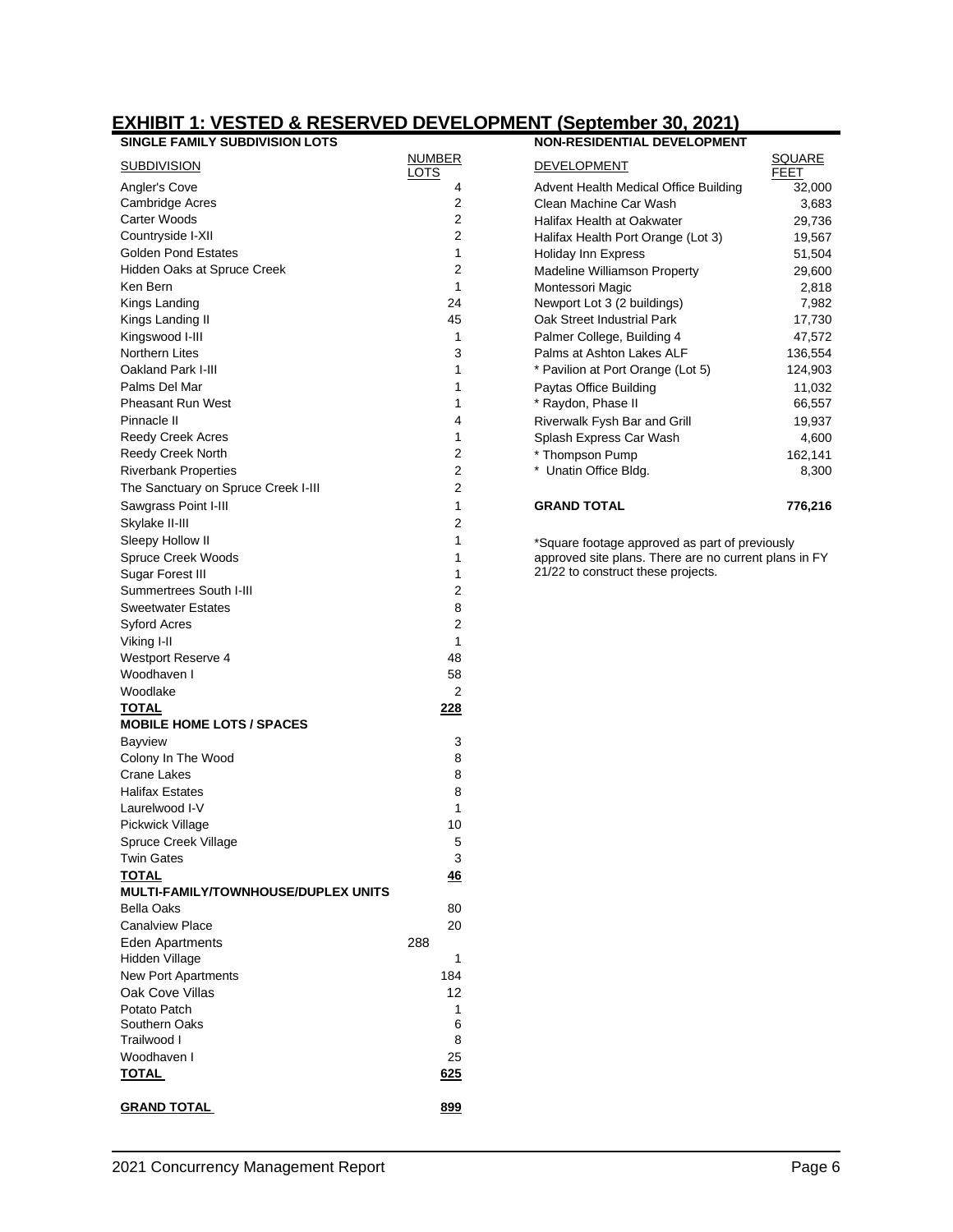## **Adopted Level-of-Service Standards (LOS)**

The adopted level-of-service standards (LOS) for public facilities subject to concurrency are established in the City of Port Orange's Comprehensive Plan and the Land Development Code. The standards for each facility and service are indicated in Part II of this report.

## **Capacity Reservations**

If a concurrency review for a proposed development reveals that there is sufficient capacity to support it, a Development Order will be issued, and capacity is reserved. Capacity reservations are made based on the date of project approval by the Community Development Department or the City Council. Capacity reservations are made in conjunction with the issuance of a final Development Order. They are valid only for the specific land use(s), densities, intensities and construction and improvement schedules as contained on the Development Order and any applicable development agreements for the property.

The issuance of a Development Order generally reserves public facility capacity for the project for one year. For Planned Unit Developments (PUD) and Planned Commercial Developments (PCD), capacity may be reserved for the first phase of the project for up to one year from the issuance of the approval. Capacity reservations for concurrency expire when the underlying Development Order or development agreement expires or is revoked.

The City Council may also reserve public facility capacity for a particular land area or specific land use, provided it is done in accordance with a specific development or redevelopment strategy identified in the Comprehensive Plan. This would include such community development objectives as providing affordable housing or diversification of the tax base.

## **Development Deferrals/Moratoria**

If, at any time, the City's inventory of public facilities capacities indicates that a facility has dropped below its adopted LOS, then the City will cease to issue any Development Orders which would impact that facility. Such a deferral will continue until the adopted LOS is reestablished through facility improvements or other methods, or the adopted LOS as established in the Port Orange Comprehensive Plan is amended to reflect a lower, acceptable community standard. If improvements to a facility are not anticipated to keep pace with the demand brought about by new development, then the City may declare a development deferral or moratorium of specified duration and/or location.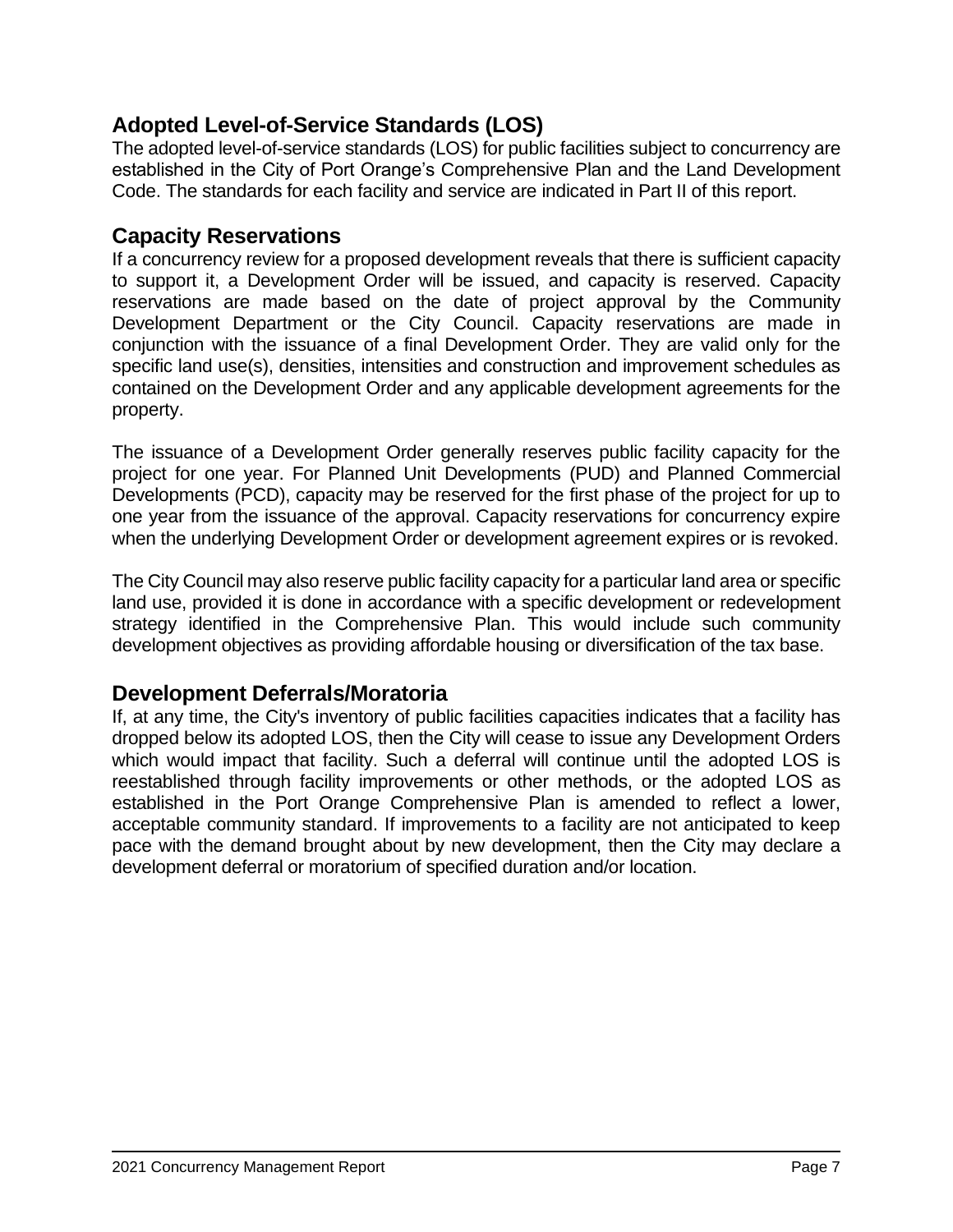# **III. CURRENT CAPACITIES AND LEVEL-OF-SERVICE**

This section of the report will look at each facility subject to concurrency. First, the facility's adopted level-of-service (LOS) will be identified. Next, the current status of the facility relative to its adopted LOS will be evaluated. Lastly, the City's ability to meet the demands of new development at adopted levels-of-service during the upcoming year will be considered and a description of projected long-term improvements is provided.

## **TRANSPORTATION FACILITIES**

## **Level of Service Measures**

The City evaluates LOS for concurrency review purposes based on peak-hour trips for city roads and on peak-hour and daily trips for County and State roads. This allows the City to evaluate the existing and projected LOS on roadway segments so the City can target specific improvements to maintain the adopted LOS or to make improvements for specific movements, if necessary.

## **Adopted Level-of-Service Standards**

Exhibit 2 lists the currently adopted level-of-service standards for roads in the City. The adopted LOS Standard is set by the maintaining agency for the roadway.

## **Exhibit 2: Adopted Roadway Level-of-Service Standards**

| <b>Administrative Facility Type</b>       | <b>Adopted LOS Standard</b> |  |  |  |
|-------------------------------------------|-----------------------------|--|--|--|
| Florida Strategic Intermodal System (SIS) |                             |  |  |  |
| State Arterials (FDOT) and non-SIS roads  |                             |  |  |  |
| County (Volusia County)                   |                             |  |  |  |
| City (Port Orange)                        |                             |  |  |  |

## **Florida Strategic Intermodal System (SIS) Roadways - LOS "C"**

In Port Orange, the sole Florida Strategic Intermodal System (SIS) roadway facility is I-95. The state mandates these roads be maintained at LOS "C" or better. According to the Highway Capacity Manual, LOS "C" is defined as stable flow, but the operation of individual users is significantly affected by interactions with other vehicles in the traffic stream. Ability to select and maintain a desired speed is affected by the presence of other vehicles, and changing lanes becomes more difficult.

## **State Arterials (Non-SIS Facility) & Designated Hurricane Evacuation Routes - LOS "D"**

State-maintained principal arterials and hurricane evacuation routes are designated at LOS "D". US 1 (Ridgewood Avenue), SR 421 (Dunlawton Avenue), SR A1A (Dunlawton bridge) and SR 5A (Nova Road) are designated with LOS "D". According to the Highway Capacity Manual, LOS "D" is defined as high-density yet stable flow. The ability to select a desired speed and to change lanes is severely restricted, although the driver or passenger still experiences a fair level of comfort and convenience. Small increases in traffic flow can cause operational delays at this LOS.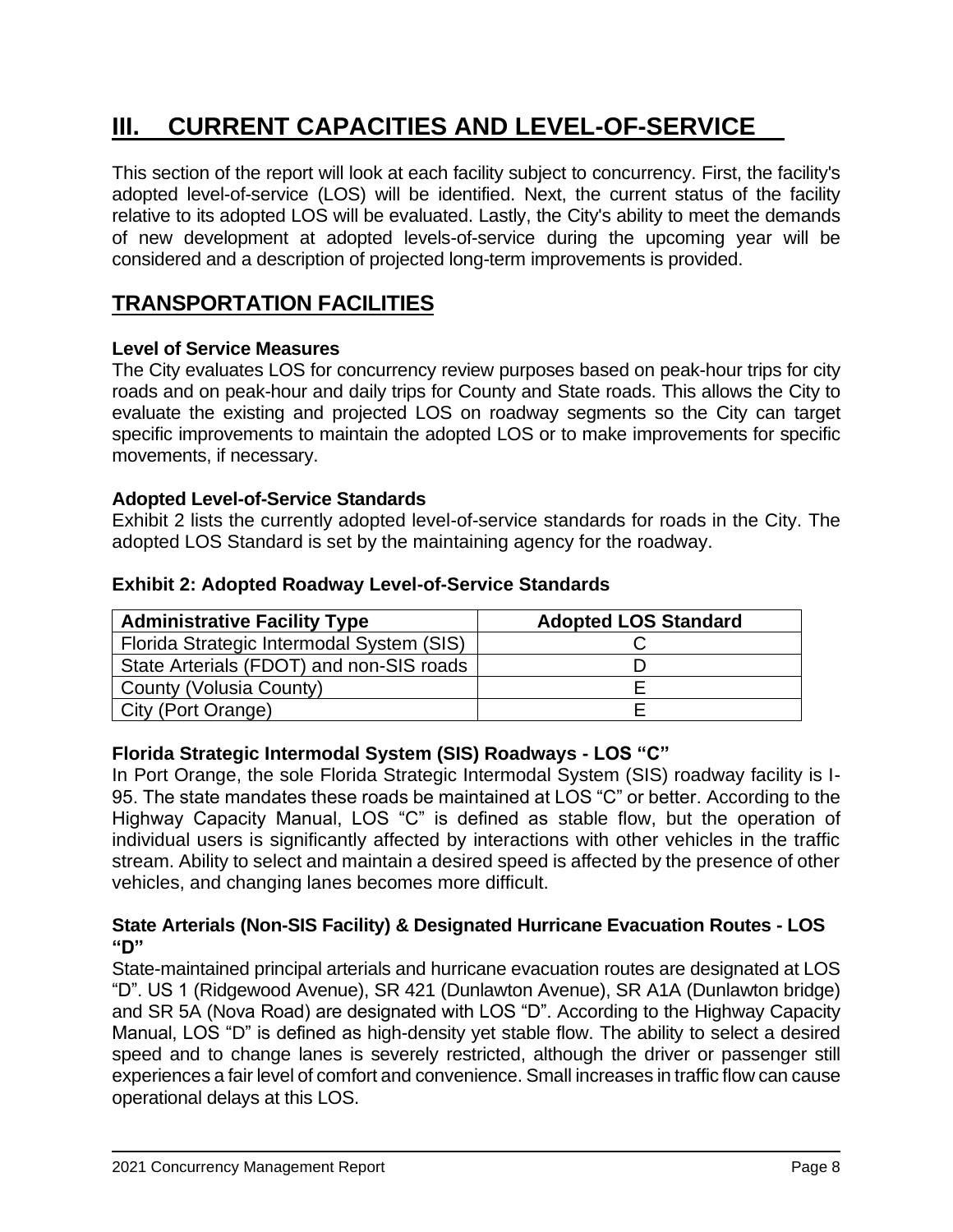## **All City Roads and County Arterial and Collector Facilities - LOS "E"**

The City's LOS standard for city roads and the Volusia County LOS standard for county roads is "E". According to the Highway Capacity Manual, LOS "E" is defined as highdensity and often unstable traffic flow. Speeds are generally reduced to a low, but relatively uniform value during peak periods. The ability to change lanes is extremely difficult and is generally accomplished by forcing another vehicle to slow down to accommodate such maneuvers. Comfort and convenience are poor and driver frustration is high. Small increases in traffic volume or other minor problems such as a stalled vehicle can cause traffic delays.

## **Design Capacity LOS and Existing Level-of-Service**

The capacity of a roadway is based on roadway characteristics for urbanized areas described in Table 1 of the latest edition of the Quality Level of Service Handbook (2020) published by FDOT. The volume to capacity ratio or VC ratio measures the amount of traffic on a given roadway relative to the amount of traffic the roadway was designed to accommodate. Exhibit 3, "Roadway Counts, Functional Classification and LOS" indicates the design capacity and adopted levels of service of various arterial and collector roadways in the City of Port Orange, existing traffic volumes, existing level-of-service, and the percentage change in traffic volumes between 2018 and 2019 for County roadways, between 2019 and 2020 for State roadways and between 2020 and 2021 for City roadways.

## **Traffic Counts and Trends**

According to the latest traffic count volumes available for the roads within the City, there were moderate increases on some road segments and decreases on road segments (see Exhibit 3). The volumes indicated in Exhibit 3 are presented as average daily trips. The most recent daily traffic counts available were taken in September 2021 for City roads, in 2019 for County roads, and in 2020 for State roads. There are three roadway segments along Williamson Boulevard operating above the adopted Volusia County LOS standard (North City Limits to Madeline Ave., Madeline Ave. to Willow Run Blvd., and Willow Run Blvd. to Town West Blvd.) and one segment of Taylor Rd. (Dunlawton Ave. to Clyde Morris Blvd.) operating above the adopted Volusia County LOS standard. All other City, County, and State roads within the City are operating below their adopted LOS standard.

## **State Roads (2020 Data)**

There were no State maintained roadway segments that exceeded the adopted LOS standard. Of the 14 state count stations, 1 showed a traffic volume increase, while the remaining count stations showed a decrease in traffic volume. Capacity remains on these roadway segments and staff will continue to monitor traffic volume counts in this area. Overall, there was a 2.46% decrease in total trips on the state's roads within the city from 2019 to 2020.

## **County Roads (2019 Data)**

According Volusia County, the 2020 County traffic counts were not reliable sources of data, and therefore the County recommends using the 2019 counts until the 2021 counts are released early 2022. Of the 24 county count stations, 9 showed traffic volume increases,14 showed traffic volume decreases, and one showed no change. There are three roadway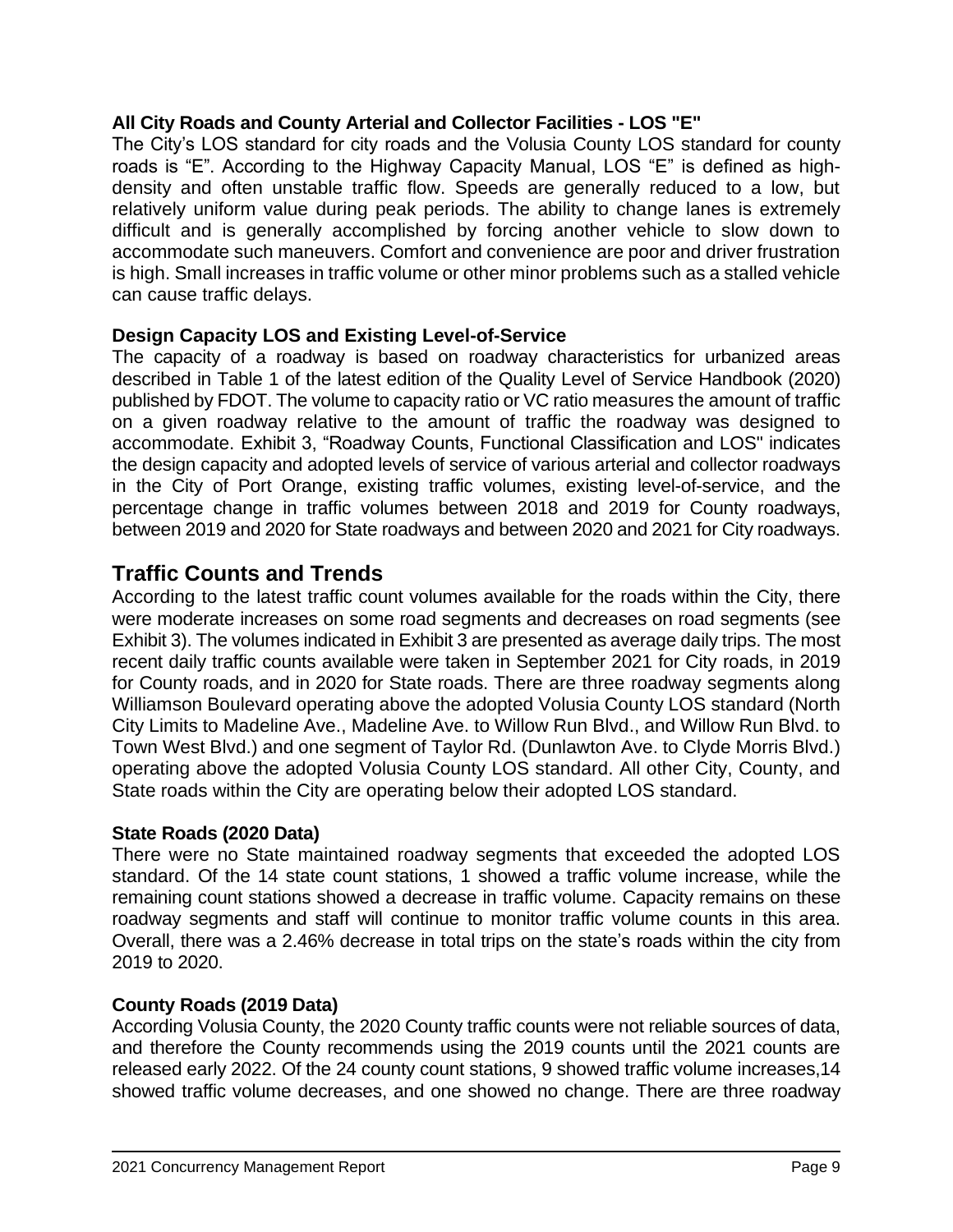segments along Williamson Boulevard between the North City Limits to Town West, and one roadway segment of Taylor Road (Dunlawton Ave. to Clyde Morris Blvd.) that exceeded the adopted Volusia County LOS standard. The widening of Williamson Boulevard is a longterm improvement that will need to be a roadway project programmed by Volusia County. By widening this segment, the capacity at the adopted Volusia County LOS standard is anticipated to increase from 17,050 daily trips to approximately 37,970 daily trips. The Williamson Boulevard widening project is included in the TPO's 2040 Long Range Transportation Plan, but it is not currently funded. Also included in the TPO's 2040 Long Range Transportation Plan is the widening of Taylor Road between Spruce Creek Boulevard (Spruce Creek Fly-in entrance) and Summer Trees Road as funding becomes available. Overall, there was an 2.2% decrease in total trips on Volusia County roads within the City from 2018 to 2019.

## **City Roads (2021 Data)**

There were no local maintained roadway segments that exceeded the adopted LOS standard. Of the 29 city count stations, eight (8) (or 27.5 percent) of the City maintained roadways showed decreases in traffic and 21 (or 72.5 percent) showed increases in traffic. For the 2020 counts, only three (3) City maintained roadways saw traffic increases and 26 roadways saw decreases which could be contributed to schools providing a virtual attendance option. The 2021 traffic counts returned to a more comparable level to the 2018 to 2019 pre-COVID traffic counts as schools reopened to full capacity. Overall, there was a 6% increase in total trips on City roadways from 2020 to 2021.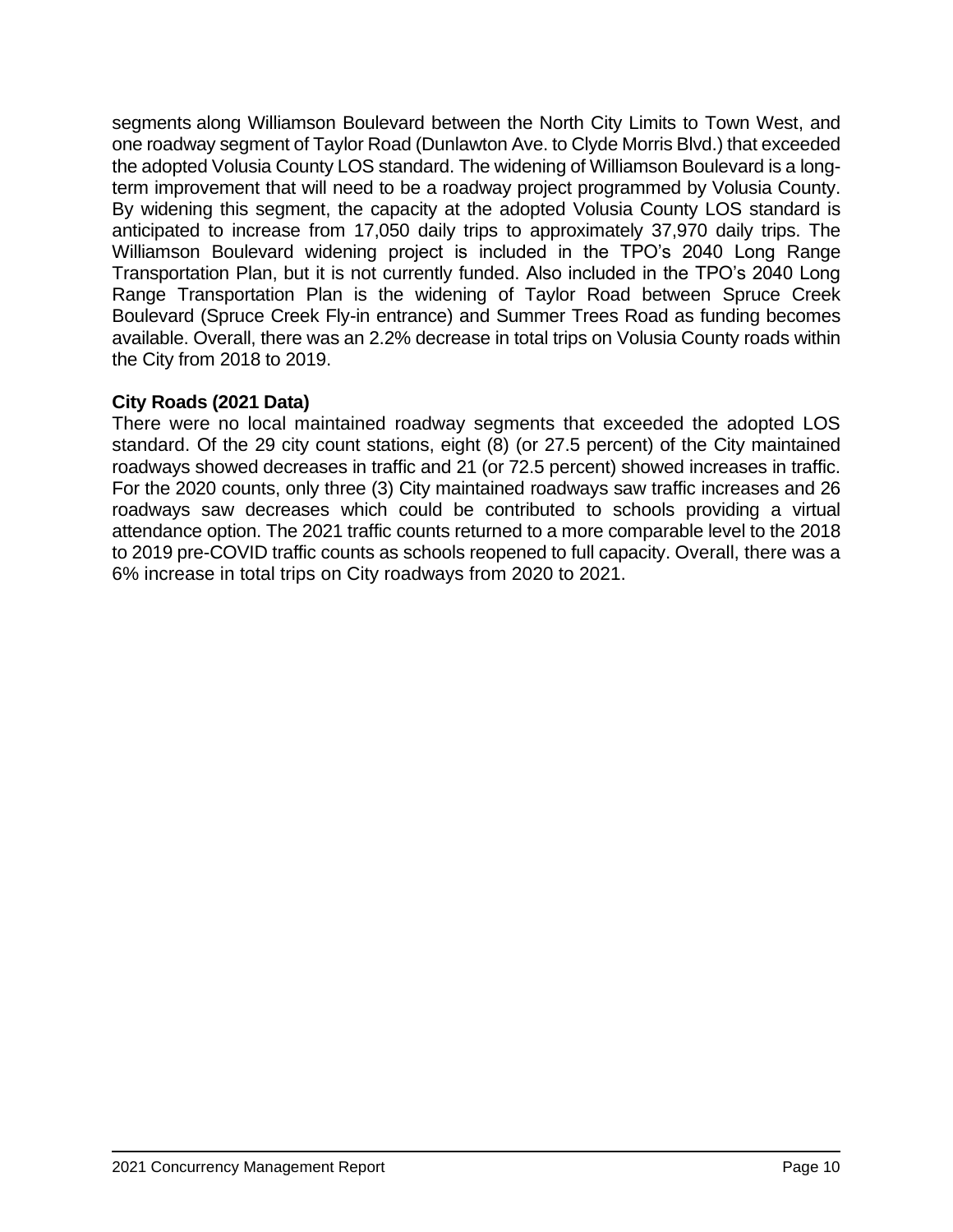|  |  |  | <b>Exhibit 3: Roadway Counts, Functional Classification and LOS</b> (Blue = State road/count; Yellow = County road/count; White = City road/count) |  |  |
|--|--|--|----------------------------------------------------------------------------------------------------------------------------------------------------|--|--|
|--|--|--|----------------------------------------------------------------------------------------------------------------------------------------------------|--|--|

| <b>ROAD</b>                  | <b>LOCATION</b>                              | <b>COUNT</b><br><b>STATION</b> | NO. OF<br><b>LANES</b> | FUNCT.<br><b>CLASS</b><br>A | <b>ADOPTED</b><br><b>LOS</b><br><b>STANDARD</b> | <b>ADOPTED</b><br><b>LOS</b><br><b>CAPACITY</b> | 2018<br><b>VOLUME</b> | 2019<br><b>VOLUME</b> | **2020<br><b>VOLUME</b> | 2021<br><b>VOLUME</b> | <b>EXISTING</b><br><b>LOS</b> | $\%$<br>Change | <b>VC Ratio</b> |
|------------------------------|----------------------------------------------|--------------------------------|------------------------|-----------------------------|-------------------------------------------------|-------------------------------------------------|-----------------------|-----------------------|-------------------------|-----------------------|-------------------------------|----------------|-----------------|
| <b>Airport Road</b>          | <b>Pioneer Trail-</b><br><b>Williamson</b>   | 64                             | 2 <sup>2</sup>         | CO                          | E                                               | 33,300                                          | 7,170                 | 6,600                 |                         |                       | B                             | $-7.95%$       | 19.82%          |
| <b>Canal View</b><br>Blvd.   | Nova Rd. to Spruce<br>Creek Rd.              | 201                            | $\overline{2}$         | CO                          | E                                               | 12,744                                          | 2,606                 | 2,146                 | 1,967                   | 2,050                 | B                             | 4.22%          | 16.09%          |
| <b>Central Park</b><br>Blvd. | Hensel Rd. to<br>Spruce Creek Rd.            | 2201                           | $\overline{2}$         | local                       | E                                               | 12,744                                          | 2,657                 | 2,863                 | 2,644                   | 2,449                 | B                             | $-7.38%$       | 19.22%          |
| Charles St.                  | Ridgewood Ave. to<br><b>FEC Railroad</b>     | 301                            | $\overline{2}$         | local                       | E                                               | 12,744                                          | 1,802                 | 2,031                 | 1,879                   | 1,408                 | B                             | -25.07%        | 11.05%          |
| Charles St.                  | FEC Railroad to<br>McDonald Rd.              | 302                            | $\overline{2}$         | local                       | E                                               | 12,744                                          | 3,875                 | 2,776                 | 2,114                   | 2,158                 | B                             | 2.08%          | 16.93%          |
| City Center<br>Pkwy.         | Dunlawton Ave. to<br>City Center Cir.        | 2401                           | $\overline{2}$         | local                       | E                                               | 12,744                                          | 5,461                 | 5,626                 | 3,995                   | 4,341                 | B                             | 8.66%          | 34.06%          |
| <b>City Center</b><br>Blvd.  | Clyde Morris to City<br>Center Cir.          | 2402                           | $\overline{2}$         | local                       | E                                               | 12,744                                          | 5,479                 | 5,062                 | 3,478                   | 3,875                 | B                             | 11.41%         | 30.40%          |
| City Center Dr.              | Herbert St. to City<br>Center Cir.           | 2403                           | $\overline{2}$         | local                       | $\mathsf E$                                     | 12,744                                          | 2,731                 | 2,591                 | 1,883                   | 2,210                 | B                             | 17.37          | 17.34%          |
| <b>Clyde Morris</b><br>Blvd. | N. City Limits to<br>Madeline Ave.           | 335                            | $\overline{4}$         | <b>UPA</b>                  | E                                               | 37,970                                          | 21,490                | 20,350                |                         |                       | $\mathbf{C}$                  | $-5.30%$       | 53.59%          |
| <b>Clyde Morris</b><br>Blvd. | Madeline Ave. to<br><b>Willow Run</b>        | 333                            | $\overline{4}$         | <b>UPA</b>                  | E                                               | 37,970                                          | 24,390                | 21,430                |                         |                       | $\mathbf{C}$                  | $-12.14$       | 56.44%          |
| <b>Clyde Morris</b><br>Blvd. | Willow Run Blvd. to<br><b>Dunlawton Ave.</b> | 332                            | $\overline{4}$         | <b>UPA</b>                  | E                                               | 37,970                                          | 21,070                | 18,660                |                         |                       | $\mathbf{C}$                  | $-11.44%$      | 49.14%          |
| <b>Clyde Morris</b><br>Blvd. | Dunlawton Ave. to<br><b>Taylor Rd.</b>       | 330                            | $\overline{2}$         | <b>UMA</b>                  | E                                               | 17,050                                          | 10,520                | 9,910                 |                         |                       | $\mathbf{C}$                  | $-5.80%$       | 58.12%          |
| Commonwealth<br>Blvd.        | Spruce Creek Rd.<br>to FEC Railroad          | 360                            | $\overline{2}$         | <b>MA</b>                   | $\mathsf E$                                     | 13,640                                          | 5,430                 | 5,540                 |                         |                       | D                             | 2.03%          | 40.62%          |
| Commonwealth<br>Blvd.        | <b>FEC Railroad to</b><br>Ridgewood Ave.     | 361                            | $\overline{2}$         | <b>MA</b>                   | E                                               | 13,640                                          | 3,680                 | 3,870                 |                         |                       | $\mathsf C$                   | 5.16%          | 28.37%          |
| Country Ln.                  | Village Trail to<br>Smokerise Blvd.          | 601                            | $\overline{2}$         | local                       | $\mathsf E$                                     | 12,744                                          | 5,345                 | 5,697                 | 5,273                   | 5,394                 | В                             | 2.29%          | 42.33%          |
| Country Ln.                  | Smokerise Blvd. to<br>Taylor Rd.             | 602                            | $\overline{2}$         | local                       | E                                               | 12,744                                          | 4,317                 | 4,491                 | 4,289                   | 4,212                 | В                             | $-1.79%$       | 33.05%          |
| Dunlawton Ave.               | Peninsula Dr. to<br>Ridgewood Ave.           | 427                            | $\overline{4}$         | PA                          | $\mathsf D$                                     | 39,800                                          | 23,500                | 25,500                | 24,500                  |                       | D                             | $-3.92%$       | 61.56%          |
| Dunlawton Ave.               | Ridgewood to<br>Spruce Creek Rd.             | 5181                           | $\overline{4}$         | <b>PA</b>                   | D                                               | 39,800                                          | 28,500                | 26.500                | 25.500                  |                       | $\mathsf{C}$                  | $-3.77%$       | 64.07%          |
| Dunlawton Ave.               | Spruce Creek Rd.<br>to Nova Rd.              | 1015                           | $\overline{4}$         | PA                          | D                                               | 39,800                                          | 32,000                | 33,000                | 32,000                  |                       | $\mathsf{C}$                  | $-3.03%$       | 80.40%          |
| Dunlawton Ave.               | Nova Rd. to Clyde<br>Morris Blvd.            | 1014                           | $6^{\circ}$            | PA                          | D                                               | 59,900                                          | 41,000                | 40,000                | 39,000                  |                       | $\mathsf{C}$                  | $-2.50%$       | 65.11%          |
| Dunlawton Ave.               | Clyde Morris Blvd.<br>to I-95                | 517                            | $6^{\circ}$            | <b>PA</b>                   | D                                               | 59,900                                          | 52,500                | 53,500                | 52,000                  |                       | $\mathsf{C}$                  | $-2.80%$       | 86.81%          |
| Hensel Rd.                   | Taylor Rd. to<br>Central Park Blvd.          | 1001                           | $\overline{2}$         | local                       | E                                               | 12,744                                          | 7,244                 | 6,630                 | 6,713                   | 6,268                 | B                             | $-6.63%$       | 49.18%          |
| Herbert St.                  | Ridgewood Ave. to<br>Nova Rd.                | 903                            | $\overline{2}$         | CO                          | E                                               | 12,744                                          | 5,885                 | 6,942                 | 5,714                   | 6,403                 | B                             | 12.06%         | 50.24%          |
| Herbert St.                  | Nova Rd. to City<br>Center Dr.               | 904                            | $\overline{2}$         | CO                          | E                                               | 12,744                                          | 9,298                 | 8,805                 | 7,173                   | 8,159                 | B                             | 13.75%         | 64.02%          |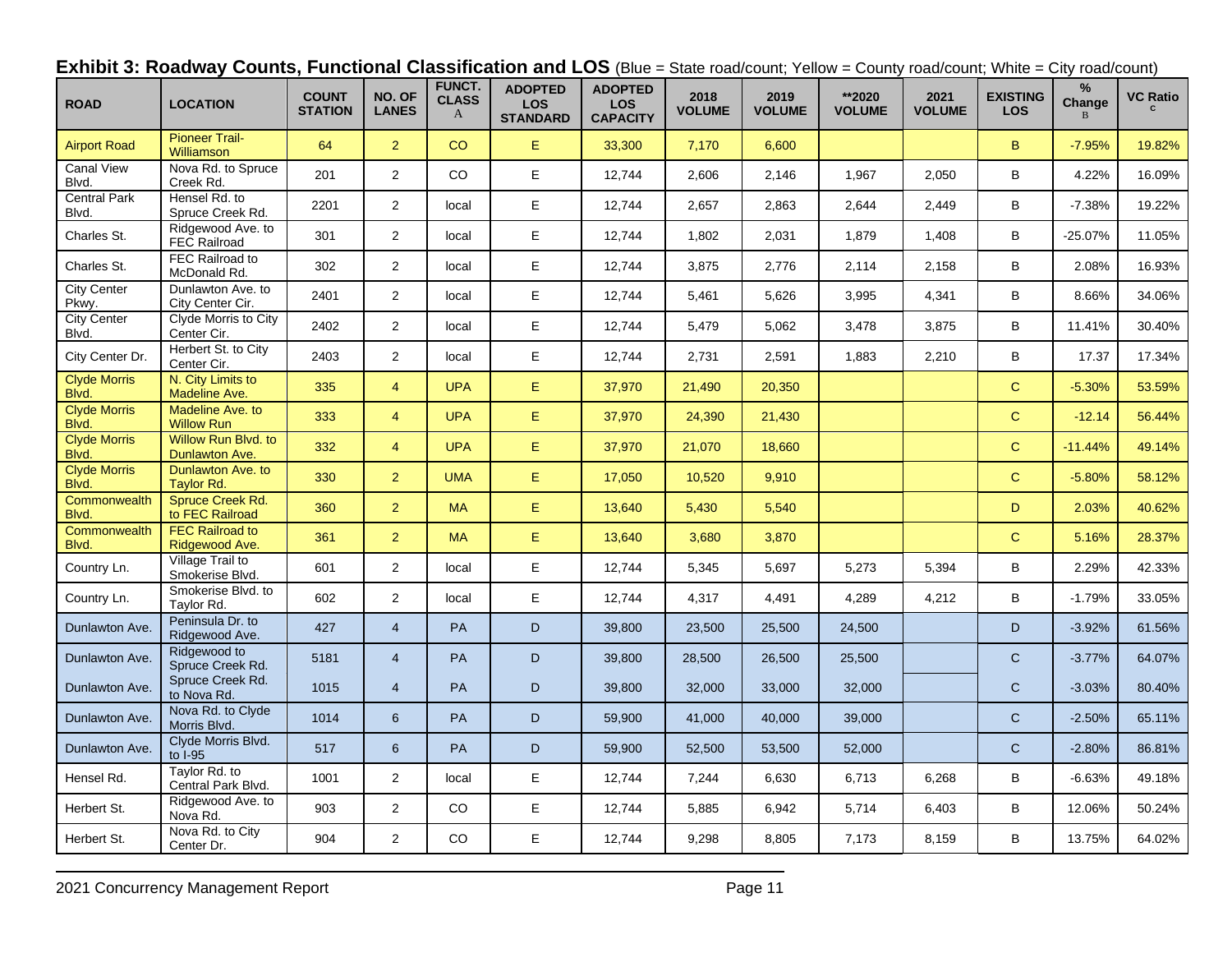| <b>ROAD</b>                | <b>LOCATION</b>                               | <b>COUNT</b><br><b>STATION</b> | NO. OF<br><b>LANES</b> | FUNCT.<br><b>CLASS</b><br>A | <b>ADOPTED</b><br><b>LOS</b><br><b>STANDARD</b> | <b>ADOPTED</b><br><b>LOS</b><br><b>CAPACITY</b> | 2018<br><b>VOLUME</b> | 2019<br><b>VOLUME</b> | **2020<br><b>VOLUME</b> | 2021<br><b>VOLUME</b> | <b>EXISTING</b><br><b>LOS</b> | %<br>Change | <b>VC Ratio</b> |
|----------------------------|-----------------------------------------------|--------------------------------|------------------------|-----------------------------|-------------------------------------------------|-------------------------------------------------|-----------------------|-----------------------|-------------------------|-----------------------|-------------------------------|-------------|-----------------|
| Herbert St.                | City Center Dr. to<br><b>Clyde Morris</b>     | 905                            | $\overline{2}$         | <b>CO</b>                   | E                                               | 12,744                                          | 7,554                 | 7,585                 | 6,710                   | 7,129                 | B                             | 6.24%       | 55.94%          |
| McDonald Rd.               | Charles St. to<br>Madeline Ave.               | 1201                           | $\overline{2}$         | local                       | E                                               | 12,744                                          | 2,997                 | 2,990                 | 2,656                   | 2,924                 | B                             | 10.09%      | 22.94%          |
| Madeline Ave.              | Sauls Rd. to Nova<br>Rd.                      | 1164/1301                      | $\overline{2}$         | MA                          | E                                               | 14,040                                          | 5,696                 | 5,264                 | 4,652                   | 4,414                 | C                             | $-5.12%$    | 31.44%          |
| Madeline Ave.              | Nova Rd. to Clyde<br>Morris Blvd.             | 1163/1303                      | $\overline{2}$         | MA                          | E                                               | 14,040                                          | 9,044                 | 8,881                 | 8,098                   | 9,033                 | $\mathsf{C}$                  | 11.55%      | 64.34%          |
| Madeline Ave.              | Clyde Morris Blvd.<br>to Williamson           | 1161/1304                      | $\overline{2}$         | MA                          | E                                               | 14,040                                          | 11,784                | 12,304                | 10,701                  | 12,233                | $\mathsf{C}$                  | 14.32%      | 87.13%          |
| Nova Rd.                   | Madeline Ave. to<br>Dunlawton Ave.            | 1017                           | $\overline{4}$         | <b>UPA</b>                  | D                                               | 39,800                                          | 27,000                | 27,000                | 18,000                  |                       | $\mathsf{C}$                  | $-33.33%$   | 45.23%          |
| Nova Rd.                   | Dunlawton to<br>Spruce Creek Rd.              | 1016                           | $\overline{4}$         | <b>UPA</b>                  | D                                               | 39,800                                          | 25,000                | 28,000                | 27,000                  |                       | $\mathsf{C}$                  | $-3.57%$    | 67.84%          |
| Nova Rd.                   | <b>Spruce Creek</b><br>Rd.to Ridgewood<br>Av. | 458                            | $\overline{4}$         | <b>UPA</b>                  | D                                               | 39,800                                          | 18,800                | 21,500                | 20,500                  |                       | $\mathsf{C}$                  | $-4.65%$    | 51.51%          |
| <b>Pioneer Trail</b>       | Airport-Turnbull<br>Bay Rd.                   | 1465                           | $\overline{2}$         | <b>UC</b>                   | E                                               | 13,640                                          | 4,960                 | 6,020                 |                         |                       | $\mathbf{C}$                  | 21.37%      | 44.13%          |
| <b>Reed Canal</b><br>Rd.   | Nova Rd-Clyde<br>Morris Rd.                   | 1561                           | $\overline{2}$         | <b>UC</b>                   | E                                               | 13,640                                          | 6,450                 | 6,260                 |                         |                       | D                             | $-2.95%$    | 45.89%          |
| Ridgewood<br>Ave.          | N. City Limits to<br>Dunlawton Ave.           | 213                            | $\overline{4}$         | <b>UPA</b>                  | D                                               | 39,800                                          | 26,500                | 25,000                | 24,000                  |                       | $\mathsf{C}$                  | $-4.00%$    | 60.30%          |
| Ridgewood<br>Ave.          | Dunlawton Ave. to<br>Oak St.                  | 5057                           | $\overline{4}$         | <b>UPA</b>                  | D                                               | 39,800                                          | 21,000                | 21,000                | 20,200                  |                       | $\mathsf{C}$                  | $-3.81%$    | 50.75%          |
| Ridgewood<br>Ave.          | Oak St. to Nova<br>Rd.                        | 152                            | $\overline{4}$         | <b>UPA</b>                  | D                                               | 39,800                                          | 15,700                | 15,900                | 15,500                  |                       | $\mathsf{C}$                  | $-2.52%$    | 38.94%          |
| Ridgewood<br>Ave.          | Nova Rd. to S. City<br><b>Limits</b>          | 13                             | $\overline{4}$         | <b>UPA</b>                  | D                                               | 65,600                                          | 25,500                | 24,500                | 23,500                  |                       | B                             | $-4.08%$    | 35.82%          |
| <b>Spruce Creek</b><br>Rd. | Central Park Blvd.<br>to Merrimac Dr.         | 1701                           | $\overline{2}$         | CO                          | E                                               | 12,744                                          | 6,453                 | 6,291                 | 5,686                   | 5,839                 | B                             | 2.69%       | 45.82%          |
| Spruce Creek<br>Rd.        | Merrimac Dr. to<br>Taylor Rd.                 | 1702                           | $\overline{2}$         | CO                          | E                                               | 12,744                                          | 10,774                | 9,303                 | 9,476                   | 9,773                 | $\mathbf C$                   | 3.13%       | 76.69%          |
| <b>Spruce Creek</b><br>Rd. | <b>Taylor Rd. to Nova</b><br>Rd.              | 1751                           | $\overline{4}$         | <b>UMA</b>                  | E                                               | 37,970                                          | 15,310                | 15,100                |                         |                       | $\mathbf{C}$                  | $-1.37%$    | 39.77%          |
| <b>Spruce Creek</b><br>Rd. | Commonwealth to<br><b>Dunlawton Ave.</b>      | 1755                           | $\overline{2}$         | <b>MA</b>                   | $\mathsf E$                                     | 13,640                                          | 9,420                 | 8,990                 |                         |                       | D                             | $-4.56%$    | 65.91%          |
| Spruce Creek<br>Rd.        | Dunlawton to Canal<br>View Blvd.              | 1708                           | $\overline{2}$         | CO                          | E                                               | 13,640                                          | 3,507                 | 2,662                 | 2,541                   | 2,535                 | B                             | $-0.24%$    | 18.59%          |
| Taylor Rd.                 | Hensel Rd. to<br><b>Spruce Creek</b><br>Road  | 1826                           | $\overline{4}$         | <b>MA</b>                   | $\mathsf E$                                     | 37,970                                          | 15,520                | 15,840                |                         |                       | $\mathbf C$                   | 2.06%       | 41.72%          |
| Taylor Rd.                 | Clyde Morris Blvd.<br>to Hensel Rd.           | 1824                           | $\overline{4}$         | <b>MA</b>                   | E                                               | 37,970                                          | 19,440                | 19,440                |                         |                       | $\mathbf{C}$                  | 0.00%       | 51.20%          |
| Taylor Rd.                 | Dunlawton Av. to<br>Clyde Morris Blvd.        | 1823                           | $\overline{2}$         | <b>MA</b>                   | $\mathsf E$                                     | 13,640                                          | 14,710                | 14,720                |                         |                       | F                             | 0.07%       | 107.92%         |
| Taylor Rd.                 | Williamson Blvd. to<br>$1-95$                 | 1814                           | $\sqrt{5}$             | <b>UPA</b>                  | E                                               | 47,560                                          | 40,770                | 40,620                |                         |                       | $\mathbf C$                   | $-0.37%$    | 85.41%          |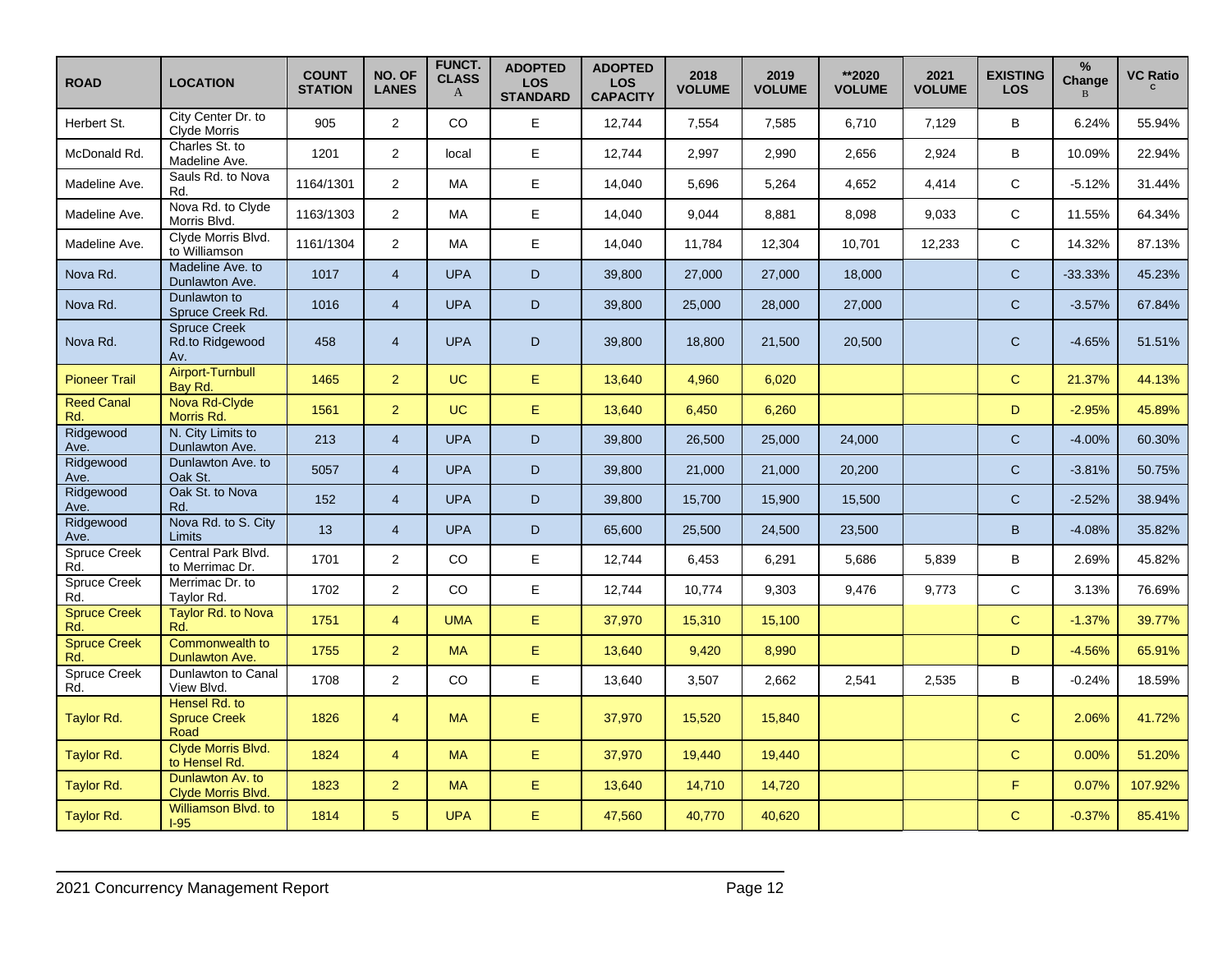| <b>ROAD</b>                     | <b>LOCATION</b>                                        | <b>COUNT</b><br><b>STATION</b> | NO. OF<br><b>LANES</b> | FUNCT.<br><b>CLASS</b><br>A | <b>ADOPTED</b><br><b>LOS</b><br><b>STANDARD</b> | <b>ADOPTED</b><br><b>LOS</b><br><b>CAPACITY</b> | 2018<br><b>VOLUME</b> | 2019<br><b>VOLUME</b> | **2020<br><b>VOLUME</b> | 2021<br><b>VOLUME</b> | <b>EXISTING</b><br><b>LOS</b> | $\%$<br>Change<br>$\mathbf{R}$ | <b>VC Ratio</b> |
|---------------------------------|--------------------------------------------------------|--------------------------------|------------------------|-----------------------------|-------------------------------------------------|-------------------------------------------------|-----------------------|-----------------------|-------------------------|-----------------------|-------------------------------|--------------------------------|-----------------|
| Taylor Rd.                      | <b>Summer Trees Rd.</b><br>to Williamson Blvd.         | 1813                           | $\overline{4}$         | <b>UPA</b>                  | E                                               | 37,970                                          | 16,030                | 16,390                |                         |                       | $\mathbf C$                   | 2.25%                          | 43.17%          |
| Taylor Rd.                      | Crane Lakes Blvd.<br>to Summer Trees<br>Rd.            | 1812                           | $\overline{2}$         | <b>UPA</b>                  | $\mathsf E$                                     | 17,050                                          | 17,350                | 16,190                |                         |                       | F.                            | $-6.68%$                       | 94.96%          |
| <b>Town West</b><br>Blvd.       | Williamson Blvd. to<br>Coraci Blvd.                    | 100                            | $\overline{2}$         | CO                          | E                                               | 17,900                                          | 7,025                 | 7,675                 | 7,094                   | 7,909                 | В                             | 11.49%                         | 44.18%          |
| <b>Town West</b><br>Blvd.       | Coraci Blvd. to<br>Tomoka Farms Rd.                    | 110                            | $\overline{2}$         | <b>CO</b>                   | E                                               | 17,900                                          | 3,654                 | 3,884                 | 3,564                   | 3,973                 | B                             | 11.48%                         | 22.20%          |
| Victoria<br>Gardens Blvd.       | S. of Dunlawton<br>Ave.                                | 2501                           | $\overline{2}$         | local                       | E                                               | 15,930                                          | 3,449                 | 3,826                 | 2,732                   | 3,255                 | B                             | 19.14%                         | 20.43%          |
| Victoria<br>Gardens Blvd.       | E. of Clyde Morris<br>Blvd.                            | 2502                           | $\overline{2}$         | local                       | E                                               | 15,930                                          | 2,602                 | 2,887                 | 1,794                   | 2,232                 | B                             | 24.41%                         | 14.01%          |
| Village Trail                   | Dunlawton Ave. to<br>Country Ln.                       | 1901                           | $\overline{2}$         | local                       | E                                               | 15,930                                          | 8,062                 | 7,260                 | 7,027                   | 6,597                 | $\sf B$                       | $-6.12%$                       | 41.41%          |
| <b>Village Trail</b>            | Country Ln. to<br>Nova Rd.                             | 1902                           | $\overline{c}$         | local                       | E                                               | 15,930                                          | 8,486                 | 8,102                 | 8,624                   | 7,782                 | B                             | $-9.76%$                       | 48.85%          |
| Willow Run                      | Clyde Morris Blvd.<br>to Hidden Lakes                  | 2013                           | $\mathbf{3}$           | CO                          | E                                               | 30,420                                          | 10,659                | 10,515                | 8,851                   | 10,243                | В                             | 15.73%                         | 33.67%          |
| Willow Run                      | Hidden Lakes Dr.<br>to Williamson Blvd.                | 2010                           | $\overline{2}$         | CO                          | E                                               | 14,040                                          | 7,760                 | 7,653                 | 6,355                   | 7,502                 | $\mathsf{C}$                  | 18.05%                         | 53.43%          |
| Williamson<br>Blvd.             | N. City Limits to<br>Madeline Ave.                     | 1993                           | $\overline{2}$         | <b>UPA</b>                  | E.                                              | 17,050                                          | 20,660                | 19,740                |                         |                       | F.                            | $-4.45%$                       | 115.78%         |
| <b>Williamson</b><br>Blvd.      | Madeline Ave. to<br>Willow Run Blvd.                   | 1992                           | $\overline{2}$         | <b>UPA</b>                  | $\mathsf E$                                     | 17,050                                          | 17,400                | 18,590                |                         |                       | F.                            | 6.84%                          | 109.03%         |
| Williamson<br>Blvd.             | Willow Run Blvd. to<br><b>Town West</b>                | 1991                           | $\overline{2}$         | <b>UPA</b>                  | $\mathsf E$                                     | 17,050                                          | 18,690                | 19,150                |                         |                       | F                             | 2.46%                          | 112.32%         |
| <b>Williamson</b><br>Blvd.      | Town West Blvd. to<br>Taylor Rd.                       | 1990                           | $\overline{2}$         | <b>UPA</b>                  | E                                               | 37,970                                          | 21,610                | 20,840                |                         |                       | $\mathbf{C}$                  | $-3.56%$                       | 54.89%          |
| Williamson<br>Blvd.             | Taylor Rd. to<br><b>Spruce Creek</b><br><b>Bridge</b>  | 66                             | $\overline{4}$         | <b>UPA</b>                  | $\mathsf E$                                     | 37,970                                          | 24,910                | 24,210                |                         |                       | D                             | $-2.81%$                       | 63.76%          |
| <b>Williamson</b><br>Blvd.      | <b>Spruce Creek</b><br><b>Bridge to Airport</b><br>Rd. | 65                             | $\overline{4}$         | <b>UPA</b>                  | D                                               | 35,820                                          | 21,300                | 20,720                |                         |                       | D                             | $-2.72%$                       | 57.84%          |
| <b>Williamson</b><br>Blvd.      | Airport Rd. to<br><b>Pioneer Trail</b>                 | 1989                           | $\overline{4}$         | <b>UPA</b>                  | D                                               | 35,820                                          | 4,870                 | 5,430                 |                         |                       | $\mathbf{C}$                  | 11.50%                         | 15.16%          |
| Yorktowne<br>Blvd.              | North of Dunlawton<br>Ave.                             | 2080                           | $\overline{2}$         | CO                          | E                                               | 17,050                                          | 3,351                 | 3,514                 | 3,188                   | 3,334                 | $\mathsf{C}$                  | 4.58%                          | 19.55%          |
| $I-95$                          | Beville Rd. to<br>Dunlawton Ave.                       | 492                            | $\overline{4}$         | <b>SIS</b>                  | D                                               | 111,800                                         | 66,500                | 68,000                | 58,000                  |                       | $\mathsf{C}$                  | $-14.71%$                      | 51.88%          |
| $I-95$                          | Dunlawton Ave. to<br><b>SR 44</b>                      | 133                            | $\overline{4}$         | <b>SIS</b>                  | D                                               | 111,800                                         | 24,000                | 24,000                | 43,036                  |                       | B                             | 79.32%                         | 38.49%          |
| <b>Total City Counts*</b>       |                                                        |                                |                        |                             |                                                 |                                                 | 169,557               | 158,256               | 146,871                 | 155,634               |                               | 5.97%                          |                 |
| <b>Total County</b><br>Counts** |                                                        |                                |                        |                             |                                                 |                                                 | 383,150               | 374,610               |                         |                       |                               | $-2.23%$                       |                 |
| <b>Total State</b><br>Counts**  |                                                        |                                |                        |                             |                                                 |                                                 | 427,500               | 433,400               | 422,736                 |                       |                               | $-2.46%$                       |                 |
|                                 | <b>Total of All Roadways</b>                           |                                |                        |                             |                                                 |                                                 | 980,207               | 966,266               | 569,607                 | 155,634               |                               |                                |                 |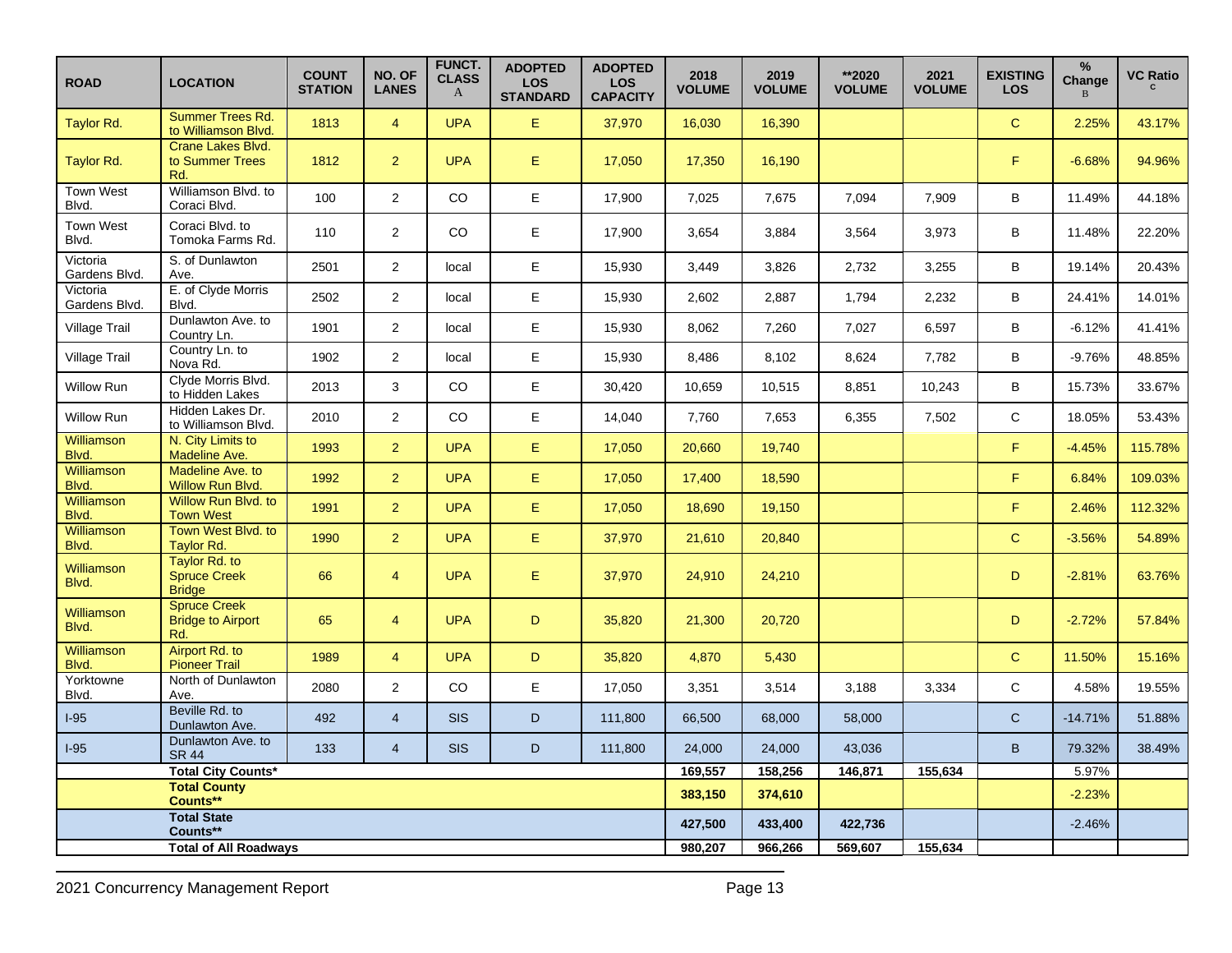| <b>ROAD</b>                | <b>LOCATION</b>                                                                                                                                     | <b>COUNT</b><br><b>STATION</b> | NO. OF<br><b>LANES</b> | <b>FUNCT.</b><br><b>CLASS</b><br>A | <b>ADOPTED</b><br><b>LOS</b><br><b>STANDARD</b> | <b>ADOPTED</b><br><b>LOS</b><br><b>CAPACITY</b> | 2018<br><b>VOLUME</b> | 2019<br><b>VOLUME</b> | **2020<br><b>VOLUME</b> | 2021<br><b>VOLUME</b> | <b>EXISTING</b><br><b>LOS</b> | $\%$<br>Change | <b>VC Ratio</b> |
|----------------------------|-----------------------------------------------------------------------------------------------------------------------------------------------------|--------------------------------|------------------------|------------------------------------|-------------------------------------------------|-------------------------------------------------|-----------------------|-----------------------|-------------------------|-----------------------|-------------------------------|----------------|-----------------|
| <b>Notes to Exhibit 3:</b> |                                                                                                                                                     |                                |                        |                                    |                                                 |                                                 |                       |                       |                         |                       |                               |                |                 |
| A                          | UPA = Urban Principal Arterial, MA = Minor Arterial, CO/UCO = Collector/Urban Collector (TPO and/or City Sources)                                   |                                |                        |                                    |                                                 |                                                 |                       |                       |                         |                       |                               |                |                 |
| B                          | Percent volume change is from 2020 to 2019 for State, 2019 to 2018 for County and 2021 to 2020 for City.                                            |                                |                        |                                    |                                                 |                                                 |                       |                       |                         |                       |                               |                |                 |
| $\mathbf{C}$               | Volume to Capacity Ratio compares roadway demand (vehicular volume) with roadway supply (carrying capacity)                                         |                                |                        |                                    |                                                 |                                                 |                       |                       |                         |                       |                               |                |                 |
|                            | Blue = State Facility or Counts: Data derived from Volusia County Traffic Engineering, 2020                                                         |                                |                        |                                    |                                                 |                                                 |                       |                       |                         |                       |                               |                |                 |
|                            | Yellow = County Facility or Counts; Data derived from Volusia County Traffic Engineering, 2019                                                      |                                |                        |                                    |                                                 |                                                 |                       |                       |                         |                       |                               |                |                 |
|                            | White = City Facility & Counts: Data derived from Traffic Engineering Data Solutions, Inc., 2021                                                    |                                |                        |                                    |                                                 |                                                 |                       |                       |                         |                       |                               |                |                 |
|                            | *County data for 2020 and 2021 and State data for 2021 will be available in 2022.                                                                   |                                |                        |                                    |                                                 |                                                 |                       |                       |                         |                       |                               |                |                 |
|                            | Where no data is available the previous year count was used for the purpose of calculating total counts and percent volume change for total counts. |                                |                        |                                    |                                                 |                                                 |                       |                       |                         |                       |                               |                |                 |
|                            | Sources: FDOT 2020 Quality/Level of Service Handbook; Traffic Engineering Data Solutions, Inc., 2021; and Volusia County Traffic Engineering, 2021. |                                |                        |                                    |                                                 |                                                 |                       |                       |                         |                       |                               |                |                 |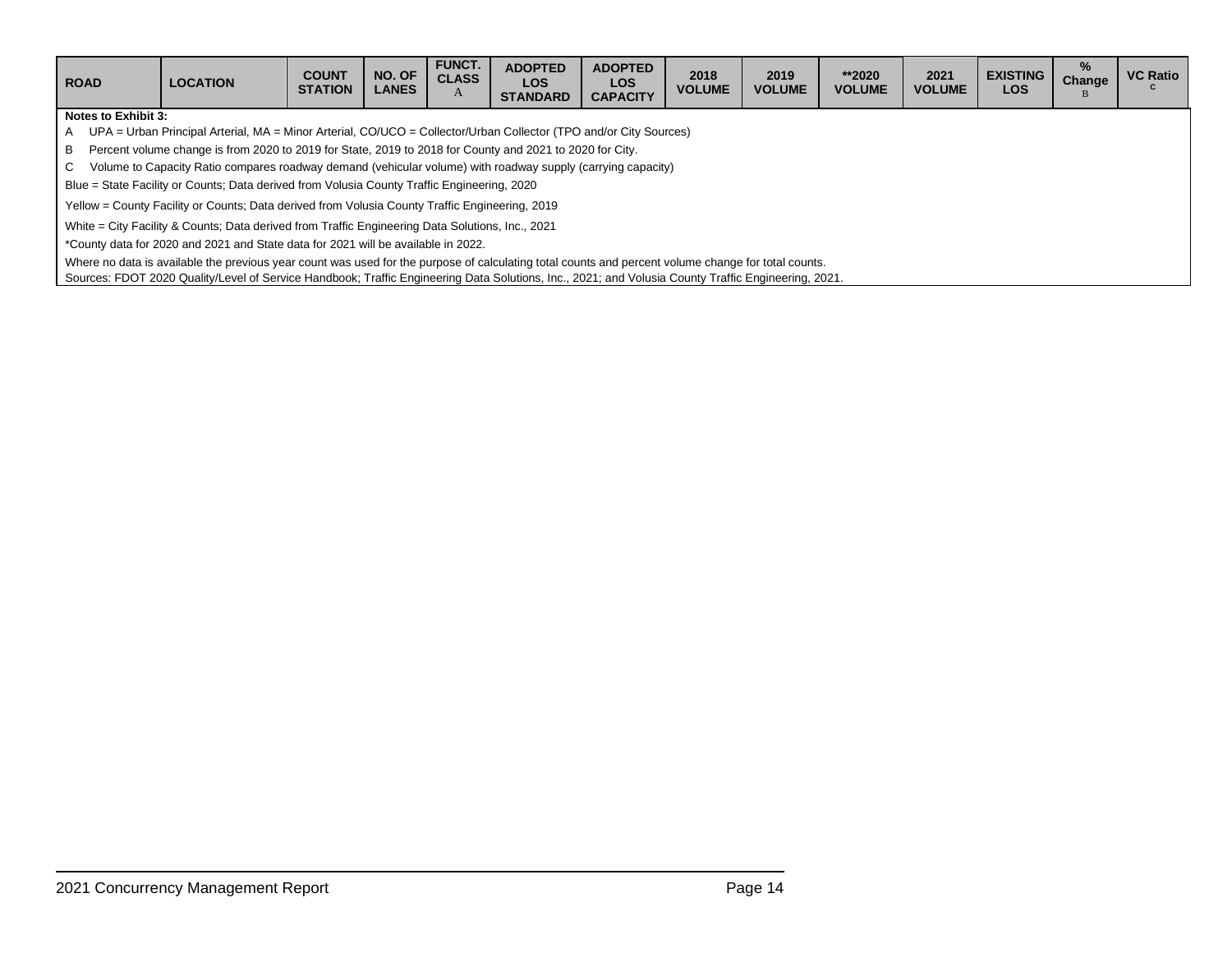## **Roadways Currently Not Operating Within Adopted Level-of-Service:**

Based on the latest traffic count data, there are three roadway segments on Williamson Boulevard (county thoroughfare road) and one roadway segment on Taylor Road (county thoroughfare road) that slightly exceed the adopted level-ofservice. The City will continue to monitor the traffic volume on Taylor Road, and Williamson Boulevard along with several roadways, such as Dunlawton Avenue, Clyde Morris Boulevard, Nova Road, and Madeline Avenue, and will continue to work with FDOT, Volusia County, and the River to Sea Transportation Planning Organization (R2CTPO) to identify and construct improvements to improve roadway capacity and LOS.

## **Public or Private Improvements to the System during the Past Fiscal Year (FY 20/21) and Its Impact on Capacity and LOS:**

FDOT installed a Traffic Adaptive Signal Control Technologies System along Taylor Road/Dunlawton Avenue (State Road (S.R.) 421) from Summer Trees Road to South Atlantic Avenue in Volusia County. The Adaptive Signal Control Technologies (ASCT) allows real-time adjustments in traffic signal timing in response to changing traffic volumes. While the ASCT system does not increase capacity within the Taylor Road/Dunlawton Avenue corridor, the system adjusts the timing of the traffic signals to improve traffic flow along the roadway based on the traffic volumes throughout the day.

## **Proportionate Fair-Share Ordinance**

In 2006, the City Council adopted a Proportionate Fair-Share Ordinance. The City has entered into Concurrency and Fair-Share Agreements with several developers. City initiated projects funded through the fair-share process and the status of each of these projects is listed below. As of September 30, 2021, the City has received \$6,737,375 in proportionate fair-share.

- 1. Interstate 95/SR 421 interchange area (phase 1) *Project Completed*
- 2. Clyde Morris Blvd/Dunlawton Avenue intersection *Project Completed*
- 3. Summer Trees Road extension- *Project Completed*
- 4. Devon Street/Taylor Road Intersection –*Project Completed*
- 5. Town West Boulevard/Williamson Boulevard signal *Project Completed*
- 6. Yorktowne Boulevard Extension *Partial Design Completed*

## **Public or Private Improvements to the System during the Current Fiscal Year (FY 21/22) and its Impact on Capacity and LOS:**

## **Reed Canal Turn Lanes**

 $\overline{a}$ 

As part of the New Port Apartments and the Eden Apartments developments right and left turn lanes into these developments will be constructed along Reed Canal Road to maintain roadway capacity once these apartment projects are completed. The turn lane improvements for the Eden Apartments also includes intersection improvements with one of the entrances to Atlantic High School to assist with traffic entering and exiting the school's parking lot.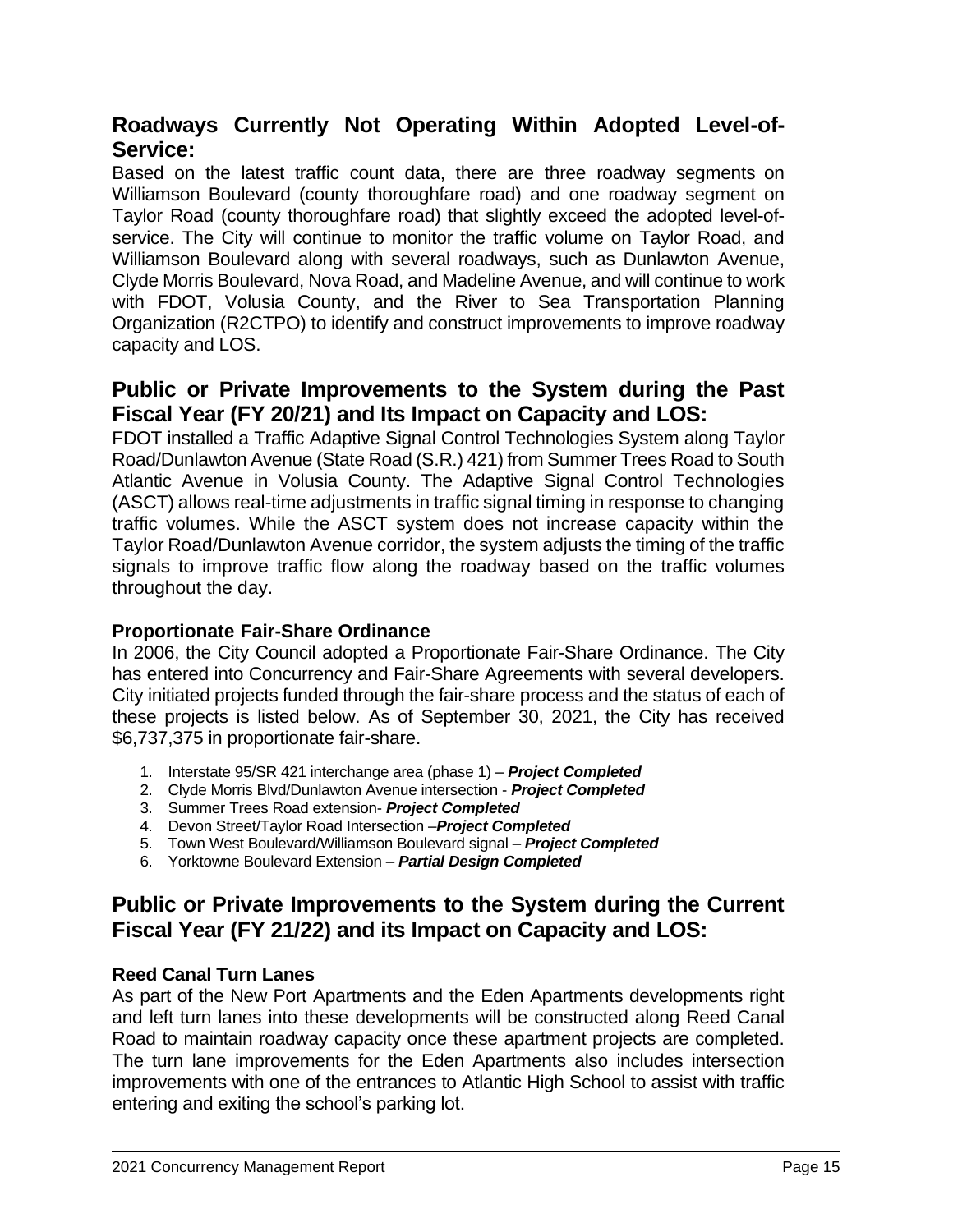## **Dunlawton Avenue Left-Turn Lane Extensions (various locations)**

Construction of extension of the left-turn lanes along Dunlawton Avenue at the intersection with Yorktowne Boulevard (westbound) and Victoria Gardens Boulevard (westbound) to improve traffic flow and roadway capacity, reduce delays for turning and through vehicles and improve intersection safety.

## **Capacities Reserved for Approved but Un-built Development:**

According to Exhibit 1, there are 899 vested but un-built residential units, which are estimated to generate 6,428 average cumulative daily trips.<sup>2</sup> Residential trips such as these are reserved on the City's roadway system upon being approved or obtaining vesting. A net total of 776,216 square feet of non-residential construction is also vested but un-built.

The City along with Volusia County (maintaining agency) will continue to monitor the traffic volume on Taylor Road and Williamson Boulevard along with several roadways such as Dunlawton Avenue, Clyde Morris Boulevard, Nova Road, and Madeline Avenue, and will continue to work with FDOT, Volusia County, and the River to Sea Transportation Planning Organization (R2CTPO) to identify and construct improvements to improve roadway capacity and LOS.

## **Bikeway/Pedestrian Improvements during the Past Fiscal Year:**

There were no bikeway or pedestrian improvement projects completed in FY20/21.

<sup>&</sup>lt;sup>2</sup> 9.52 trips per day for each single-family residential unit, 4.99 per mobile home, 5.81 per duplex or townhouse and 6.65 per multi-family unit. Source: ITE Trip Generation Manual, 10<sup>th</sup> Edition.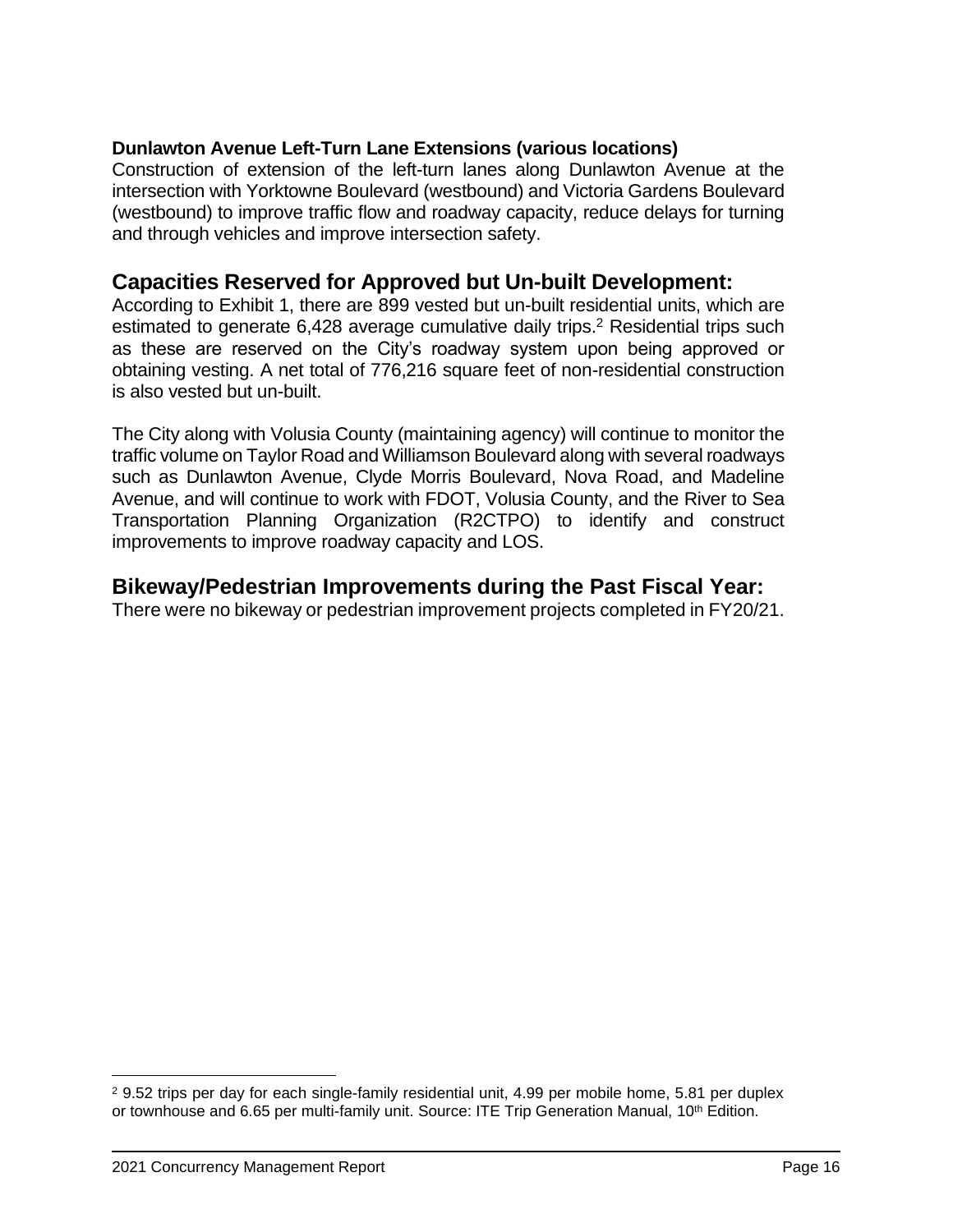# **SANITARY SEWER**

The Port Orange Sanitary Sewer System serves the City of Port Orange, Daytona Beach Shores, Ponce Inlet (wholesale), and other unincorporated areas of East Volusia County. The Port Orange collection system contains 113 standard public pump stations (lift stations), 24 "grinder" stations and an estimated 366 miles of pipeline. The collectors range in size from 8" to 30" and transmit flow back to the City's treatment plant through a series of force mains and relatively deep interceptors.

## **Adopted Level-of-Service Standard:**

Residential consumption is 160 gallons per day per Equivalent Living Unit (ELU) and Commercial consumption is 1/10 gallon per sq. ft. per day of commercial, industrial, or institutional development.

## **Design Capacity of the Wastewater Treatment Plant and Existing LOS:**

The Florida Department of Environmental Protection (FDEP) has permitted the Wastewater Treatment Plant with a maximum capacity of 12.0 million gallons per day (MGD). According to the Public Utilities Department, the present total number of sewer connections is 26,302, and the number of permitted ELU's connected to the system is 47,875. The Wastewater Treatment Plant currently has a committed capacity of 7.66 MGD, based on FDEP permits for development. Using the City's LOS figure of 160 gallons per ELU, the Wastewater Treatment Plant is capable of providing service to 75,000 ELU's. Therefore, the sanitary sewer system capacity is sufficient to serve the current committed ELU's (see Exhibit 4).

|                           | MGD*    | F11       |
|---------------------------|---------|-----------|
| <b>Maximum Capacity</b>   | 12.0    | 75,000    |
| <b>Committed Capacity</b> | 7.66    | 47,875    |
| <b>Remaining Capacity</b> | $+4.34$ | $+27,125$ |

## **Exhibit 4: Capacity of the Wastewater Treatment Plant**

\*MGD - Million Gallons per Day

\*\*ELU - The water usage equivalent to one single-family dwelling.

Source: Port Orange Public Utilities Department, October 2021 and FDEP Waste Treatment Plant Permit Application.

As indicated in Exhibit 5 and 6 (see next page), wastewater generation rates have generally been increasing since FY 15/16. The increase is consistent with the increase in population. Exhibit 5 presents a summary of the actual wastewater generation throughout the entire service area since FY 11/12 and the projection through 2025. The 2025 projection was based on population projections in the Comprehensive Plan developed in 2006, prior to the recession that began in 2008. The City did not achieve the projected growth that was anticipated when generating the projections and will likely not reach the 2025 projection. Exhibit 6 presents a comparison between the average wastewater generation daily flow and the City's population since 2011.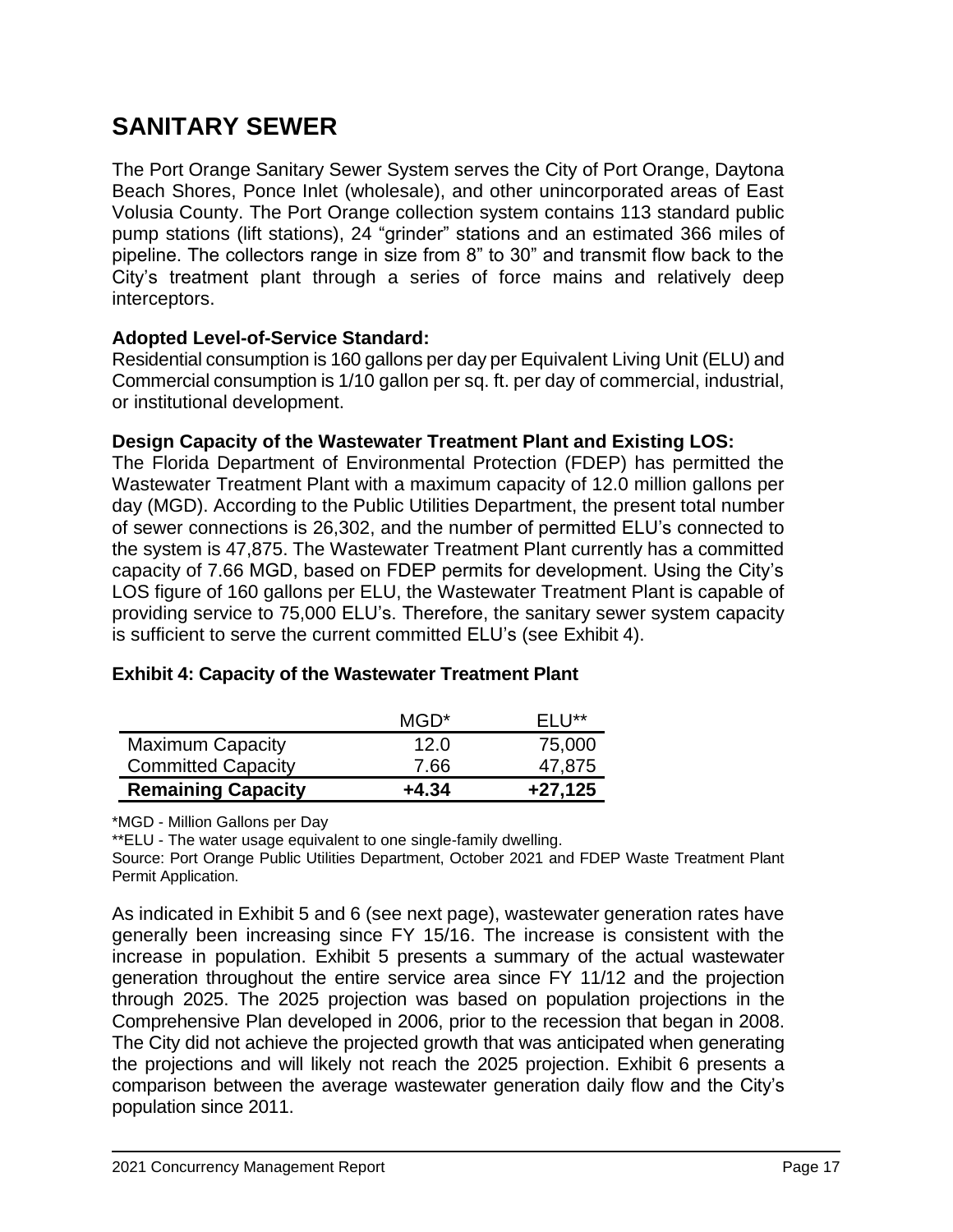**Exhibit 5: Wastewater Generation**

| <b>YEAR</b>       | <b>AVERAGE DAILY FLOW</b> |  |
|-------------------|---------------------------|--|
| FY 11/12 (actual) | 5.70 MGD                  |  |
| FY 12/13 (actual) | 6.32 MGD                  |  |
| FY 13/14 (actual) | 6.21 MGD                  |  |
| FY 14/15 (actual) | 6.04 MGD                  |  |
| FY 15/16 (actual) | 5.65 MGD                  |  |
| FY 16/17 (actual) | 5.84 MGD                  |  |
| FY 17/18 (actual) | 6.16 MGD                  |  |
| FY 18/19 (actual) | 6.04 MGD                  |  |
| FY 19/20 (actual) | 6.91 MGD                  |  |
| FY 20/21 (actual) | $6.69$ MGD <sup>*</sup>   |  |
| 2025 (projected)  | 8.00 MGD                  |  |

\*Average Daily Flow pending final verification by DEP.

Source: Port Orange Public Utilities Department, October 2021 and DEP Waste Treatment Plant Permit Application.



**Exhibit 6: Average Daily Flow Compared to Population Growth** 

Source: Port Orange Public Utilities Department, October 2021. DEP Waste Treatment Plant Permit Application.

## **Capacities Reserved for Approved but Unbuilt Development and its Impact on Capacity and LOS:**

It is possible to determine the per capita demand for sanitary sewer generated by reserved and vested development, given the generation rate, the future population, and the non-residential building square footage involved. According to Exhibit 1 on Page 6, the vested and reserved capacity includes the volume needed for 899 residential units and 776,216 SF of gross leasable non-residential space. Given a per capita generation rate of 160 gallons per day per ELU for residential and 1/10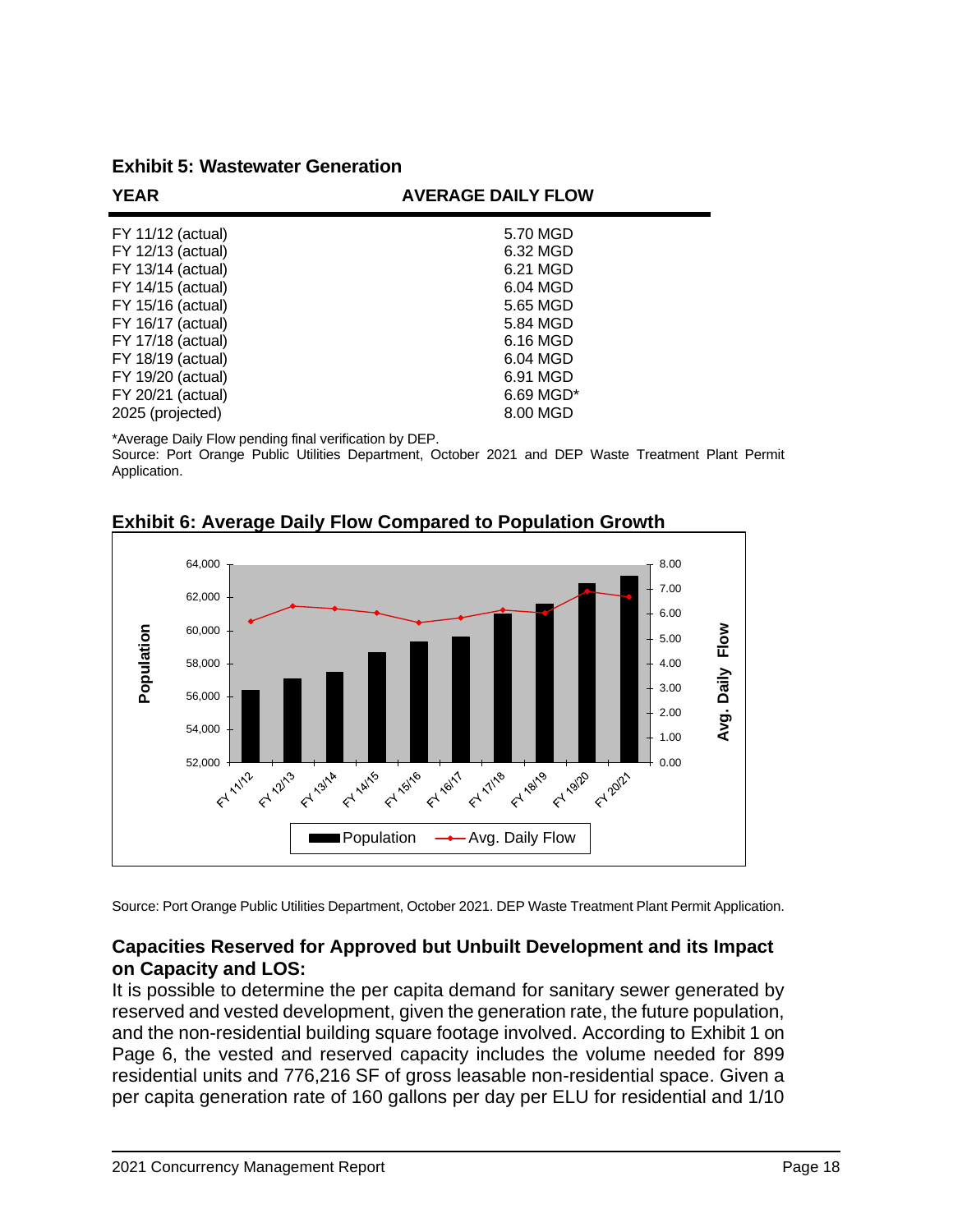gallon per square foot of gross building area for non-residential development, the vested and reserved development could increase the total demand by 221,462 gallons per day (0.22 MGD). According to Exhibit 5, sufficient capacity exists for the development with vested and reserved capacity (Exhibit 1, page 6). Further demand may also be generated by growth within the service area outside of the City limits and will be analyzed with each concurrency review and annually through this report.

## **Reclaimed Water:**

Reclaimed water is derived from wastewater that has been collected and treated and is safe to be placed back into the environment. Previously, reclaimed water was discharged into the Halifax River; however, in the early 1990's the City began to distribute reclaimed water to residents and businesses for irrigation. Therefore, the use of reclaimed water for irrigation reduces the amount of treated wastewater discharged into the Halifax River and reduces the amount of potable water used for irrigation.

The number of metered reclaimed water accounts within the City has continued to increase over the years with the present total number of reclaimed water accounts at 7,943 (see Exhibit 7).



## **Exhibit 7: Number of Reclaimed Accounts**

Source: City of Port Orange Finance Department, October 2021

The continued increase in reclaimed demand is due to the following factors:

- The City requirement that developers install service connections and connect to reclaimed water lines, where available.
- Potable water irrigation meters are no longer issued, except where no other source, such as a private well or stormwater pond, is available.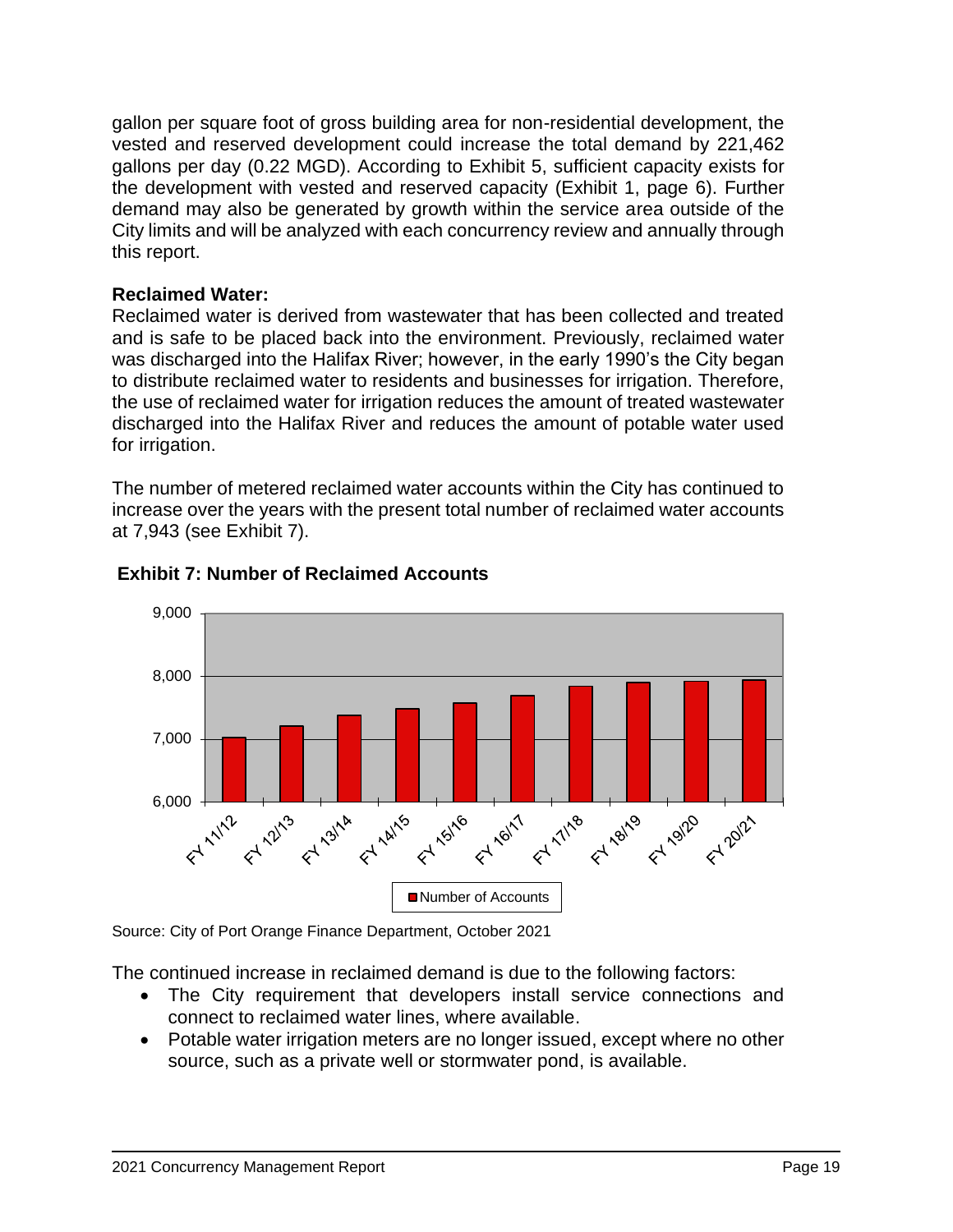## **Proposed Public or Private Improvements to the System in the Current Fiscal Year and its Impact on Capacity and LOS:**

## On-going maintenance projects that allow for LOS to be maintained:

Sewer System Rehabilitation: Reduce inflow and infiltration (I&I) by cleaning, videoing, and curing in place lining of various gravity sewer lines identified in a previous I&I study. Cured In-Place Pipe lining is a trenchless rehabilitation method used to repair existing pipelines that reduces time and restoration costs. This program is on-going through FY21/22.

Treatment Plant: Replace the nonfunctioning influent valves at the east master lift station to allow maintenance staff to safely enter the east master lift station wet well for cleaning and maintenance.

Lift Stations/Transmission System: Convert the mechanical equipment for lift stations from the surface mounted pump systems to submersible pumps at the Christiancy Street and Oceans Avenue Lift Stations. Replace the lift station near Atlantic High School in conjunction with the Eden Apartments development and the Master Lift Station at Herbert Street & Nova Road to increase capacity for the system.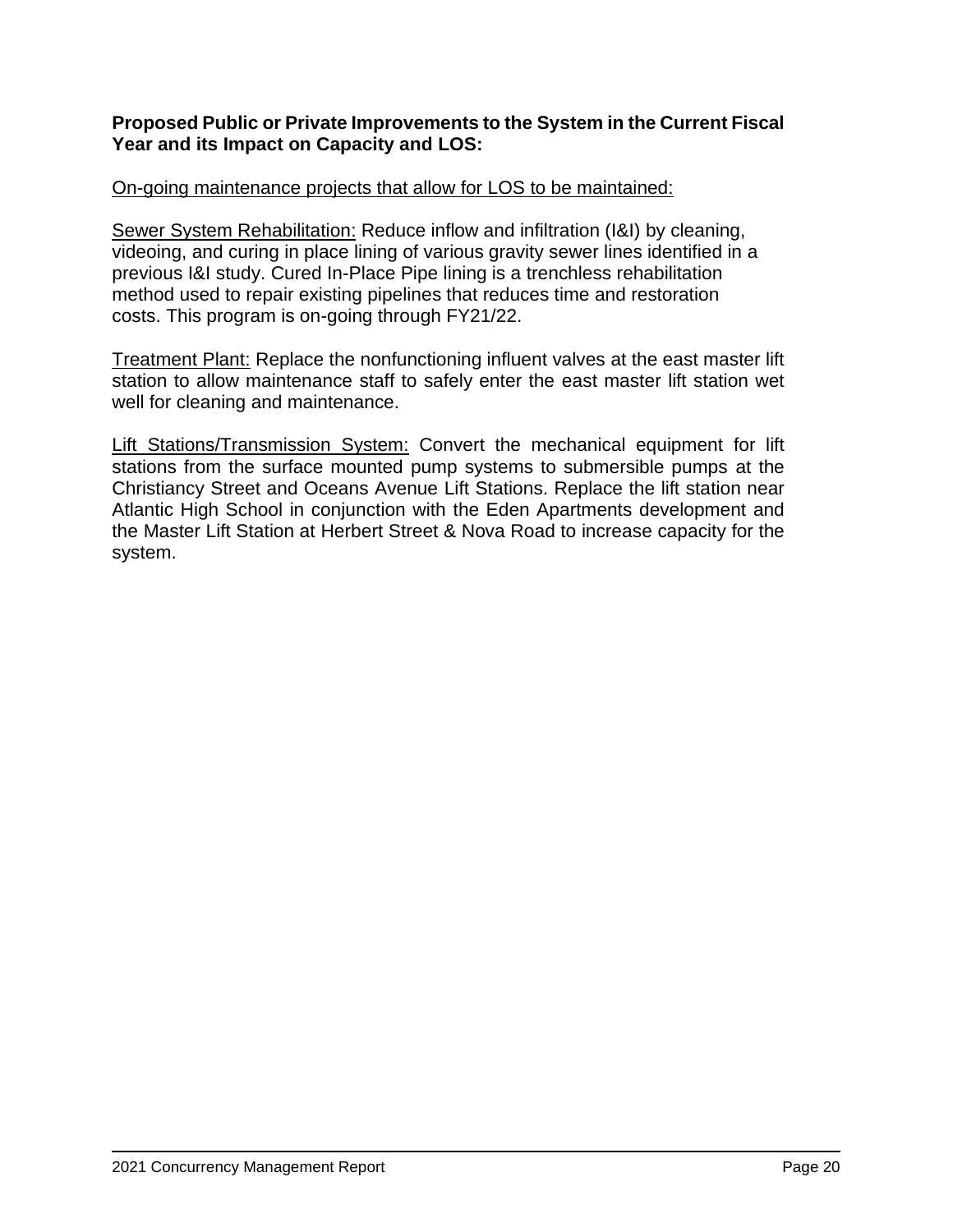## **Potable Water**

The Port Orange water utility currently serves the following areas:

- **City of Port Orange**
- City of Daytona Beach Shores (south of Thames Avenue)
- Town of Ponce Inlet (wholesale account)
- Wilbur-By-The-Sea (unincorporated area)
- Other non-designated unincorporated areas

## **Adopted Level-of-Service Standard:**

- (1) Consumption :
	- $\triangleright$  Residential is 180 gallons per day per ELU
	- ➢ Commercial, industrial, or institutional development is 1/10 gallon per sq. ft. per day
- (2) System Minimum Pressure : 20 pounds per square inch during fire flow
- (3) Storage Provided: 50% of peak daily flow
- (4) Well Capacity: Peak day flow with two wells out of service
- (5) Norm. Operating Pressure: 60-70 pounds per square inch (psi)
- (6) Water Plant Capacity: Adequate for peak daily; three-year lead-time for planned expansion
- (7) High Service Pumping: Peak hour with largest pump out of service
- (8) Water Quality: Meet State/Federal drinking water standards

## **Design Capacity of Potable Water Treatment Facilities, Consumptive Use Permit, and Existing LOS:**

The Garnsey Water Treatment Plant provides the City with a water quality supply that meets all applicable State and Federal standards. The plant was constructed in 1981 and has undergone two upgrades since that time. The plant currently has a capacity of 15.0 MGD and consists of four high-service fixed-speed pumps and two variable-speed pumps that provide adequate water supply to all portions of the service area.

There are two concurrency measures related to potable water: plant capacity and water supply capacity. Regarding plant capacity, there are presently 29,503 potable water connections, equivalent to 43,944 ELUs (Equivalent Living Unit). Based on an LOS standard of 180 gallons per ELU, the capacity currently committed is 7.52 MGD. Therefore, the Water Treatment Plant capacity is sufficient (15.0 MGD) to serve the current number of ELUs at current peak flow rates (see Exhibit 8).

## **Exhibit 8: Remaining Capacity at the Garnsey Water Treatment Plant**

|                               | $MGD^*$ | ELU**  |
|-------------------------------|---------|--------|
| <b>Maximum Plant Capacity</b> | 15.00   | 83,333 |
| <b>Committed Capacity</b>     | 7.52    | 43.944 |
| <b>Remaining Capacity</b>     | 7.48    | 39,389 |

\*MGD- Million Gallons Per Day

 $\overline{a}$ 

\*\*ELU - The water usage equivalent to one single-family dwelling.

Source: Port Orange Public Utilities Department, October 2021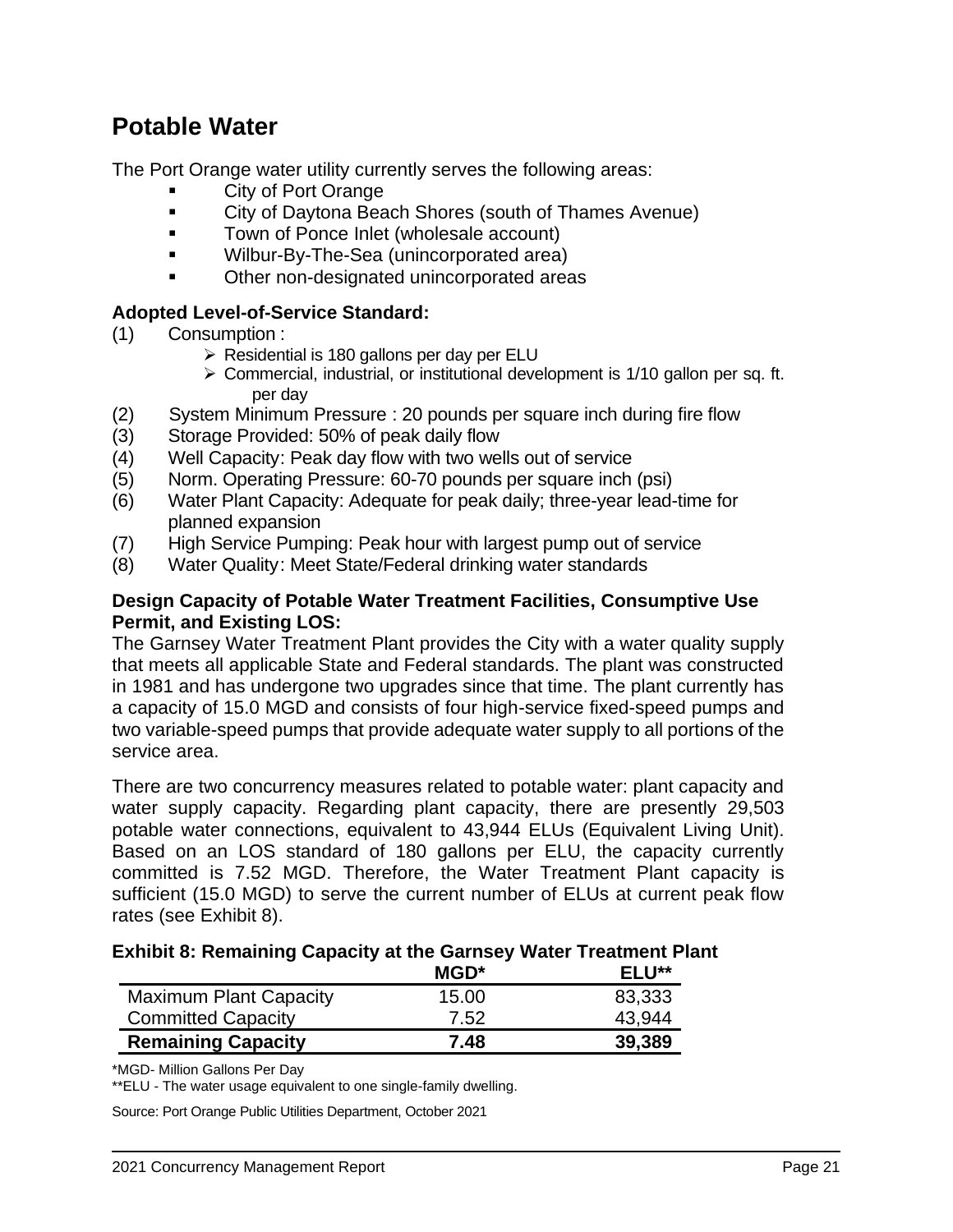The second measure is water supply capacity. While the City has the technical capability to pump up to 15 million gallons per day from its wells, the Consumptive Use Permit (CUP) issued by the St. John's River Water Management District limits how much water the City can actually pump out of the ground. The CUP is a 20 year permit that was issued in 2002 and will expire in 2022. Currently, the Public Utilities Department is in the process of obtaining a new CUP which is expected to be issued in Summer 2022. The 2021 permitted average daily groundwater withdrawal is 8.97 MGD and the maximum permitted peak day withdrawal is 13.46 MGD. The 2022 permitted average daily flow is 8.97 MGD and the maximum permitted peak day withdrawal is 13.46 MGD. The maximum groundwater withdrawal permitted by the CUP in year 2022 is 13.46 MGD.

Exhibit 9 shows the actual average and peak daily flow in 2021 and the permitted average and peak daily flow allowed by the CUP in 2022. Based upon this measure, the City is below the maximum water withdrawal allowed by the CUP.

|                                     | 2021      | 2022      |
|-------------------------------------|-----------|-----------|
| <b>Permitted Average Daily Flow</b> | 8.97 MGD  | 8.97 MGD  |
| <b>Actual Average Daily Flow</b>    | 6.04 MGD  | N/A       |
| <b>Permitted Peak Daily Flow</b>    | 13.46 MGD | 13.46 MGD |
| <b>Actual Peak Daily Flow</b>       | 7.91 MGD  | N/A       |

MGD- Million Gallons per Day

Source: Port Orange Public Utilities Department, October 2021

As indicated in the graph in Exhibit 10, the average daily flow has remained generally constant relative to the increase in the City's population.



**Exhibit 10: Average Daily Flow Compared to Population Growth**

Source: Port Orange Public Utilities Department, October 2021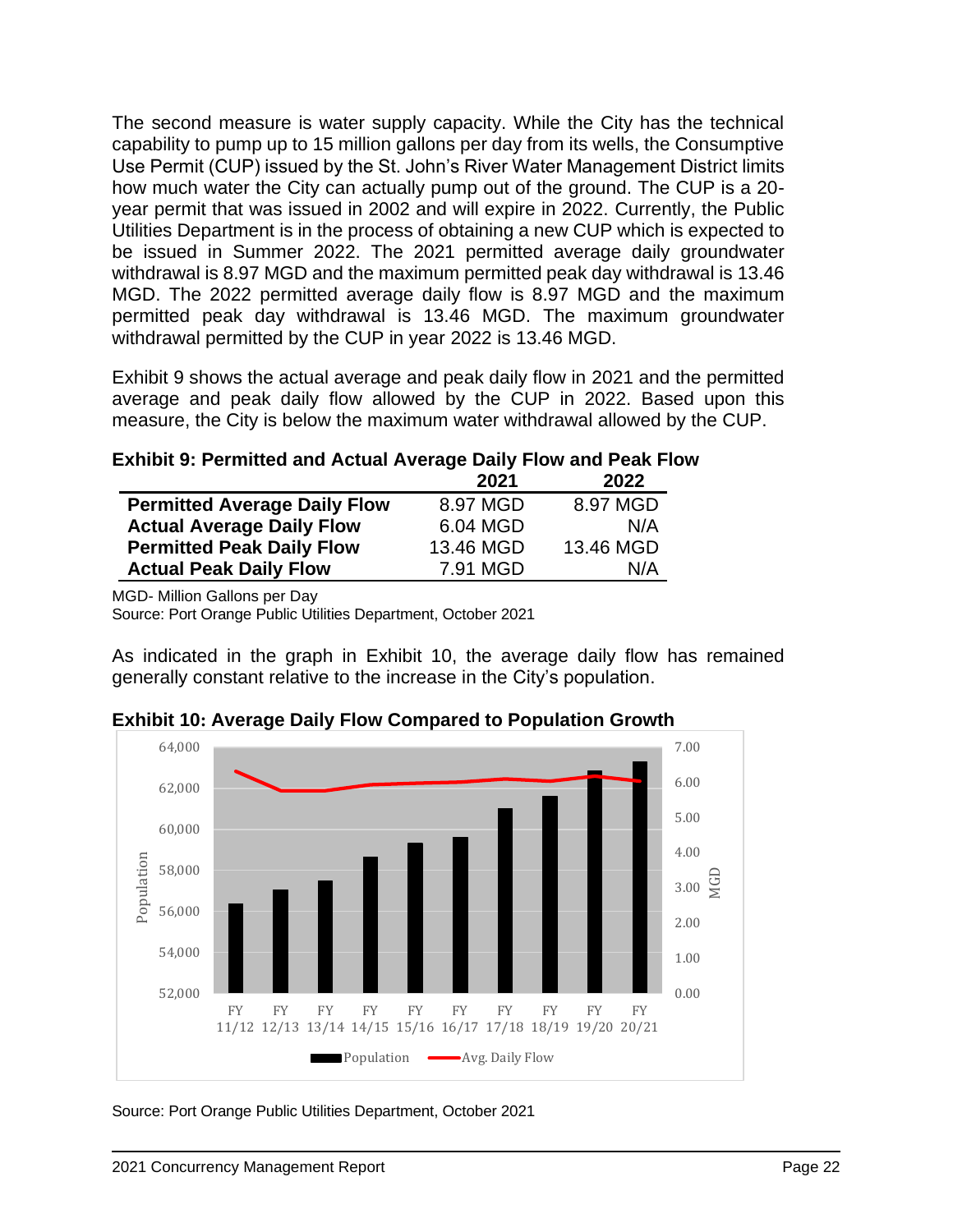## **Existing Potable Water Storage Capabilities:**

During times of peak flow, portions of the service area, primarily on the barrier island, are subject to greatly increased water demands. Demand requirements are met by ground storage tanks located at the north and south ends of Peninsula Avenue. When demand subsides, water is no longer pumped from the storage tanks and they are refilled to normal operating levels. This allows the peak flow requirements to be met efficiently, so that demand at the treatment plant remains fairly constant. The adopted LOS standard for water storage is 50% of average daily flow. With an average daily flow of 6.04 MGD in 2021, the LOS standard water storage volume would be 3.02 MGD. Present potable water storage facilities for the Port Orange system can accommodate 5.5 million gallons. Therefore, the City has sufficient surplus storage capacity to support new development.

## **Existing Minimum Water Pressure:**

The existing water pressure fluctuates from an absolute low of 40 psi (non-fire flow) to a high of 70 psi with the normal operating pressure being between 60 and 70 psi. The system's minimum pressure during fire flow<sup>3</sup> is presently 20 psi, which also meets the City's adopted LOS standards. Therefore, the water pressure meets the adopted LOS.

## **Existing Well Capacities:**

The City has two well fields; The Central Recharge Well Field and the Eastern Well Field, with a cumulative water production capacity of approximately 11.5 MGD (see Exhibit 11):

- The Central Recharge Well Field (Western Well Field) is located west of the City, south of I-4 and is the primary source of the City's potable water supply (approximately 87%). This well field contains 27 wells.
- The Eastern City Well Field is located off Clyde Morris Boulevard and contains 13 fully functioning secondary wells. These wells supply approximately 13% of the total flow.

<sup>&</sup>lt;sup>3</sup> Fire flow is the quantity of water measured in gallons per minute (gpm) that is needed to extinguish a fire involving a particular building, block, area or material.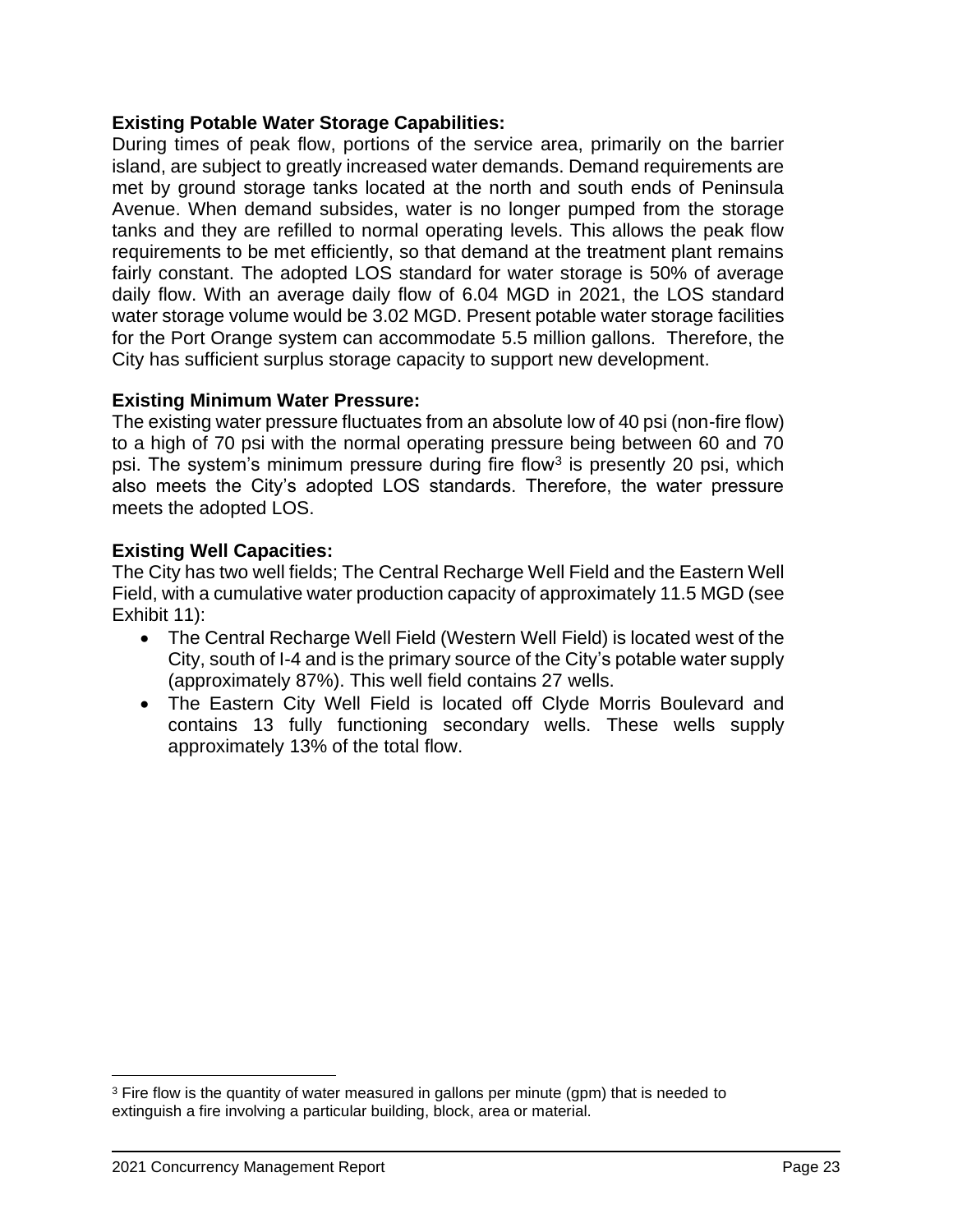

Exhibit 12 shows the number of wells needed to supply the raw water peak daily flow demand in 2021. The number of wells required includes an allowance for two wells out of service, which is within the adopted LOS standard.

**Exhibit 12**: **Raw Water Supply Wells Required for the Port Orange Service Area**

| Year | <b>Permitted Peak</b> | <b>Number of Wells</b> | Wells            | $Excess (+)$ or   |
|------|-----------------------|------------------------|------------------|-------------------|
|      | Day Demand            | Required*              | <b>Available</b> | <b>Deficiency</b> |
| 2021 | 13.46 MGD             | 25                     | 40               | 15.               |

\* Average output for each well is 0.527 MGD

Source: Port Orange Public Utilities Department, October 2021

## **Capacities Reserved for Approved but Unbuilt Development and its Impact on Capacity and LOS:**

According to Exhibit 1, the vested and reserved capacity includes the volume needed for 899 residential units and 776,216, square feet of gross leasable nonresidential space. Given a consumption rate of 180 gallons per day per ELU and 1/10 gallon per square foot of gross building area for non-residential development, the vested and reserved development could increase the total demand by 239,441 gallons per day (0.24 MGD). Therefore, sufficient capacity exists for the vested development indicated in Exhibit 1. In addition, further demand may also be generated by growth within the water service area outside of the City limits.

## **Proposed Public Improvements to the System in the Current Fiscal Year and its Impact on Capacity and LOS:**

• Ridgewood Watermain Replacement (Farmbrook Road to Niver Street). Replace an existing 2" galvanized pipe with a 6" PVC pipe and include fire hydrants along this segment of Ridgewood Avenue.

**Exhibit 11: Location Map of the City's Well Field Sites**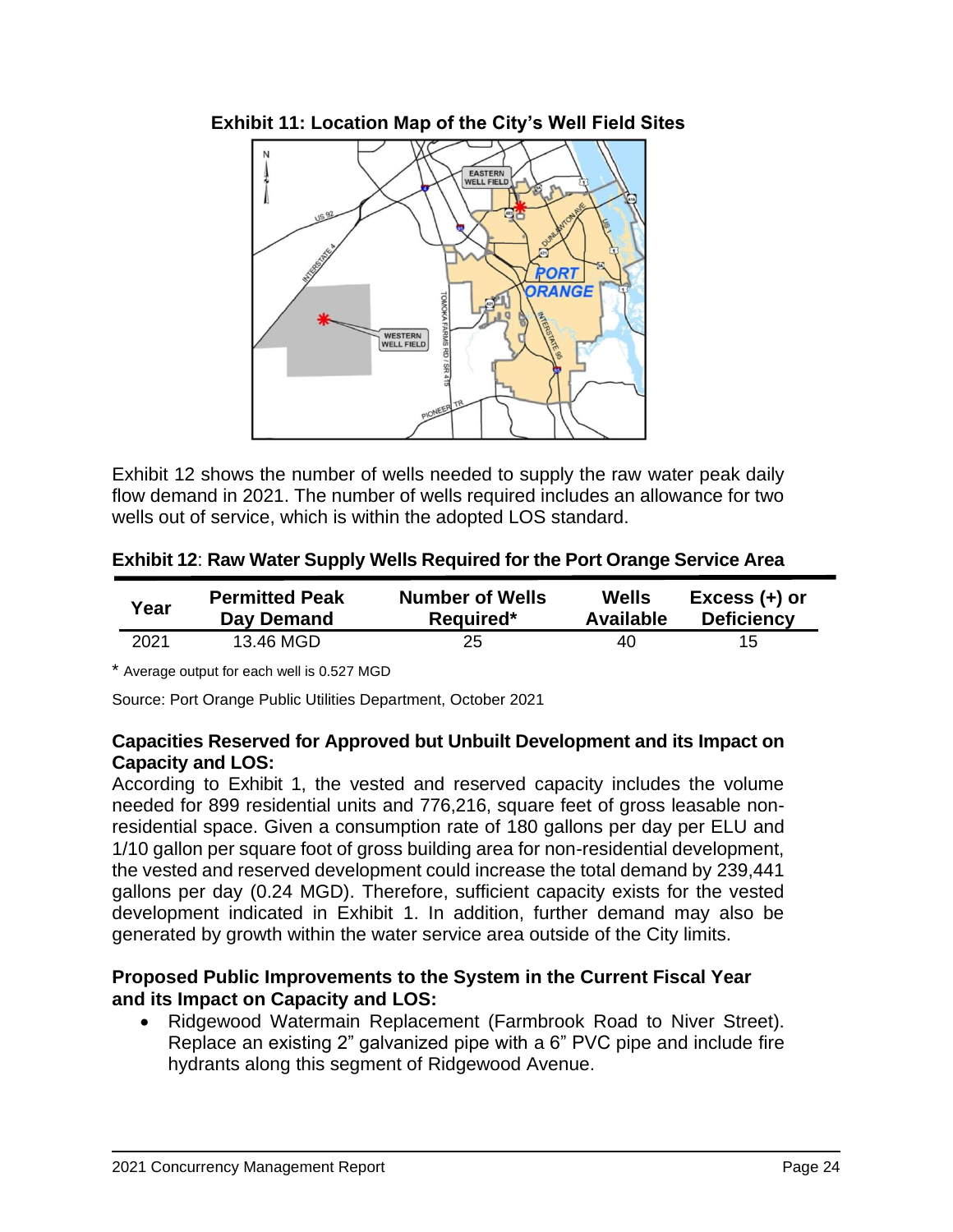# **STORMWATER DRAINAGE**

For the purpose of stormwater management, the City is divided into 13 drainage basins, with each basin divided into a number of sub-basins. The City has utilized both structural and non-structural elements to accomplish the objective of controlling the volume, rate of flow, and pollutant load of post-development runoff. Retention and detention basins are structural elements designed to remove pollutants, attenuate post-development discharge in well-drained areas, and encourage percolation and retention of discharge volume. The City is also implementing non-structural methods of flood-damage mitigation, such as increased regulation of development in flood-prone areas through participation in the National Flood Insurance Program (NFIP) Community Rating System (CRS).

## **Adopted Level-of-Service Standard (Quantity):**

The City's adopted level-of-service (LOS) standard for stormwater management is the 25-year, 24-hour storm event. The City adopted this LOS standard in the late 1970's. Since the late 1970's, all drainage facilities must be able to detain the runoff from the 25-year, 24-hour storm without causing flooding or increasing the 25-year, 24-hour discharge rate to the receiving water bodies. Additionally, the City requires that the post-development 100-yr, 24-hour storm event peak discharge from a given piece of property does not exceed the 100-yr, 24-hour pre-development peak flow.

## **Adopted Level-of-Service Standard (Quality):**

The City's adopted level-of-service (LOS) standard for stormwater management also includes the reduction of pollutants to a level compatible with State standards. On October 1, 2013, a Statewide Stormwater Rule went into effect which requires the removal of 80% of the dissolved contaminant Nitrogen and 95% of the dissolved contaminant Phosphorous from the first 1.25 to 1.75 inches of runoff.

## **Existing Level-of-Service:**

The City's Land Development Code provides minimum standards for stormwater management to control runoff, preserve critical water resources, facilitate recharge of the aquifer, and prevent erosion, sedimentation and flooding. This is accomplished through the development review process for new developments to ensure they meet or exceed the minimum LOS standard, responding to citizen complaints, and coordinating with other jurisdictions to identify areas in need of improvements within the Port Orange system.

After a development is approved and built, the on-going maintenance of private stormwater drainage systems is the responsibility of the homeowners or property owners association. The on-going maintenance of these private stormwater drainage systems is regulated by St. Johns Water Management District (SJRWMD).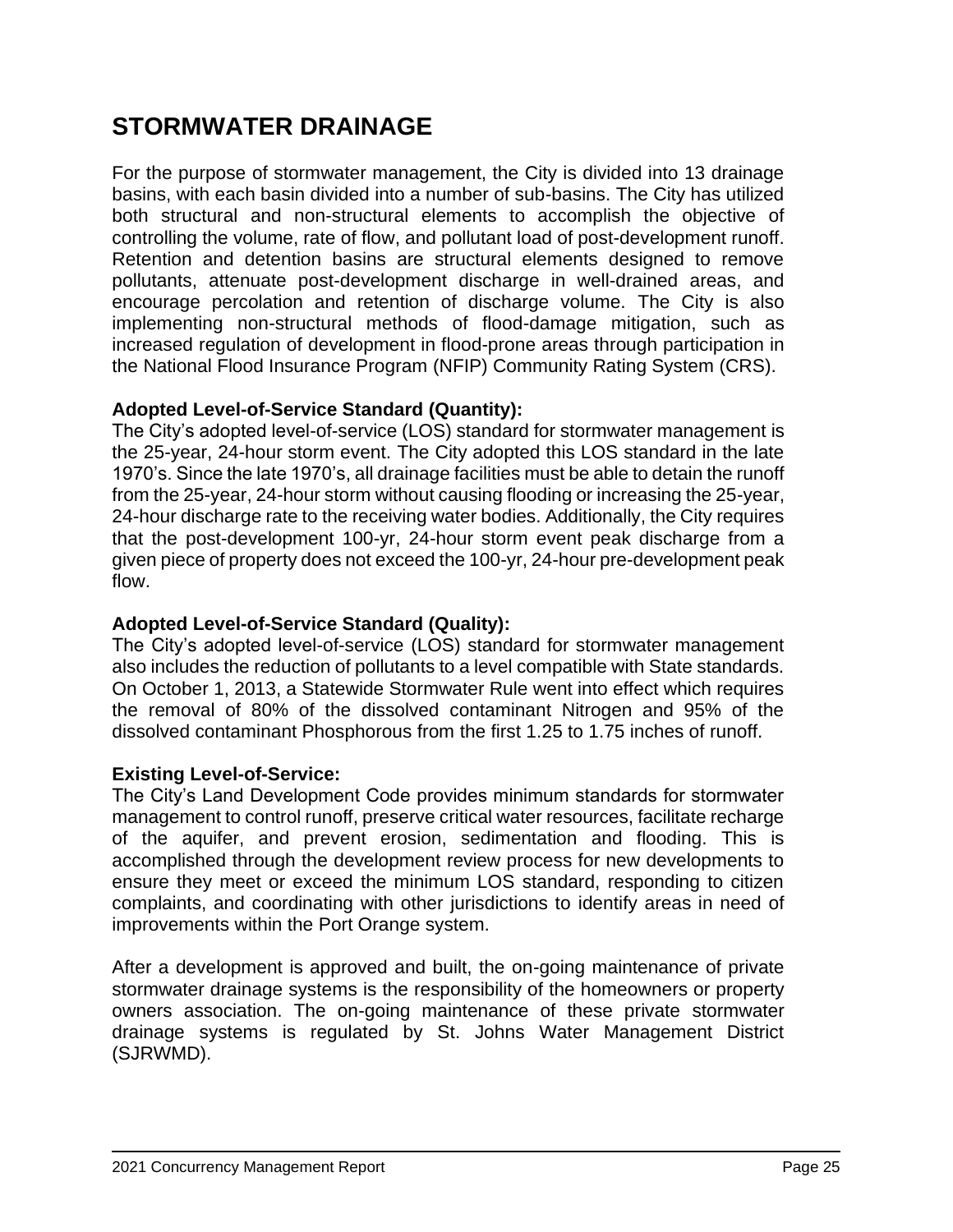An assessment of the City's stormwater drainage system is needed to provide the necessary data to examine and create prioritized improvement and maintenance programs to enhance the function of the full stormwater system, including those areas developed prior to the adoption of the stormwater regulations.

There have been ongoing proactive maintenance activities, such as ditch clearing and pipe replacement. However, replacement of deteriorated stormwater drainage pipes has been reactive to failures.

## **Public or Private Improvements to the System during the Past Fiscal Year and Impacts on Capacity and LOS:**

On-going Maintenance: Staff continued to perform ongoing maintenance of the drainage system including street sweeping, removal of sediment from inlets and pipes, ditch maintenance (including mowing, large plant removal, cleaning, dredging sediment, restoration and seeding), emergency pipe replacement of aging and failed pipes, and erosion repairs.

As part of on-going maintenance to the drainage system, the following projects were completed in FY 20/21:

- Replaced existing Corrugated Metal Pipe (CMP) pipe with Reinforced Concrete Pipe (RCP), installed concrete wing walls upstream and downstream of new pipe, installed flumes from edge of roadways to top of new headwall, and paved crossing at Powers Avenue and Canal View Boulevard, Alexander Avenue, and Willow Run Boulevard and Tracy Drive.
- Replaced existing pipes under Devon Street and London Place with RCP, rehabbed 3 inlets to FDOT type "C" inlets, installed new type "E" inlets and connected to replace the terminus manhole, and paved the intersection.
- Rehabbed inlets to FDOT type "C" inlets, rehabbed and replaced inlets to FDOT type "E" inlets, rehabbed pipe connections at inlets, graded area around the inlets, and paved intersections at Hidden Lake Drive and Dexter Drive and Melissa Drive and Pagano Court.

Staff preformed Cured In-Place Pipe lining along Del Mar Drive, Elda Lane, Harms Way, Herbert Street, Orange Avenue, Riverside Drive, and Sand Pebble Circle. Cured In-Place Pipe lining is a trenchless rehabilitation method used to repair existing pipelines that reduces time and restoration costs.

Virginia Avenue and Monroe Street Drainage Improvement: Retrofit and replaced the stormwater collection/treatment systems in the general area located south of Church Street, north of Fox Place, east of the railroad tracks, and west of Ridgewood Avenue. Constructed a stormwater pumping system consisting of new stormwater inlets and conveyance pipe, two new stormwater ponds, and expanded an existing stormwater pond to provide water quality treatment and additional storage. The project also included the construction of two new stormwater pumping stations and force mains to the Halifax river. The pump stations provide flood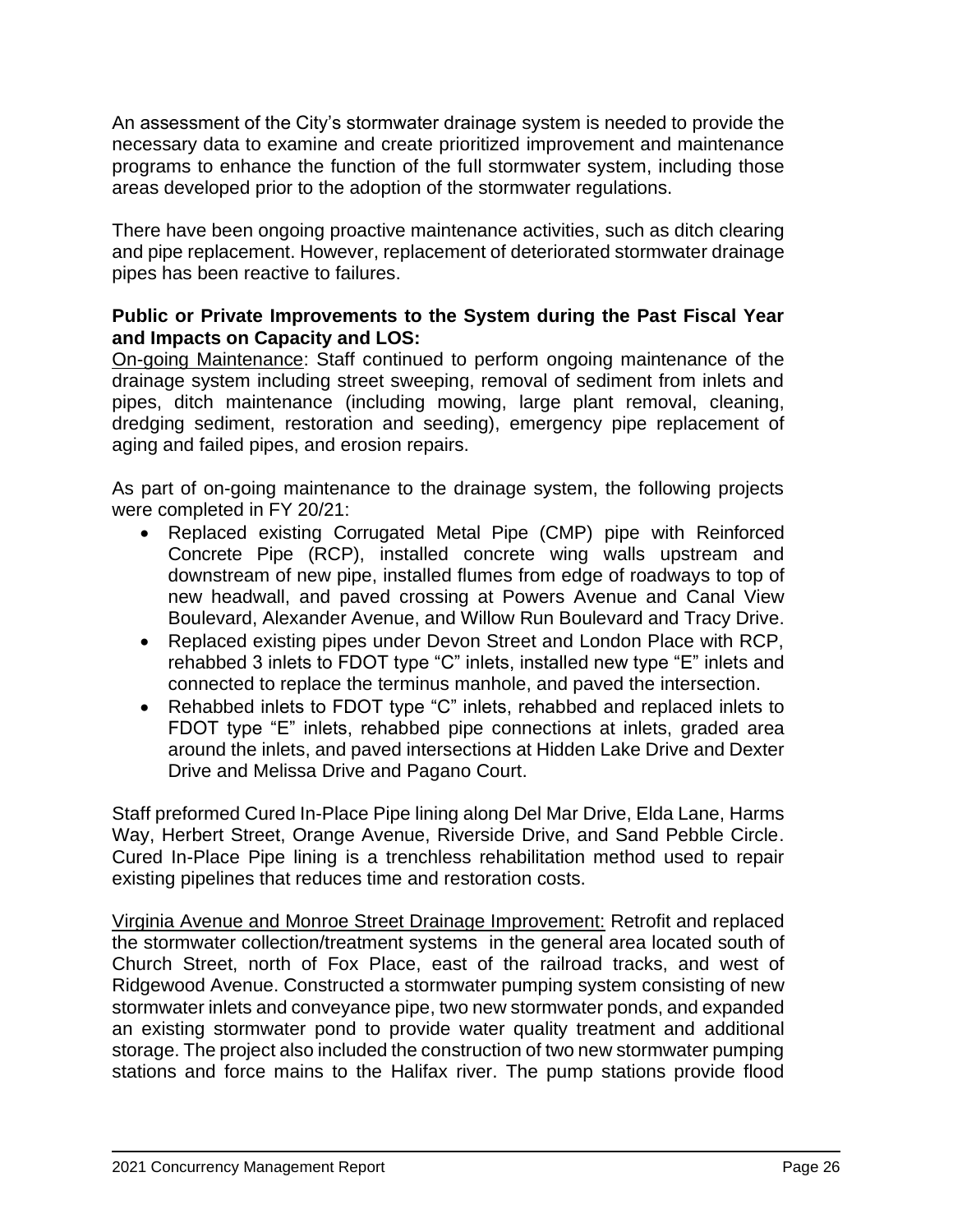protection within the limits of the project area. The project was completed in July 2021.

Tumblebrook Drive Drainage Improvement: Installed a new drainage pipe along with two inlets to facilitate movement of stormwater from the low-lying Tumblebrook Drive to a tributary on the west side of Sweetwater Hills which empties into Spruce Creek. This project was installed to address drainage during storm events along Tumblebrook Drive in the Sweetwater Hills subdivision.

## **Proposed Public Improvements to the System in the Current Fiscal Year and Impacts on Capacity and LOS:**

On-going Maintenance: Staff will continue to monitor the drainage system which will include street sweeping, removal of sediment from inlets and pipes, ditch restoration and maintenance, emergency pipe replacement, and erosion repairs. The following areas are scheduled for be improved in FY 21/22:

- White Place and Riverside Drive Drainage Improvements: Install properly sized stormwater collection inlets and pipe as well as improvements to the river outfall and sea wall at east side of the intersection.
- Jackson Street and Oak Street Drainage Improvements: Install pipe in the open ditches on the west side of Jackson Street from Oak Street to Canal View Boulevard and the south side of Oak Street from Jackson Street to Dunlawton Avenue.
- Alexander Avenue Drainage Improvements: Install approximately 175 linear feet of 42-inch pipe in the open ditch from Alexander Avenue west.
- Boggs Ford Road Drainage Improvements: Improve the roadway drainage along Boggs Ford Rd. for 500 feet south of Taylor Rd. by replacing undersized inlets and culvert pipes.

City's Stormwater Master Plan Update: The City's Stormwater Master Plan was created in 1990 but has not been updated on a city-wide basis since. Objective 1, Policy 1.1 of the Comprehensive Plan Drainage Sub-Element indicates the City shall update the drainage plan every five years. While updates have been prepared for specific basins, the system as a whole has not been re-examined since 1990 when the plan was first created. The update began in 2017 and principally consists of data collection and review of record information to later identify corrective measures to alleviate existing deficiencies in the system and proactively plan new improvements needed to accommodate future development. It will help prioritize spending for future capital drainage projects. This is necessary to ensure that levelof-service standards for stormwater drainage are maintained. Phase 1 identified areas of stormwater infrastructure and prioritized those areas for improvement and has been completed. Currently, Public Works is focused on stormwater system repair and rehabilitation projects identified in Phase 1. Phase 2 has been subdivided into two parts. Part 1 consists of surveying all the stormwater infrastructure within the limits of Phase 2 and is planned to be completed in FY 21/22.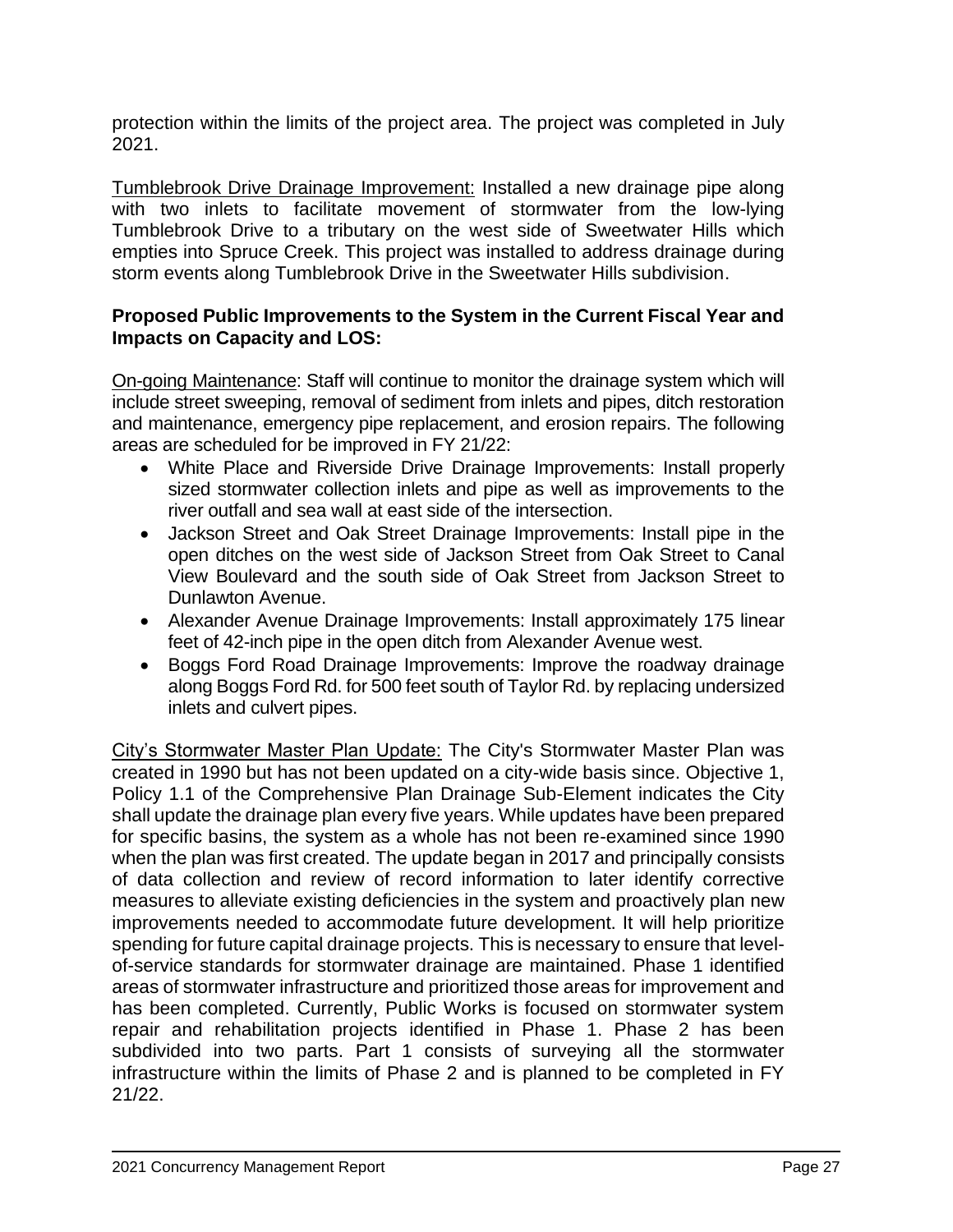Howes Street Drainage Improvement: Howes Street is located north of Commonwealth Boulevard and west of Ridgewood Avenue in the Allendale area of Port Orange. Howes Street periodically experiences ponding and some flooding. There were no workable stormwater drainage facilities in the area until a private developer constructed stormwater drainage swales with the development of some infill homesites in 2018. The Howes Street Stormwater Improvements project will fix the roadway flooding along Howes Street from Orange Avenue east to Westridge Avenue and along Orange Avenue from Crowell Street north to Orchard Street. The proposed improvements include the construction of 25 storm inlets, +/- 1,150 linear feet of exfiltration trenches, +/-1,610 linear feet of reinforced concrete pipe, and +/-2,560 linear feet of curbing to collect stormwater runoff. In addition, part of Orange Avenue will be rebuilt to eliminate low spots. The project will provide a positive drainage outfall to the B-23 Canal at Howes Street and Westridge Avenue for discharge. The project began construction in June 2021 and is expected to be complete in February 2022.

Canal View Bank Hardening: The southerly bank of the Halifax Canal along Canal View Boulevard from Jackson Street to Spruce Creek Road will be stabilized to stop erosion. Over the years, the bank slope has changed significantly due to natural erosion and mowing. The slope has eroded as evidenced by the lack of shoulder next to Canal View Boulevard and the length of exposed guard rain posts. The bank stabilization approach is to use slope protection consisting of placing a membrane and honeycomb stabilization mat over the slope. Construction is anticipated to begin by December 2021 and be completed by December 2022.

## **Other Stormwater Programs:**

National Pollutant Discharge Elimination System (NPDES): The City is currently in the fourth year of the fourth five-year permit cycle of the municipal separate storm sewer system (MS4) NPDES stormwater permit. A municipal separate storm sewer system (MS4) is a publicly owned conveyance or system of conveyances (i.e., ditches, curbs, catch basins, underground pipes, etc.) designed or used for collecting or conveying stormwater and that discharges to surface waters of the state.

Total Maximum Daily Loads (TMDL) program: This program is part of the statewide Watershed Management Program (WMP) administered by the Florida Department of Environmental Protection (FDEP). The program is based on a five-phase cycle that rotates through Florida's basins. The five phases are: Initial Basin Assessment, Coordinated Monitoring, Data Analysis and TMDL Development, Basin Management Plan Development, and Implementation of Basin Management Plan.

In FY 21/22 as part of its NPDES permit, the City is to develop a schedule of specific activities to address the State adopted and EPA approved TMDL for review and approval by FDEP. The TMDL to be reduced are fecal coliform,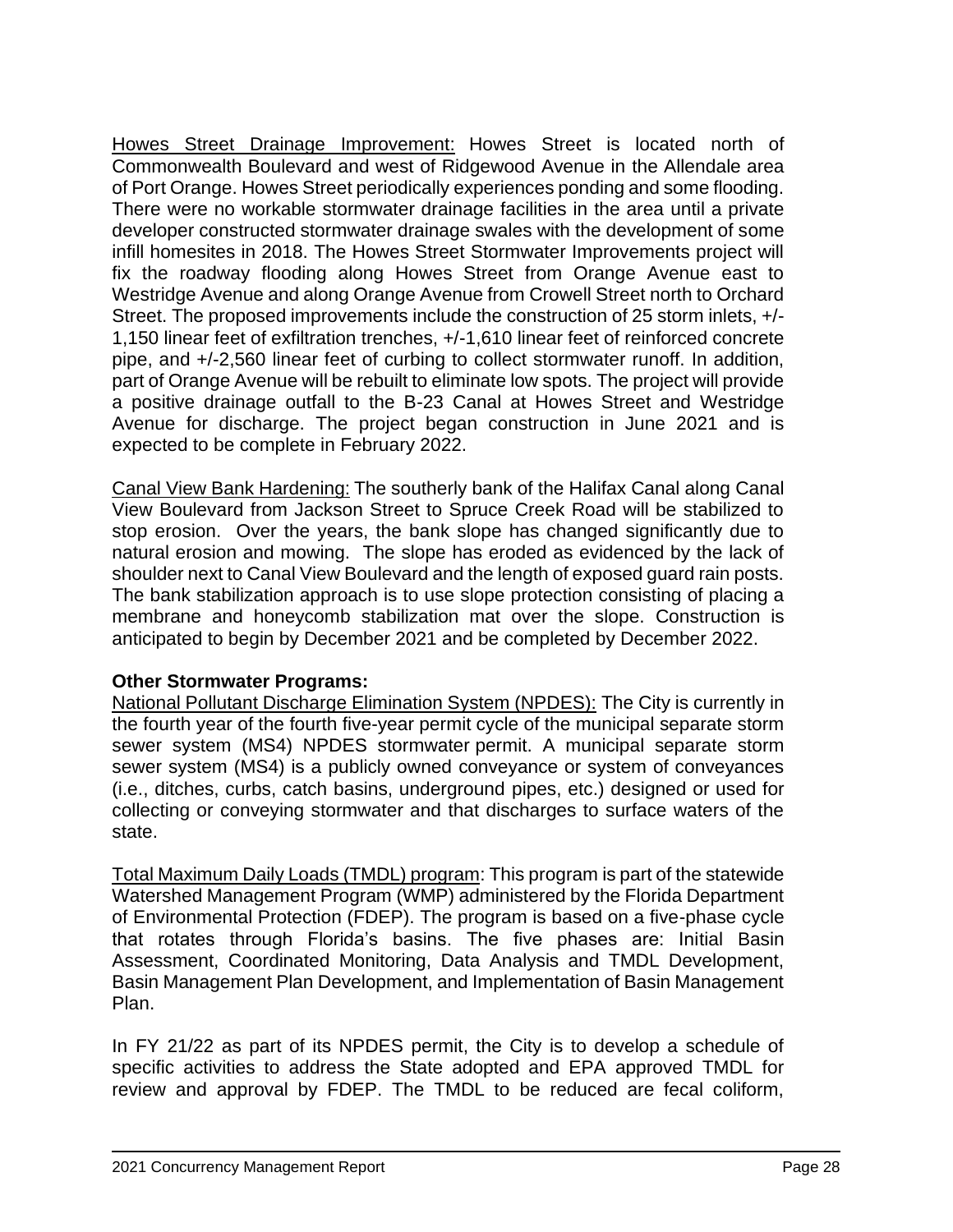nutrients, and dissolved oxygen in Spruce Creek, the B-19 Canal, and Nova Canal. Coordination with watershed contributors Volusia County, New Smyrna Beach and Ponce Inlet is required. A study to determine the pollutant sources and sampling point locations will be required prior to development of the Basin Managements Plan and implementation of the plan.

National Flood Insurance Program (NFIP) Community Rating System (CRS): The City is one of seven percent of 22,000 communities nationwide that participate in the National Flood Insurance Program (NFIP) Community Rating System (CRS). This program provides incentives for communities to go beyond the minimum floodplain management requirements to develop extra measures to provide protection from flooding. The incentives are in the form of flood insurance premium discounts of up to 45%. FEMA recognizes Port Orange as a Class 5 CRS Community. With this designation, all property owners qualify to receive a 25% discount on their annual FEMA flood insurance policy premium.

In addition, the City participates in Volusia County's Multi-jurisdictional Local Mitigation Strategy (LMS) for flood control. The LMS provides a mitigation action plan that identifies areas within the City that have drainage issues that would benefit from engineered improvements.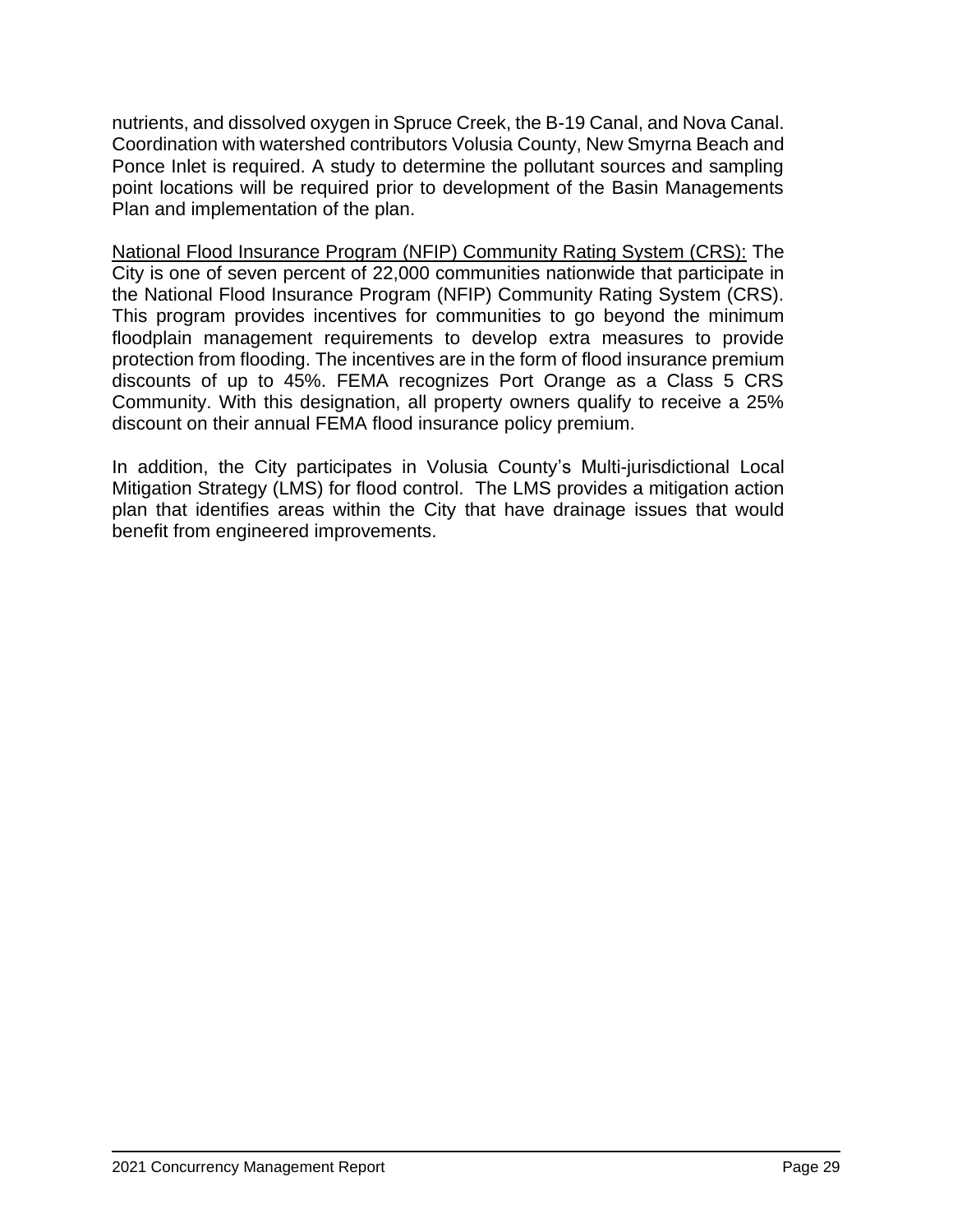## **SOLID WASTE DISPOSAL**

## **Adopted Level-of-Service (LOS) Standard:**

The City's collection standard is 1,350 residential units per curbside collection crew, per day, and a solid waste weight standard of 3.21 lbs. per capita, per day for residential, and 10 lbs. per 1,000 square feet per day for non-residential development. 2,452 residential units were serviced per crew, per day in FY 20/21, which meets the collection standard.

The amount of solid waste generated by individuals is not something that the City can directly control; however, the City can promote recycling programs to inform residents about the benefits of reducing the amount of waste generated. There is no concurrency review for trash collection; however, the City's ability to collect and dispose of this waste is subject to concurrency review. As long as the City has sufficient financial resources to pay for private waste collection and room is available at the landfill, the City will have fulfilled its obligation to ensure that its waste is collected and disposed, regardless of the LOS standard.

## **Design Capacity of Solid Waste Disposal Facilities and Existing LOS:**

The City of Port Orange is currently in a five-year contract (2021-2026) with Waste Pro to provide household solid waste, recycling, and yard waste collection services. The contract provides residents with five weekly pick-ups: two for garbage, two for yard waste and large items, and one for recyclables. The residential and commercial solid waste collected is transported to the Volusia County Tomoka Farms Road Landfill. The capacity at the landfill is projected to be sufficient to accommodate waste from Volusia County until the year 2050. The waste collection numbers for residential and commercial customers are shown in Exhibit 13. The 3.08 pounds per capita, of solid waste generated daily by each Port Orange resident during FY 20/21 is below the solid waste LOS standard of 3.21 pounds.

|                       | <b>Residential</b>           | Commercial <sup>4</sup>      | <b>Residential and</b><br><b>Commercial</b> |
|-----------------------|------------------------------|------------------------------|---------------------------------------------|
| <b>Solid Waste</b>    | 2.25 lb. per capita, per day | 0.83 lb. per capita, per day | 3.08 lb. per capita, per day                |
| <b>Recycled Items</b> | 0.07 lb. per capita, per day | 0.03 lb. per capita, per day | 0.10 lb. per capita, per day                |
| <b>Yard Waste</b>     | 0.82 lb. per capita, per day | 0.30 lb. per capita, per day | 1.12 lb. per capita, per day                |
| <b>Total</b>          | 3.14 lb. per capita, per day | 1.16 lb. per capita, per day | 4.30 lb. per capita, per day                |

|  | Exhibit 13: Residential and Commercial Waste Generation Figures (FY 20/21) |
|--|----------------------------------------------------------------------------|
|--|----------------------------------------------------------------------------|

Source: Public Works Department, City of Port Orange, October 2021

There was an overall decrease in the amount of solid waste for both Residential and

<sup>4</sup> The amount of commercial recyclable items and yard waste was determined by interpolating the proportion of residential recyclable items and yard waste to the total amount of residential waste disposed.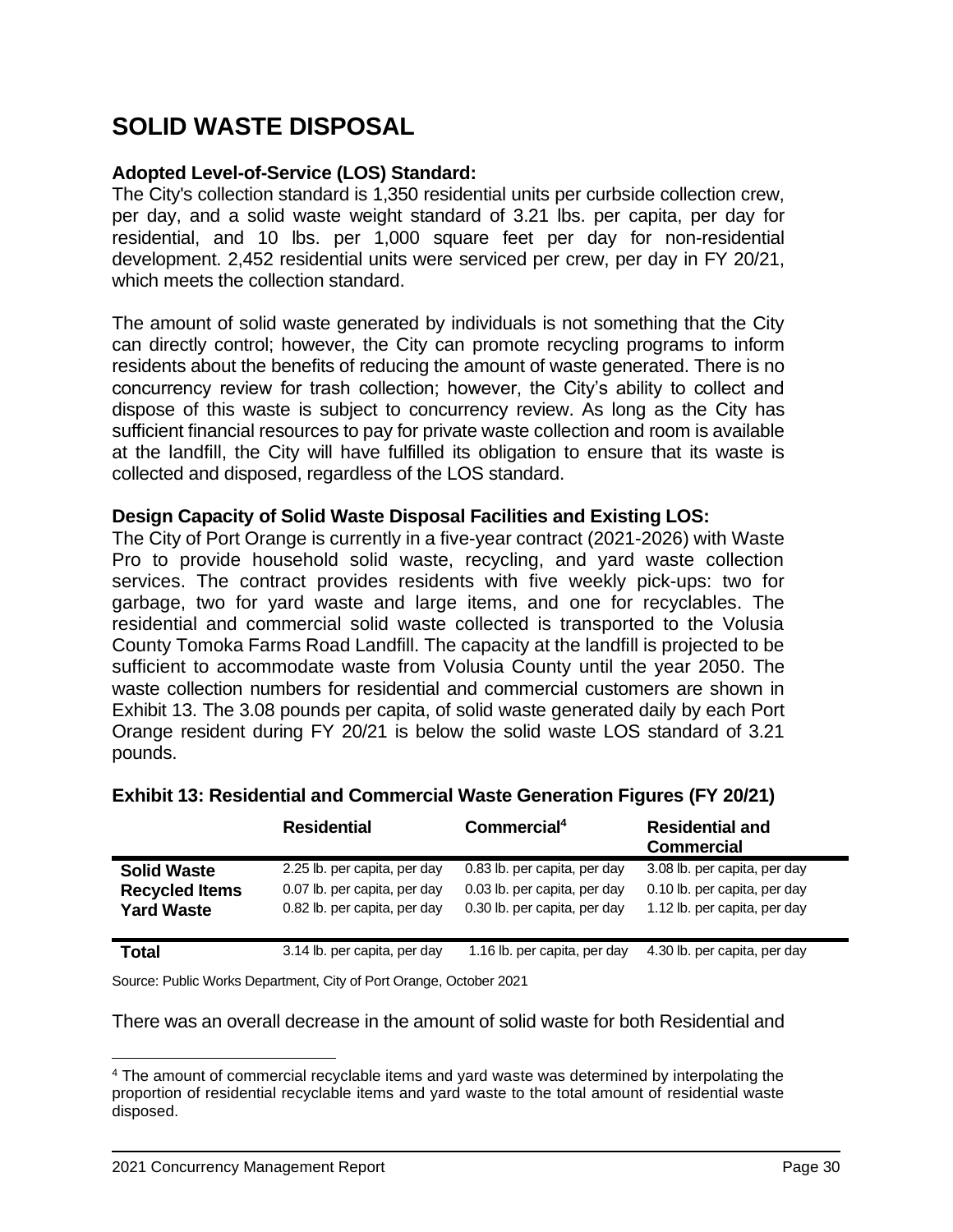Commercial in FY 20/21. There was a slight decrease in residential solid waste from FY 19/20 which may be due to residents returning to work or school outside the home and/or not receiving as many goods delivered to the home.

As indicated in Exhibit 14, the amount of solid waste generated had been increasing with the population until FY 18/19. Solid waste collection is trending downward as the population increases; however, the City will need to continue to monitor the amount of solid waste generated and explore options to encourage waste reduction and expand recycling programs.



**Exhibit 14: Solid Waste Collected Compared to Population Growth** 

Source: Public Works Department, City of Port Orange, October 2021

Recycling continues to decline for the third consecutive fiscal year. In FY 17/18 approximately 4,320 tons of materials were recycled. In FY 18/19 glass was no longer accepted for recycling and in FY 20/21 there was only approximately 1,100 tons of materials recycled.

Residential yard waste collected increased 8% in FY 20/21 which may be attributed to the impacts of COVID-19 and residents doing more yard work.

## **Capacities Reserved for Approved but Unbuilt Development and its Impact on Capacity and LOS:**

The capacity reservations for vested and approved development identified in Exhibit 1 represent approximately 2,149 additional people and 776,216 square feet of nonresidential development. When all residential and commercial projects noted in Exhibit 1 are built, the amount of waste is estimated to increase by approximately 2,676 tons per year. The capacity at the landfill is projected to be sufficient to accommodate waste from Volusia County until the year 2050.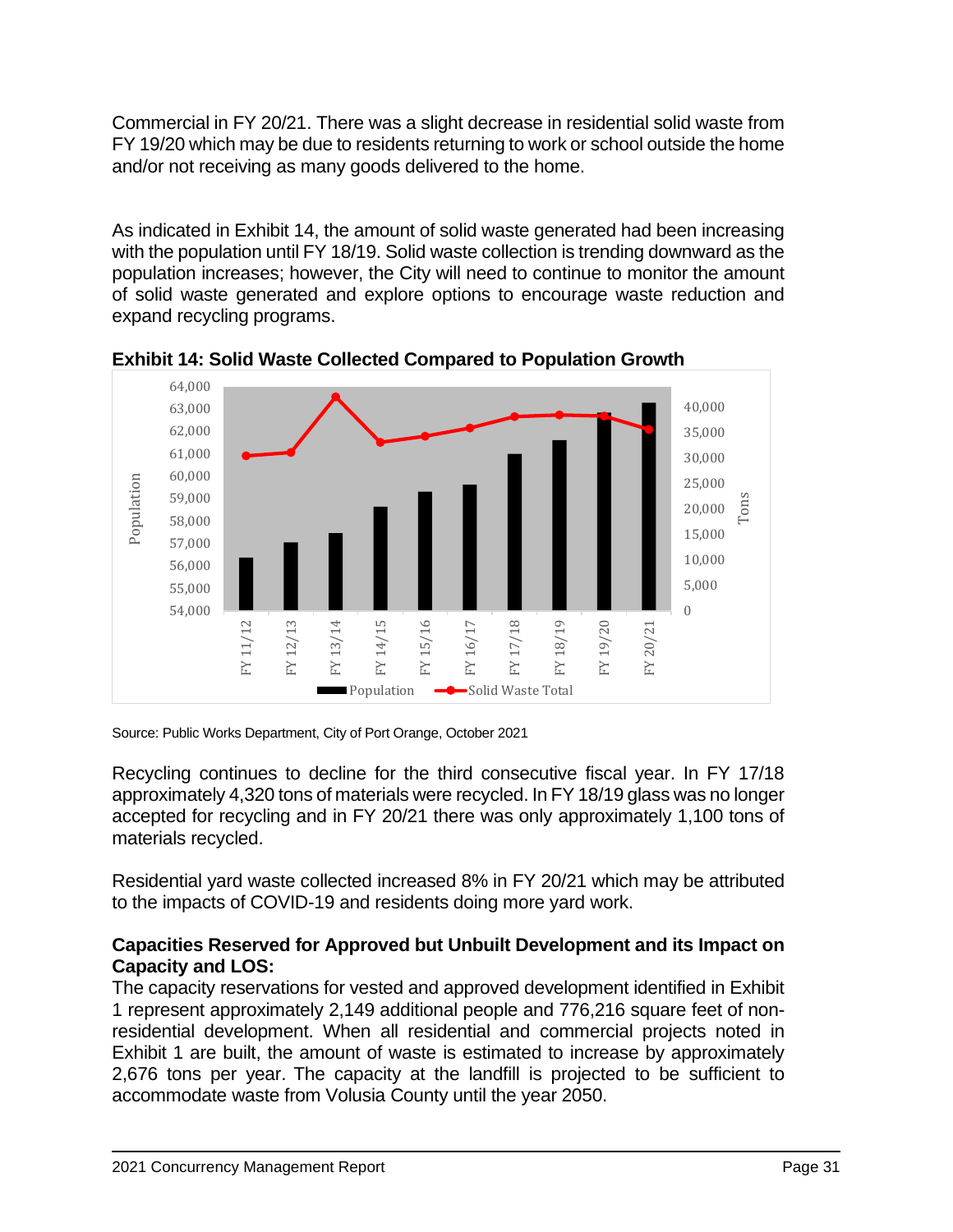## **Changes to Solid Waste Collection in the Current Fiscal Year and its Impact on Capacity and LOS:**

As of October 1, 2021, the impacts on Solid Waste Collection due to COVID-19 is still unknown. The City will continue to monitor any further impacts to solid waste collection as residents and businesses recover from the now-expired executive orders from local, state and federal agencies as well as any recommended CDC guidelines. The City will also be looking for other alternatives to expand the ability of residents to recycle.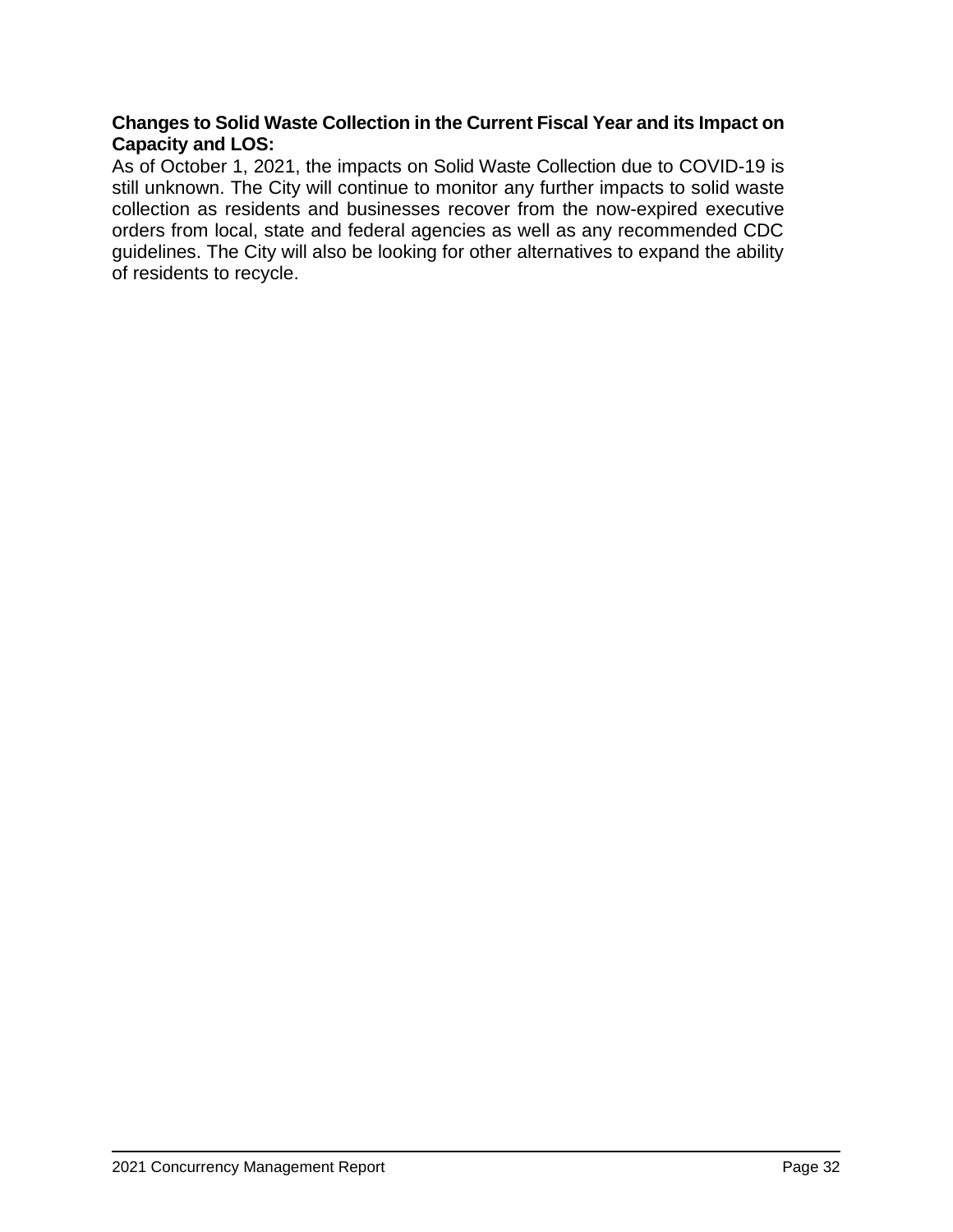# **RECREATION AND OPEN SPACE**

During FY 20/21 there were no projects or improvements completed to existing parks facilities that increased capacity of the recreational facility system.

#### **Adopted Level-of-Service Standards:**

| <b>FACILITY</b>             | <b>UNIT OF MEASURE</b>        |
|-----------------------------|-------------------------------|
| Parkland                    | 7 acres per 1,000 persons     |
| <b>Ball Fields</b>          | 1 field per 5,000 persons     |
| <b>Basketball Courts</b>    | 1 court per 4,000 persons     |
| <b>Multipurpose Fields</b>  | 1 field per 3,500 persons     |
| <b>Tennis Courts</b>        | 1 court per 4,000 persons     |
| <b>Neighborhood Centers</b> | 1 facility per 15,000 persons |
|                             |                               |

## **Existing Recreational Facilities and Levels of Service:**

The existing acreage of parkland and the number of recreational facilities within the City are identified in the inventory in Exhibit 16 and the status of the recreational facility levelsof-service capacities are outlined in Exhibit 17.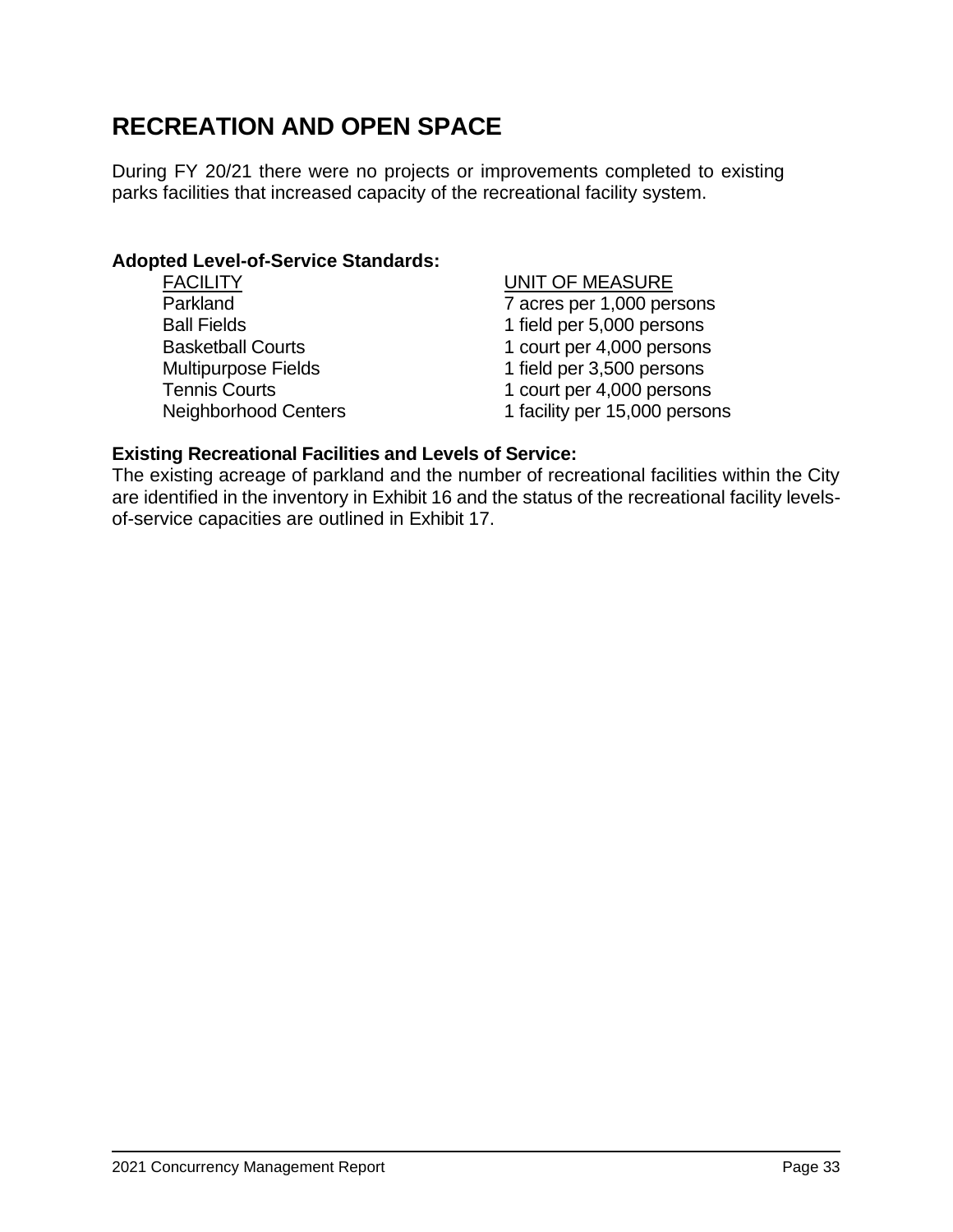| <b>19. Roof cational Taomi</b><br><b>Facility Name</b> | Location                 | <b>Acreage</b> | Ten. | Bask.          | Bb./Soft. Multi.* Neigh C. |                |              |
|--------------------------------------------------------|--------------------------|----------------|------|----------------|----------------------------|----------------|--------------|
| <b>Regional Facilities</b>                             |                          |                |      |                |                            |                |              |
| Causeway Park                                          | 93 Dunlawton Avenue      | 30             |      |                |                            |                |              |
| <b>Cypress Head Golf Course</b>                        | 6231 Palm Vista Street   | 160            |      |                |                            |                | $\mathbf{1}$ |
| <b>Riverwalk Park and Trail</b>                        | 3459 Ridgewood Avenue    | 10             |      |                |                            |                | 1            |
| <b>Sugar Mill Ruins</b>                                | 950 Old Sugar Mill Road  | 10.3           |      |                |                            |                |              |
| <b>Community Facilities</b>                            |                          |                |      |                |                            |                |              |
| <b>Adult Activity Center</b>                           | 4790 Ridgewood Avenue    | 5.1            |      |                | $\mathbf{1}$               |                | $\mathbf{1}$ |
| <b>Adult Center Annex</b>                              | 3738 Halifax Drive       | 0.3            |      |                |                            |                | $\mathbf{1}$ |
| <b>Airport Road Park</b>                               | 6731 Airport Road        | 25             | 6    | $\overline{2}$ |                            | $\mathbf{1}$   |              |
| *City Center Complex/YMCA 1000 City Center Circle      |                          | 49             |      | 4              | 5                          | 6              | 3            |
| *Coraci Park                                           | 5200 Coraci Boulevard    | 36             |      |                | 4                          | 6              |              |
| Lakeside Comm. Center                                  | 1999 City Center Circle  | 2              |      |                |                            |                | $\mathbf{1}$ |
| <b>Russell Property</b>                                | 6060 Deer Feed Trail     | 17             |      |                |                            |                |              |
| Spruce Creek Rec. Area                                 | 5959 Spruce Creek Road   | 40             | 6    | $\mathbf{1}$   | 2                          | 2              |              |
| <b>Neighborhood Facilities</b>                         |                          |                |      |                |                            |                |              |
| <b>Buschman Park</b>                                   | 4575 Spruce Creek Road   | 20             |      |                |                            |                |              |
| Creekside Middle School                                | 6801 Airport Road        | 15             | 2    | 4              |                            | 5              |              |
| <b>Frederick Street Park</b>                           | 5210 Frederick Street    | 5              |      |                |                            |                |              |
| <b>Harbor Oaks</b>                                     | 5937 Riverside Drive     | 0.2            |      | $\mathbf{1}$   |                            |                |              |
| Ken Bern Park                                          | 850 Canal View Boulevard | 5              |      |                |                            |                |              |
| Larry Haines Park                                      | 5550 W Bayshore Drive    | 0.4            |      |                |                            |                |              |
| <b>Memorial Park</b>                                   | 3801 Jackson Street      | 12.6           |      |                |                            |                |              |
| Silver Sands Middle School                             | 1300 Herbert Street      | 22.9           | 4    | 4              | 3                          | $\overline{2}$ |              |
| Southwinds Park                                        | 1200 Richel Road         | 10             |      |                |                            | 2              |              |
| <b>Willow Run Park</b>                                 | 1351 Schoolhouse Drive   | 10             | 2    | 6              | 2                          | 2              |              |
| <b>TOTALS</b>                                          |                          | 485.8          | 20   | 22             | 17                         | 26             | 8            |

## **Exhibit 16: Recreational Facility Table**

Ten. – Tennis Court Bask. – Basketball Court

 $\overline{a}$ 

Multi. – Multipurpose Field (soccer, play, etc.) Neigh C. – Neighborhood Center

Bb./Soft. – Baseball/Softball Field

\* Baseball/softball fields also function as multipurpose fields and are counted under both categories.

Source: Park & Recreation Department, City of Port Orange, October 2021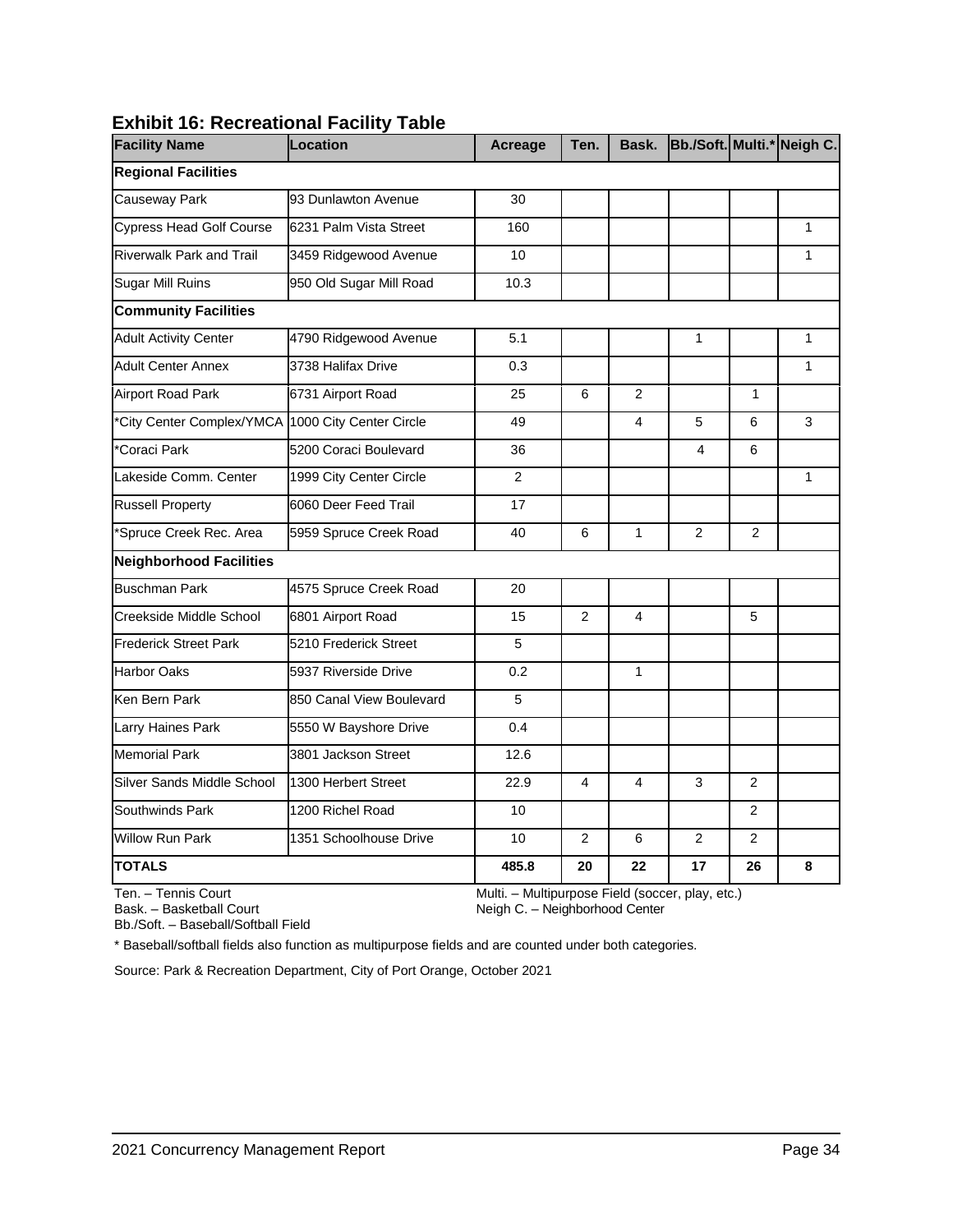| <b>FACILITY</b>            | <b>AMOUNT REQUIRED</b> | <b>CURRENT SUPPLY**</b> | $EXCESS (+) OR$ |
|----------------------------|------------------------|-------------------------|-----------------|
|                            | FOR ADOPTED LOS*       |                         | DEFICIENT (-)   |
|                            |                        |                         | <b>CAPACITY</b> |
| Parkland (acres)           | 458 acres              | 485.8 acres             | $+27.8$ acres   |
| Baseball/Softball Fields   | 13 fields              | 17 fields               | $+4$ fields     |
| <b>Basketball Courts</b>   | 16 courts              | 22 courts               | +6 courts       |
| <b>Multipurpose Fields</b> | 19 fields              | 26 fields               | $+7$ fields     |
| <b>Tennis Courts</b>       | 16 courts              | 20 courts               | +4 courts       |
| Neighborhood Centers       | 4 centers              | 8 centers               | +4 centers      |

## **Exhibit 17: Public Recreational Facilities Capacities and Level of Service (LOS)**

Notes:

- Estimated City Population = 63,275 based on University of Florida Bureau of Economic and Business Research, and anticipated population increases (2,149) from vested and reserved development. Total population to be served  $= 65,424$
- Refer to Exhibit 16, Recreation Facilities Inventory, for individual facility listings.

Sources: Parks and Recreation Department and Community Development Department, October 2021

## **Capacities Reserved for Approved but Unbuilt Development and Its Impact on Capacity and LOS:**

According to the University of Florida Bureau of Economic and Business Research (BEBR), the 2021 estimated City population is 63,275. Anticipated population increases from vested and reserved residential development is approximately 2,149, which equals a total population to be served of 65,424. As indicated in Exhibit 17, the City is not deficient in any of the recreational facilities categories for the current population or additional population from vested and reserved development.

## **Proposed Public and Private Improvements to Recreation Facilities in the Current Fiscal Year and its Impact on Capacity and LOS:**

- Airport Road Park*:* Replace the existing playground equipment that had reached its end-of-life expectancy with new playground equipment to maintain the current level of service.
- City Center: Replacement of lighting on two sports fields with LED lighting for modernization of the facility.
- The REC: Renovation of the existing gymnasium building into a Recreation, Education, and Cultural (REC) facility for the residents of Port Orange. The existing building will be expanded by 10,000 square feet. The expansion will include an indoor playground, game room, multi-purpose rooms and activity space, offices, and meeting spaces. The three existing original gym courts will remain. The REC is anticipated to open in Summer 2022.
- Southwinds Park: Replacement of the existing fence around the perimeter of the soccer fields for continued safety and security of the facility.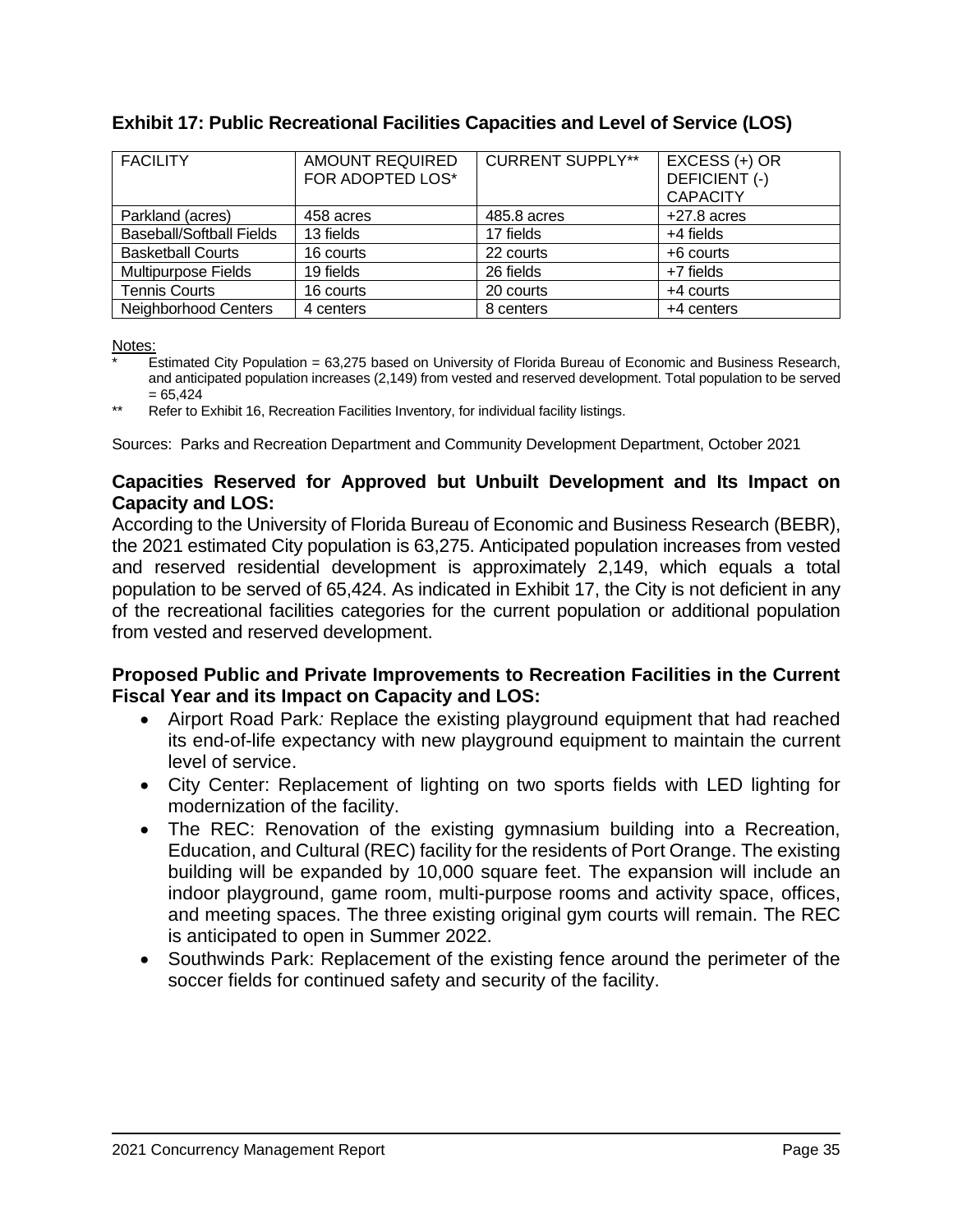# **SCHOOLS**

## **Adopted Level-of-Service Standard:**

The uniform, district-wide LOS standards are as follows:

- Elementary: 115% of permanent  $FISH<sup>5</sup>$  capacity for the concurrency service area
- K-8: 115% of permanent FISH capacity for the concurrency service area
- Middle: 115% of permanent FISH capacity for the concurrency service area
- High: 120% of permanent FISH capacity for the concurrency service area
- Special Purpose Schools: 100% of permanent FISH capacity for each school

## **Public or Private Improvements to the System during the Past Fiscal Year and Its Impact on Capacity and LOS:**

The school district did not have any capital (capacity-related) projects scheduled in last year's five-year work plan for schools located in Port Orange. Non-capacity improvements at Spruce Creek High School were completed FY19/20 that included a gymnasium renovation with roof and air-conditioning replacement. Also, last year's five-year work plan included dollars programmed for several renovations at various schools throughout the district as well as one replacement school, master plans for various schools, and two capacity additions.

## **Existing Facilities:**

Exhibit 18 details existing public school facilities operated by the Volusia County School Board within the City's municipal boundaries. For elementary and middle schools, the Concurrency Service Areas (CSAs) are the respective school attendance boundaries. High schools are grouped into five larger CSAs that reflect student movement between schools at this level.

The high schools located in Port Orange are part of the Halifax Planning Area CSA. All of the high schools in this CSA are shown since the LOS standard is applied to the entire CSA as a whole. The adopted LOS for the Halifax Planning Area CSA is 120%. This year Spruce Creek High School is at 119% permanent FISH capacity and the Halifax Planning Area CSA for high schools is below the adopted LOS of 120% with an average utilization of 94% for the overall Halifax Planning Area CSA. The School District anticipates the utilization to continue to balance out some across the Halifax Planning Area High Schools with the addition of new academy programs that have opened at some of the other High Schools.

The elementary schools and middle schools within Port Orange currently meet the LOS standards (115% of permanent FISH capacity). However, it should be noted that all of the elementary and middle schools in Port Orange are considered to be at capacity or have limited capacity for planning purposes and are on the School District's watch list for closely monitoring capacity.

<sup>5</sup> **FISH – Florida Inventory of School Houses**. An official inventory report of all district-owned facilities.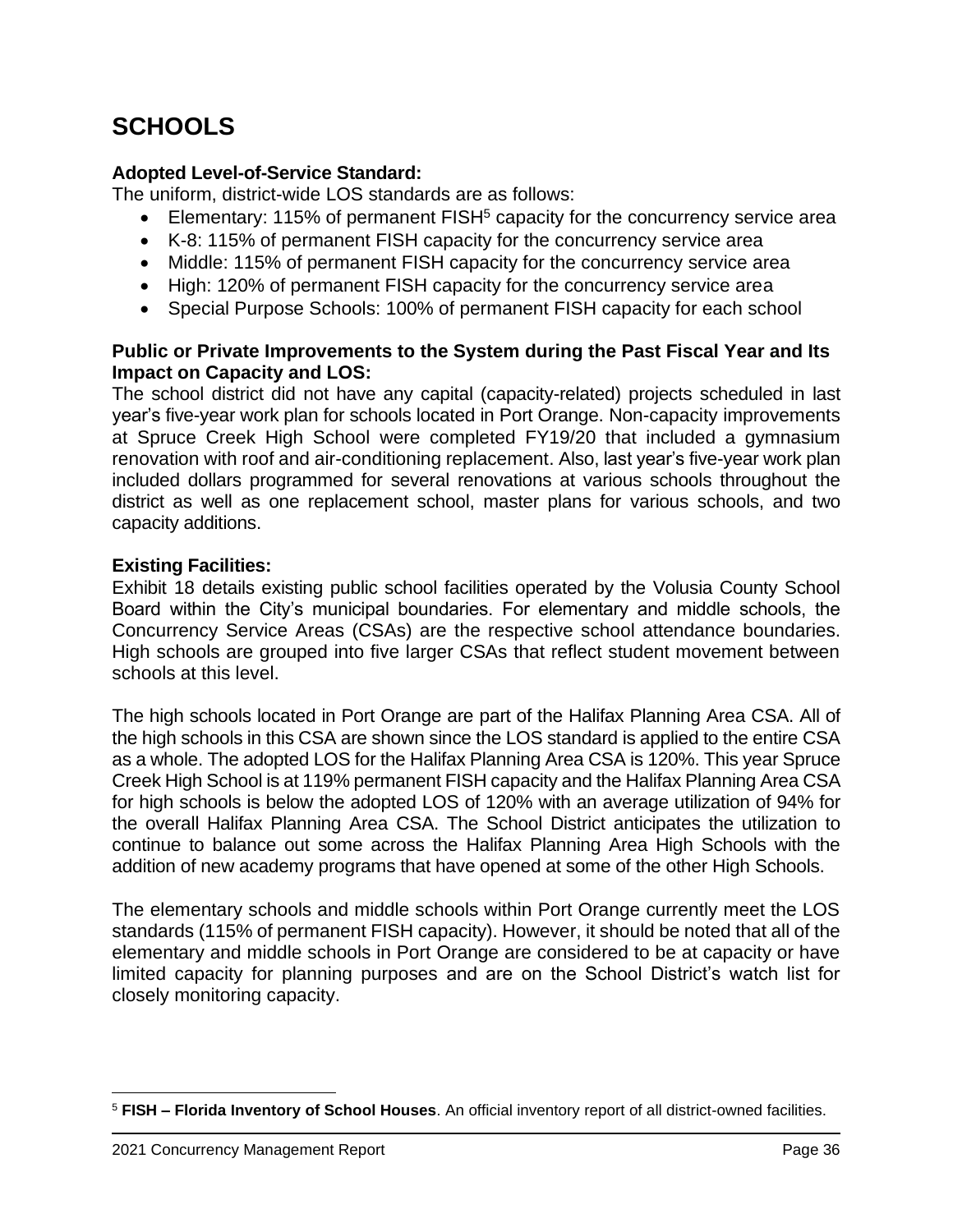#### **Student Enrollment Trends**

Between school years 2007-08 and 2012-13 the Volusia County School District, along with many other school districts in Florida, experienced an unprecedented decline in student enrollment. According to the Volusia County School District, the decline was attributed to the economic recession and the result of families with school aged children moving out of the area in search of employment and an overall decline of in-migration (new people moving here). Starting with the 2013-14 school year, the Volusia County School District has experienced an increase in its student enrollment. Current trends indicate student enrollment growth is slow, largely due to an aging population and lower birth rates. However, student enrollment is trending upward, so school district staff is looking closely at its enrollments and other economic indicators prior to releasing student projections. Due to COVID-19 effects on student attendance, the school capacity numbers for the 2020-21 school year will be used for reference only and not future planning purposes. As anticipated in last year's report, the current 2021-22 school year has seen an increase in enrollment and the School District's Projection Model for the 2022-23 school year anticipates enrollment to be at pre-COVID attendance.

#### **Proposed Public and Private Improvements to School Facilities in the Current Fiscal Year and its Impact on Capacity and LOS:**

There is one capacity project in the current School District five-year work plan for a Port Orange school. The current five-year work plan includes dollars programmed for a 3-story classroom addition and renovations at Spruce Creek High School. This improvement will move students into a permanent building and remove temporary portables. Project design will be completed in FY 21/22.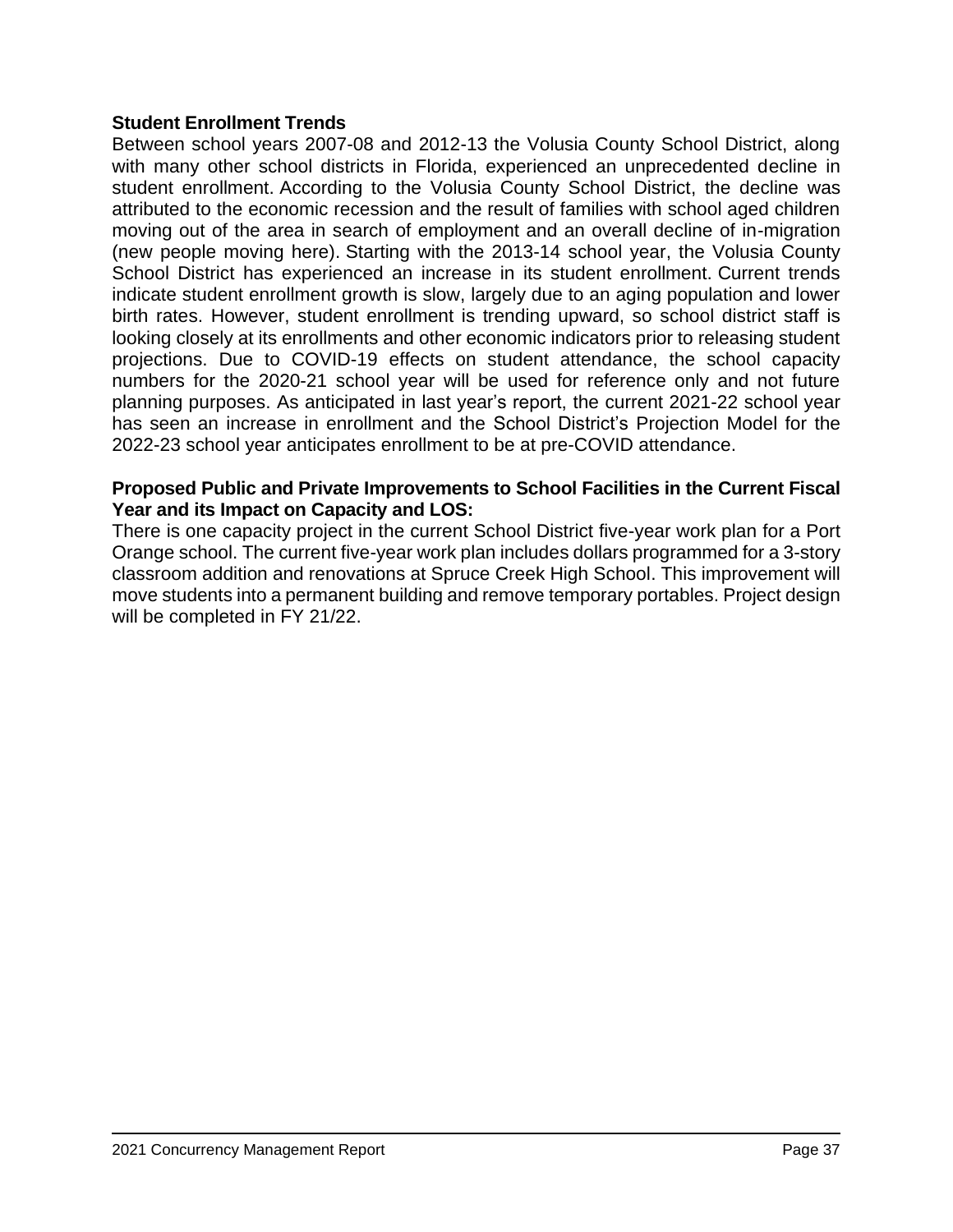|--|

|                                                             | <b>Prior Year</b> |       | <b>Current Year</b> |         |       | <b>Projected</b> |         |       |          |
|-------------------------------------------------------------|-------------------|-------|---------------------|---------|-------|------------------|---------|-------|----------|
|                                                             | 2020/2021         |       | 2021/2022           |         |       | 2022/2023        |         |       |          |
| <b>School</b>                                               | Enroll*           | Cap** | Util***             | Enroll* | Cap** | Util****         | Enroll* | Cap** | Util**** |
| Elementary (LOS = 115%)                                     |                   |       |                     |         |       |                  |         |       |          |
| <b>Cypress Creek</b>                                        | 623               | 754   | 83%                 | 810     | 754   | 107%             | 869     | 754   | 115%     |
| Horizon                                                     | 653               | 725   | 90%                 | 785     | 725   | 102%             | 778     | 725   | 107%     |
| Port Orange                                                 | 283               | 344   | 82%                 | 386     | 344   | 90%              | 341     | 344   | 99%      |
| <b>Spruce Creek</b>                                         | 683               | 805   | 85%                 | 840     | 827   | 92%              | 860     | 827   | 104%     |
| Sugar Mill                                                  | 479               | 623   | 77%                 | 626     | 623   | 95%              | 617     | 623   | 99%      |
| Sweetwater                                                  | 575               | 725   | 79%                 | 663     | 725   | 95%              | 658     | 725   | 91%      |
| <b>Total</b>                                                | 3296              | 3976  |                     | 4110    | 3998  |                  | 4123    | 3998  |          |
|                                                             |                   |       |                     |         |       |                  |         |       |          |
| Middle (LOS = $115%$ )                                      |                   |       |                     |         |       |                  |         |       |          |
| Creekside                                                   | 1036              | 1132  | 92%                 | 1232    | 1132  | 109%             | 1225    | 1132  | 108%     |
| <b>Silver Sands</b>                                         | 1125              | 1161  | 97%                 | 1262    | 1161  | 109%             | 1419    | 1161  | 122%     |
| <b>Total</b>                                                | 2161              | 2293  |                     | 2494    | 2293  |                  | 2644    | 2293  |          |
|                                                             |                   |       |                     |         |       |                  |         |       |          |
| High (LOS = 120% for the overall Halifax Planning Area CSA) |                   |       |                     |         |       |                  |         |       |          |
| Atlantic                                                    | 1210              | 1380  | 88%                 | 1247    | 1380  | 90%              | 1626    | 1380  | 118%     |
| Mainland                                                    | 1560              | 2375  | 66%                 | 1780    | 2376  | 75%              | 1954    | 2375  | 82%      |
| Seabreeze                                                   | 1405              | 1747  | 80%                 | 1619    | 1747  | 93%              | 1546    | 1747  | 88%      |
| <b>Spruce Creek</b>                                         | 2320              | 2079  | 112%                | 2481    | 2080  | 119%             | 2503    | 2079  | 120%     |
| <b>Total</b>                                                | 6495              | 7581  | 85%                 | 7127    | 7583  | 94%              | 7629    | 7583  | 101%     |

Notes: Red – over LOS standard

Student enrollment

 $\overline{a}$ 

\*\* Permanent FISH capacity (does not include portables)

\*\*\* Utilization - Percentage of student enrollment to permanent student capacity

\*\*\*\* Current and projected year utilization includes reserved capacity (not shown) for proposed development

Source: Volusia County School District School Capacity Report, November 2021